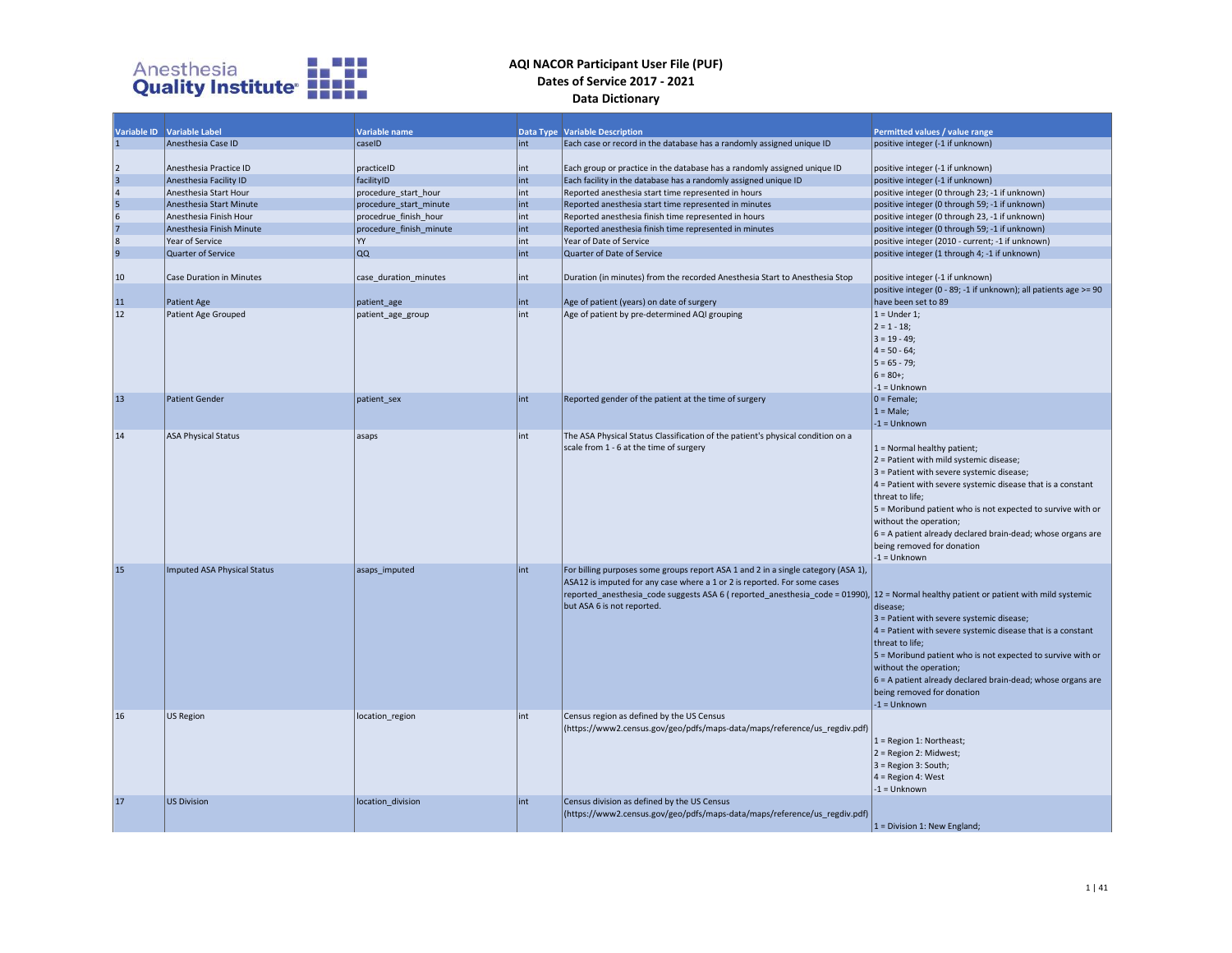

|    | Variable ID Variable Label | Variable name    |     | <b>Data Type   Variable Description</b>                                                                                                                                        | Permitted values / value range<br>$2 = Division 2$ : Middle Atlantic;<br>3 = Divison 3: East North Central;<br>4 = Division 4: West North Central;<br>5 = Division 5: South Atlantic;<br>$6$ = Division 6: East South Central;<br>7 = Division 7: West South Central;<br>$8 = Division 8: Mountain;$<br>$9 = Division 9: Pacific;$<br>$-1 =$ Unknown                                                                                                                                                                                                                                                                                                                                                                                                                                                                                                                                                                                                                                                                                                                                                                                                                                                                                                                                                                        |
|----|----------------------------|------------------|-----|--------------------------------------------------------------------------------------------------------------------------------------------------------------------------------|-----------------------------------------------------------------------------------------------------------------------------------------------------------------------------------------------------------------------------------------------------------------------------------------------------------------------------------------------------------------------------------------------------------------------------------------------------------------------------------------------------------------------------------------------------------------------------------------------------------------------------------------------------------------------------------------------------------------------------------------------------------------------------------------------------------------------------------------------------------------------------------------------------------------------------------------------------------------------------------------------------------------------------------------------------------------------------------------------------------------------------------------------------------------------------------------------------------------------------------------------------------------------------------------------------------------------------|
| 18 | Place of Service           | place_of_service | int | CMS Place of Service Codes for Professional Claims database updated October<br>2019 (https://www.cms.gov/Medicare/Coding/place-of-service-<br>codes/Place_of_Service_Code_Set) | $1 =$ Pharmacy;<br>$2 =$ Telehealth;<br>$3 =$ School;<br>4 = Homeless Shelter;<br>5 = Indian Health Service Free-standing Facility;<br>6 = Indian Health Service Provider-based Facility;<br>7 = Tribal 638 Free-standing Facility;<br>8 = Tribal 638 Provider-based Facility;<br>9 = Prison/Correctional Facility;<br>10 = Unassigned;<br>$11 =$ Office;<br>$12 =$ Home;<br>13 = Assisted Living Facility;<br>14 = Group Home;<br>$15$ = Mobile Unit;<br>16 = Temporary Lodging;<br>17 = Walk-in Retail Health Clinic;<br>18 = Place of Employment - Worksite;<br>19 = Off Campus-Outpatient Hospital;<br>20 = Urgent Care Facility;<br>21 = Inpatient Hospital;<br>22 = On Campus-Outpatient Hospital;<br>23 = Emergency Room - Hospital;<br>24 = Ambulatory Surgical Center;<br>25 = Birthing Center;<br>26 = Military Treatment Facility;<br>27 = Unassigned;<br>$28 = Unassigned;$<br>$29$ = Unassigned;<br>30 = Unassigned;<br>31 = Skilled Nursing Facility;<br>32 = Nursing Facility;<br>33 = Custodial Care Facility;<br>34 = Hospice;<br>$35 = Unassigned;$<br>36 = Unassigned;<br>$37 = Unassigned;$<br>38 = Unassigned;<br>$39$ = Unassigned;<br>40 = Unassigned;<br>41 = Ambulance - Land;<br>42 = Ambulance - Air or Water;<br>43 = Unassigned;<br>44 = Unassigned;<br>45 = Unassigned;<br>$46$ = Unassigned; |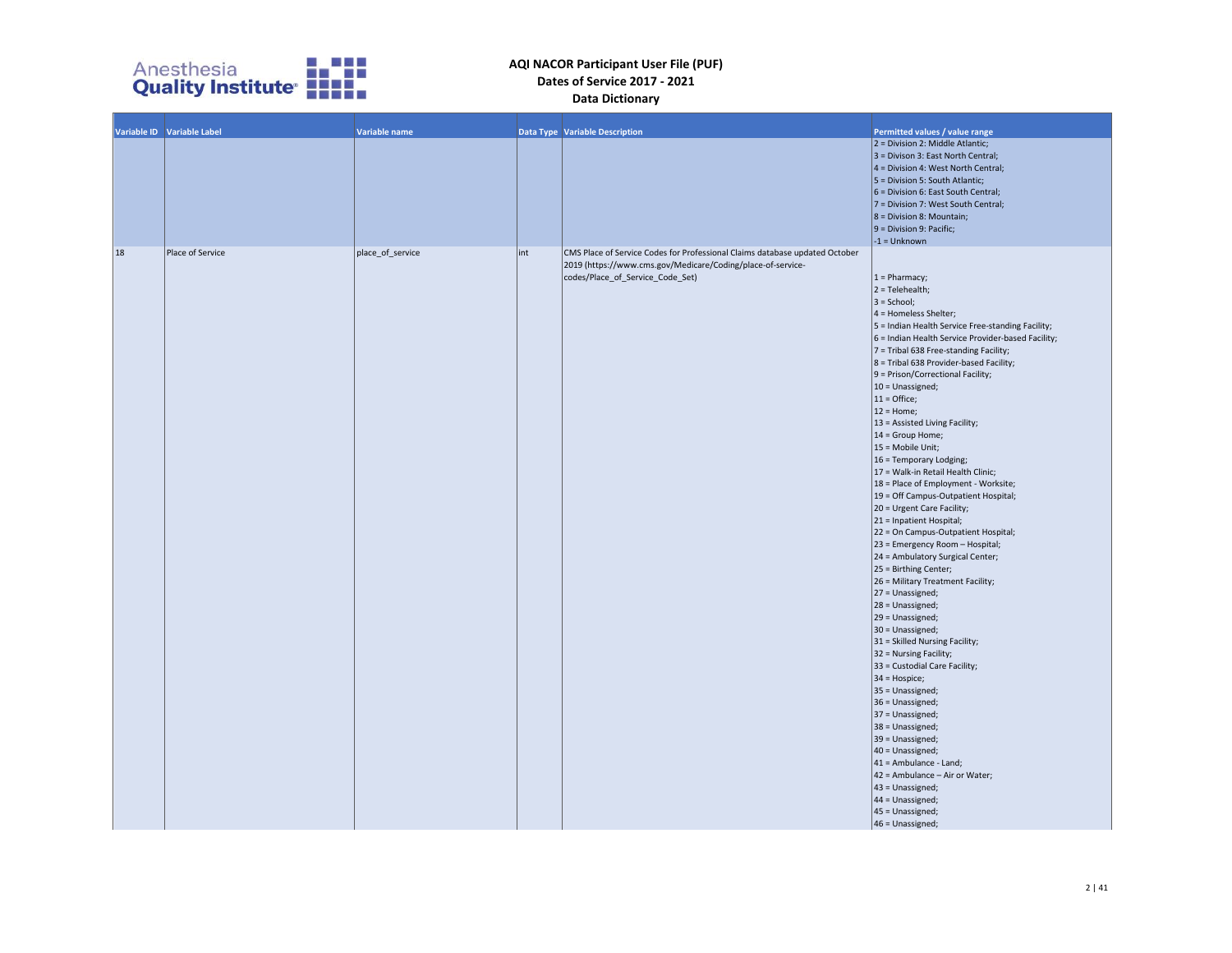

| Variable ID Variable Label | Variable name | Data Type Variable Description | Permitted values / value range                                 |
|----------------------------|---------------|--------------------------------|----------------------------------------------------------------|
|                            |               |                                | 47 = Unassigned;                                               |
|                            |               |                                | 48 = Unassigned;                                               |
|                            |               |                                | 49 = Independent Clinic;                                       |
|                            |               |                                | 50 = Federally Qualified Health Center;                        |
|                            |               |                                | 51 = Inpatient Psychiatric Facility;                           |
|                            |               |                                | 52 = Psychiatric Facility-Partial Hospitalization;             |
|                            |               |                                | 53 = Community Mental Health Center;                           |
|                            |               |                                | 54 = Intermediate Care Facility/ Individuals with Intellectual |
|                            |               |                                | Disabilities;                                                  |
|                            |               |                                | 55 = Residential Substance Abuse Treatment Facility;           |
|                            |               |                                |                                                                |
|                            |               |                                | 56 = Psychiatric Residential Treatment Center;                 |
|                            |               |                                |                                                                |
|                            |               |                                | 57 = Non-residential Substance Abuse Treatment Facility;       |
|                            |               |                                | 58 = Non-residential Opioid Treatment Facility;                |
|                            |               |                                | 59 = Unassigned;                                               |
|                            |               |                                | 60 = Mass Immunization Center;                                 |
|                            |               |                                | 61 = Comprehensive Inpatient Rehabilitation Facility;          |
|                            |               |                                |                                                                |
|                            |               |                                | 62 = Comprehensive Outpatient Rehabilitation Facility;         |
|                            |               |                                | 63 = Unassigned;                                               |
|                            |               |                                | 64 = Unassigned;                                               |
|                            |               |                                | 65 = End-Stage Renal Disease Treatment Facility;               |
|                            |               |                                | 66 = Unassigned;                                               |
|                            |               |                                |                                                                |
|                            |               |                                | 67 = Unassigned;                                               |
|                            |               |                                | 68 = Unassigned;                                               |
|                            |               |                                | 69 = Unassigned;                                               |
|                            |               |                                | 70 = Unassigned;                                               |
|                            |               |                                | 71 = Public Health Clinic;                                     |
|                            |               |                                | 72 = Rural Health Clinic;                                      |
|                            |               |                                | 73 = Unassigned;                                               |
|                            |               |                                | 74 = Unassigned;                                               |
|                            |               |                                | 75 = Unassigned;                                               |
|                            |               |                                | 76 = Unassigned;                                               |
|                            |               |                                | 77 = Unassigned;                                               |
|                            |               |                                | 78 = Unassigned;                                               |
|                            |               |                                |                                                                |
|                            |               |                                | 79 = Unassigned;                                               |
|                            |               |                                | 80 = Unassigned;                                               |
|                            |               |                                | 81 = Independent Laboratory;                                   |
|                            |               |                                | 82 = Unassigned;                                               |
|                            |               |                                | 83 = Unassigned;                                               |
|                            |               |                                | $84 = Unassigned;$                                             |
|                            |               |                                | 85 = Unassigned;                                               |
|                            |               |                                | 86 = Unassigned;                                               |
|                            |               |                                | 87 = Unassigned;                                               |
|                            |               |                                | 88 = Unassigned;                                               |
|                            |               |                                | 89 = Unassigned;                                               |
|                            |               |                                | 90 = Unassigned;                                               |
|                            |               |                                | $91 = Unassigned;$                                             |
|                            |               |                                | 92 = Unassigned;                                               |
|                            |               |                                | $93$ = Unassigned;                                             |
|                            |               |                                |                                                                |
|                            |               |                                | $94 = Unassigned;$                                             |
|                            |               |                                | $95 = Unassigned;$                                             |
|                            |               |                                | 96 = Unassigned;                                               |
|                            |               |                                | $97 = Unassigned;$                                             |
|                            |               |                                | 98 = Unassigned;                                               |
|                            |               |                                | 99 = Other Place of Service;                                   |
|                            |               |                                | $-1 =$ Unknown                                                 |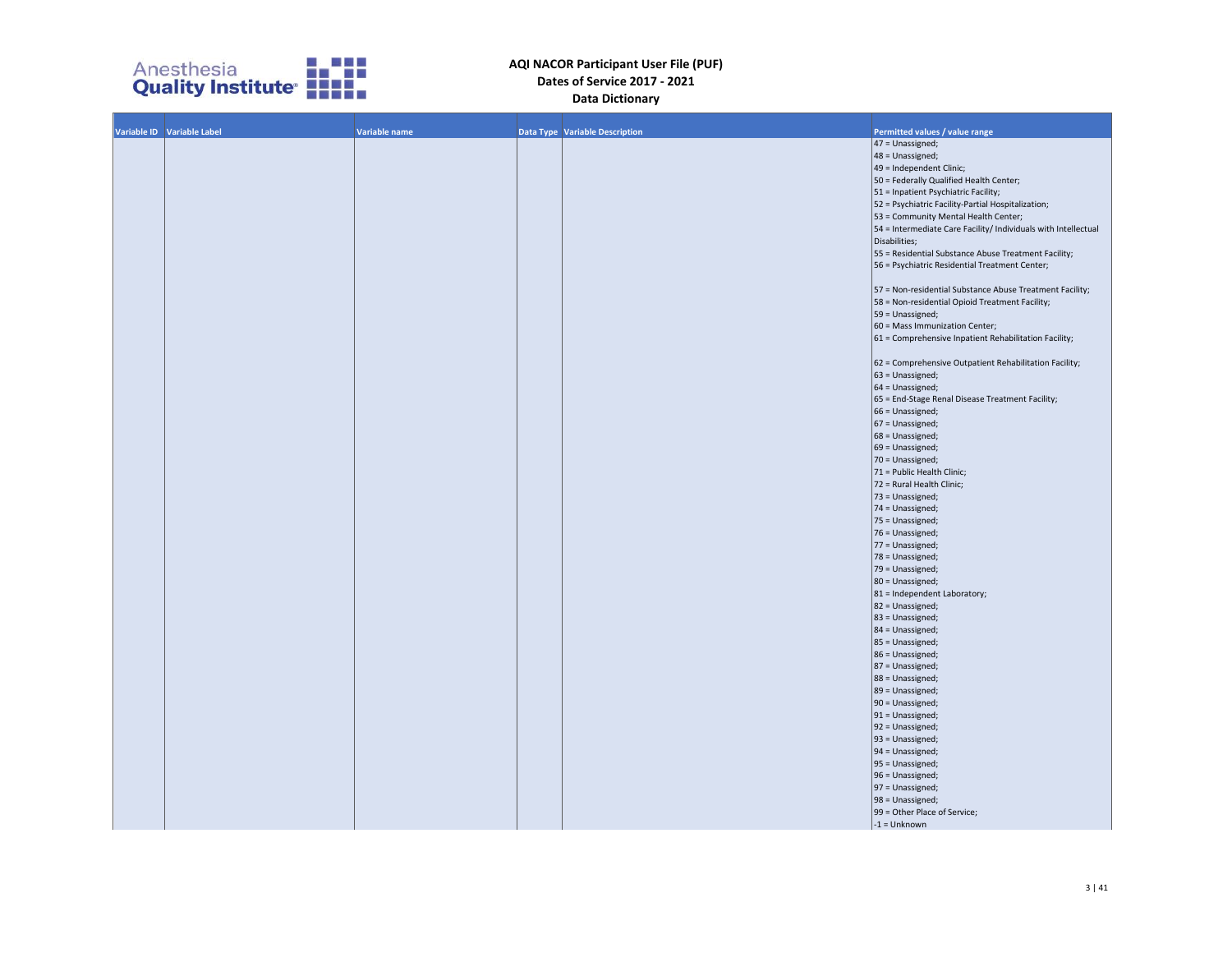

|    | Variable ID Variable Label                                                         | Variable name           |          |                                                                                                                            |                                                                                                                                                                                                                                                                                                                                                                                                              |
|----|------------------------------------------------------------------------------------|-------------------------|----------|----------------------------------------------------------------------------------------------------------------------------|--------------------------------------------------------------------------------------------------------------------------------------------------------------------------------------------------------------------------------------------------------------------------------------------------------------------------------------------------------------------------------------------------------------|
| 19 | <b>Facilty Type</b>                                                                | facility_type           | lint     | <b>Data Type Variable Description</b><br>CMS - (Medicare) defined facility type                                            | Permitted values / value range<br>$1 =$ University Hospital;<br>2 = Large Community Hospital (over 500 beds);<br>3 = Medium Community Hospital (100-500 beds);<br>$4 =$ Small Community Hospital (less than 100 beds);<br>5 = Specialty Hospital;<br>6 = Attached Surgery Center;<br>7 = Freestanding Surgery Center;<br>$8 =$ Pain Clinic;<br>9 = Surgeon Office;<br>11 = Dental Office;<br>$-1 =$ Unknown  |
| 20 | <b>Procedure Status</b>                                                            | procedure status        | lint     | Procedure status                                                                                                           | $1 =$ Emergency;<br>$0 =$ Elective;<br>$-1 =$ Unknown                                                                                                                                                                                                                                                                                                                                                        |
| 21 | ICD Code Rank 1                                                                    | ICD1                    | nvarchar | ICD code                                                                                                                   | All valid diagnostic ICD codes (see<br>https://www.cms.gov/Medicare/Coding/ICD9ProviderDiagnos<br>ticCodes/codes.html); -1 if unknown or not reported                                                                                                                                                                                                                                                        |
| 22 | ICD Code Rank 2                                                                    | ICD <sub>2</sub>        | nvarchar | ICD code                                                                                                                   | All valid diagnostic ICD codes (see<br>https://www.cms.gov/Medicare/Coding/ICD9ProviderDiagnos<br>ticCodes/codes.html); -1 if unknown or not reported                                                                                                                                                                                                                                                        |
| 23 | ICD Code Rank 3                                                                    | ICD <sub>3</sub>        | nvarchar | ICD code                                                                                                                   | All valid diagnostic ICD codes (see<br>https://www.cms.gov/Medicare/Coding/ICD9ProviderDiagnos<br>ticCodes/codes.html); -1 if unknown or not reported                                                                                                                                                                                                                                                        |
| 24 | ICD Code Rank 4                                                                    | ICD4                    | nvarchar | ICD code                                                                                                                   | All valid diagnostic ICD codes (see<br>https://www.cms.gov/Medicare/Coding/ICD9ProviderDiagnos<br>ticCodes/codes.html); -1 if unknown or not reported                                                                                                                                                                                                                                                        |
| 25 | Principal Anesthesia Technique                                                     | primary_anesthesia_type | lint     | The principal anesthesia technique. General takes precedence over other forms<br>of anesthesia if more than one is listed. | $1 = General Anesthesia;$<br>2 = General Anesthesia: Inhalational General Anesthesia;<br>3 = General Anesthesia: Total Intravenous Anesthesia;<br>$4 =$ Neuraxial;<br>5 = Neuraxial: Spinal;<br>6 = Neuraxial: Epidural;<br>7 = Neuraxial: Combined Spinal and Epidural;<br>8 = Monitored Anesthesia Care;<br>9 = Peripheral Nerve Block;<br>10 = No anesthesia Provided;<br>$-1$ = Unknown or Not reported; |
| 26 | Primary Surgical CPT                                                               | surgical cpt            | nvarchar | The CPT of the principal operative procedure.                                                                              | 5 digit alphanumeric value; -1 if unknown or not reported                                                                                                                                                                                                                                                                                                                                                    |
| 27 | Modifier: 22 - Based on CPT modifiers listed in<br><b>ASA Relative Value Guide</b> | mod 22 present          | int      | <b>Increased Procedural Services</b>                                                                                       | 1 if present; -1 if unknown or not reported                                                                                                                                                                                                                                                                                                                                                                  |
| 28 | Modifier: 23 - Based on CPT modifiers listed in<br>ASA Relative Value Guide        | mod 23 present          | int      | Unusual Anesthesia                                                                                                         | 1 if present; -1 if unknown or not reported                                                                                                                                                                                                                                                                                                                                                                  |
| 29 | Modifier: 25 - Based on CPT modifiers listed in<br><b>ASA Relative Value Guide</b> | mod_25_present          | int      | Significant, Separately Identifiable Evaluation and Management Service by the<br>Same Physician.                           | 1 if present; -1 if unknown or not reported                                                                                                                                                                                                                                                                                                                                                                  |
| 30 | Modifier: 26 - Based on CPT modifiers listed in<br><b>ASA Relative Value Guide</b> | mod 26 present          | int      | Professional Component                                                                                                     | 1 if present; -1 if unknown or not reported                                                                                                                                                                                                                                                                                                                                                                  |
| 31 | Modifier: 50 - Based on CPT modifiers listed in<br><b>ASA Relative Value Guide</b> | mod 50 present          | lint     | <b>Bilateral Procedure</b>                                                                                                 | 1 if present; -1 if unknown or not reported                                                                                                                                                                                                                                                                                                                                                                  |
| 32 | Modifier: 51 - Based on CPT modifiers listed in<br>ASA Relative Value Guide        | mod 51 present          | lint     | Multiple Procedures                                                                                                        | 1 if present; -1 if unknown or not reported                                                                                                                                                                                                                                                                                                                                                                  |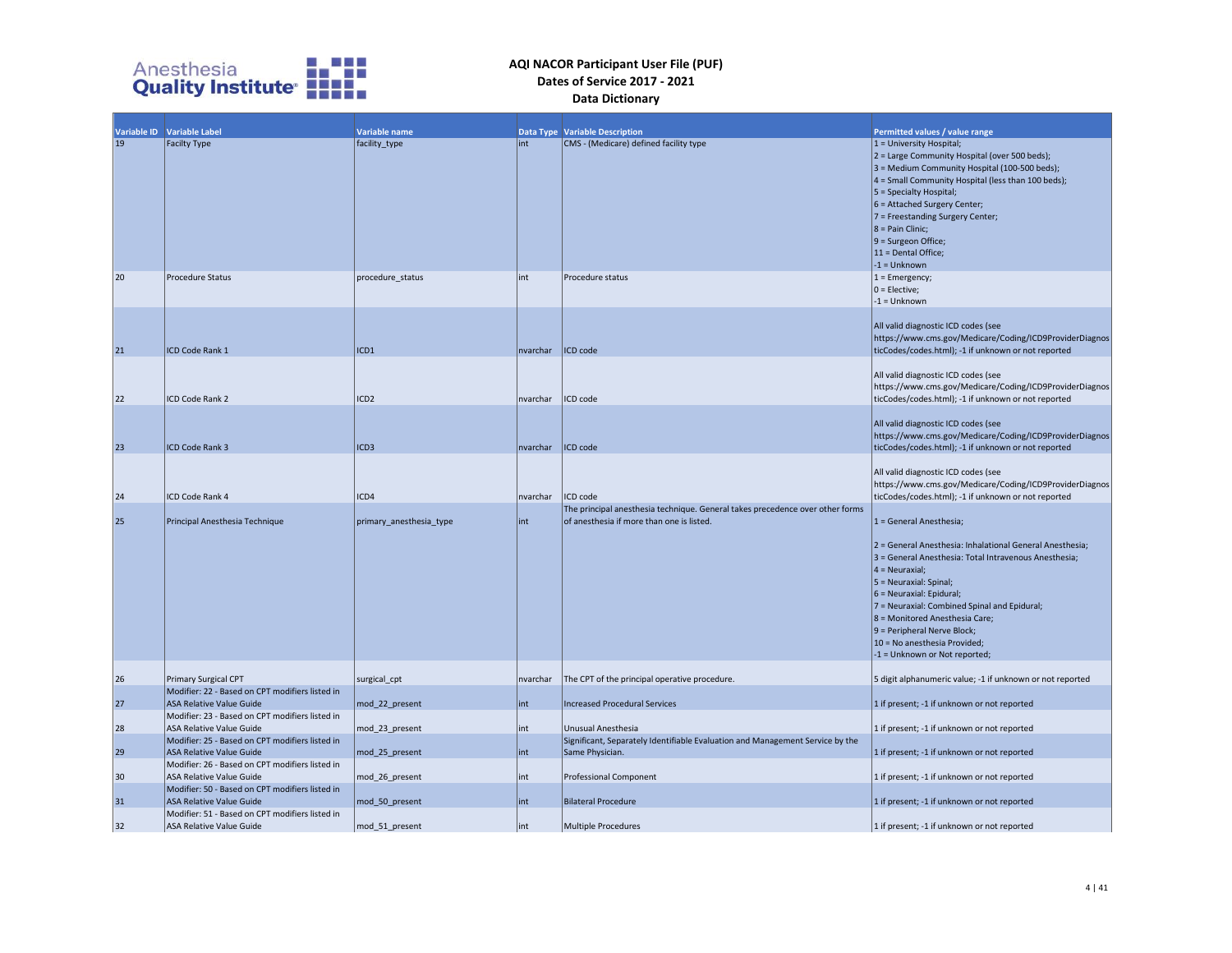

|          | Variable ID Variable Label                      | Variable name  |          | <b>Data Type Variable Description</b>                                                                                                                                                                                  | Permitted values / value range                                                                                                                                                                                                                                                                                                                                                                                                                                                                                                                                                                                                                                                                                                                                                                                                                                                                                                                                                                                                                                                                                                                                                                                                                                                                                                 |
|----------|-------------------------------------------------|----------------|----------|------------------------------------------------------------------------------------------------------------------------------------------------------------------------------------------------------------------------|--------------------------------------------------------------------------------------------------------------------------------------------------------------------------------------------------------------------------------------------------------------------------------------------------------------------------------------------------------------------------------------------------------------------------------------------------------------------------------------------------------------------------------------------------------------------------------------------------------------------------------------------------------------------------------------------------------------------------------------------------------------------------------------------------------------------------------------------------------------------------------------------------------------------------------------------------------------------------------------------------------------------------------------------------------------------------------------------------------------------------------------------------------------------------------------------------------------------------------------------------------------------------------------------------------------------------------|
|          | Modifier: 59 - Based on CPT modifiers listed in |                |          |                                                                                                                                                                                                                        |                                                                                                                                                                                                                                                                                                                                                                                                                                                                                                                                                                                                                                                                                                                                                                                                                                                                                                                                                                                                                                                                                                                                                                                                                                                                                                                                |
| 33<br>34 | <b>ASA Relative Value Guide</b>                 | mod 59 present | int      | Distinct Procedural Service                                                                                                                                                                                            | 1 if present; -1 if unknown or not reported                                                                                                                                                                                                                                                                                                                                                                                                                                                                                                                                                                                                                                                                                                                                                                                                                                                                                                                                                                                                                                                                                                                                                                                                                                                                                    |
|          | Case Type                                       | case_type      | int      | Derived from surgical_cpt. AQI defined groupings of surgical cases.                                                                                                                                                    | 0 = Mixed (Non-Operating Room Anesthesia; Other);<br>1 = NORA (Non-Operating Room Anesthesia procedure);<br>2 = NORA Cardiac (Non-Operating Room Anesthesia; Cardiac<br>Procedure);<br>3 = NORA GI (Non-Operating Room Anesthesia;<br>Gastrointestinal Procedure);<br>4 = NORA Radiology (Non-Operating Room Anesthesia;<br>Radiology);<br>$5 = OB$ (Obstetrics);<br>$6 = OR$ (Operating Room);<br>$-1 =$ Unknown;                                                                                                                                                                                                                                                                                                                                                                                                                                                                                                                                                                                                                                                                                                                                                                                                                                                                                                             |
| 35       | System Code                                     | system_code    | smallint | Derived from surgical cpt. Contains Body region of procedure                                                                                                                                                           | -6 = Unlisted Code;<br>-5 = Radiological Services;<br>-4 = Anesthesia Care Not Required;<br>$-3$ = Not a primary procedure;<br>-2 = Anesthesia Not Used;<br>1 = Anesthesia for Burn Excisions or Debridement Procedures;<br>2 = Anesthesia for Intrathoracic Procedures;<br>3 = Anesthesia for Obstetric Procedures;<br>4 = Anesthesia for Other Procedures;<br>5 = Anesthesia for Procedures on the Forearm, Wrist, and<br>Hand;<br>$6$ = Anesthesia for Procedures on the Head;<br>7 = Anesthesia for Procedures on the Knee and Popliteal Area;<br>$8$ = Anesthesia for Procedures on the Lower Abdomen;<br>$9$ = Anesthesia for Procedures on the Lower Leg (Below Knee);<br>10 = Anesthesia for Procedures on the Neck;<br>11 = Anesthesia for Procedures on the Pelvis (Except Hip);<br>12 = Anesthesia for Procedures on the Perineum;<br>13 = Anesthesia for Procedures on the Shoulder and Axilla;<br>14 = Anesthesia for Procedures on the Spine and Spinal Cord;<br>15 = Anesthesia for Procedures on the Thorax (Chest Wall and<br>Shoulder Girdle);<br>16 = Anesthesia for Procedures on the Upper Abdomen;<br>17 = Anesthesia for Procedures on the Upper Arm and Elbow;<br>18 = Anesthesia for Procedures on the Upper Leg (Except<br>Knee);<br>19 = Anesthesia for Radiological Procedures;<br>$-1 =$ Unknown; |
| 36       | CCS Code                                        | ccs            | smallint | Clinical Classifications Software (CCS) coding system defined by Healthcare Cost<br>and Utilization Project (HCUP) groupings of CPT codes (http://www.hcup-<br>us.ahrq.gov/toolssoftware/ccs_svcsproc/ccssvcproc.jsp). | $1 =$ Incision and excision of CNS;<br>$ 2$ = Insertion, replacement, or removal of extracranial<br>ventricular shunt;<br>$3 =$ Laminectomy, excision intervertebral disc;                                                                                                                                                                                                                                                                                                                                                                                                                                                                                                                                                                                                                                                                                                                                                                                                                                                                                                                                                                                                                                                                                                                                                     |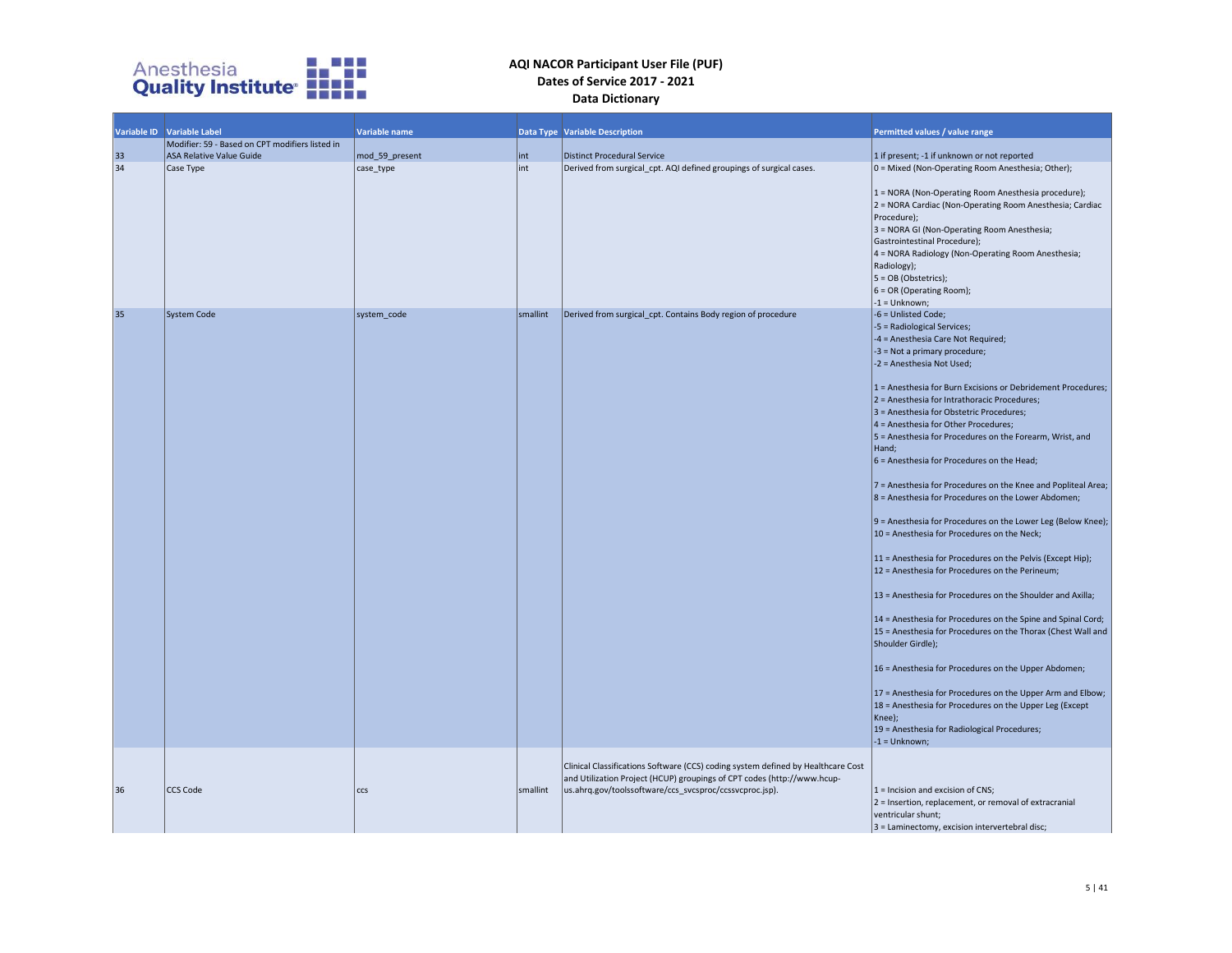

| Variable ID Variable Label | <b>Variable name</b> | <b>Data Type   Variable Description</b> | Permitted values / value range                                    |
|----------------------------|----------------------|-----------------------------------------|-------------------------------------------------------------------|
|                            |                      |                                         | $4 =$ Diagnostic spinal tap;                                      |
|                            |                      |                                         | 5 = Insertion of catheter or spinal stimulator and injection into |
|                            |                      |                                         | spinal canal;                                                     |
|                            |                      |                                         | 6 = Decompression peripheral nerve;                               |
|                            |                      |                                         | 7 = Other diagnostic nervous system procedures;                   |
|                            |                      |                                         |                                                                   |
|                            |                      |                                         | $ 8$ = Other non-OR or closed therapeutic nervous system          |
|                            |                      |                                         | procedures;                                                       |
|                            |                      |                                         | $9$ = Other OR therapeutic nervous system procedures;             |
|                            |                      |                                         | 10 = Thyroidectomy, partial or complete;                          |
|                            |                      |                                         | 11 = Diagnostic endocrine procedures;                             |
|                            |                      |                                         | $12$ = Other therapeutic endocrine procedures;                    |
|                            |                      |                                         | 13 = Corneal transplant;                                          |
|                            |                      |                                         | 14 = Glaucoma procedures;                                         |
|                            |                      |                                         | 15 = Lens and cataract procedures;                                |
|                            |                      |                                         | 16 = Repair of retinal tear, detachment;                          |
|                            |                      |                                         | $17$ = Destruction of lesion of retina and choroid;               |
|                            |                      |                                         | 18 = Diagnostic procedures on eye;                                |
|                            |                      |                                         | 19 = Other therapeutic procedures on eyelids, conjunctiva,        |
|                            |                      |                                         | cornea;                                                           |
|                            |                      |                                         | 20 = Other intraocular therapeutic procedures;                    |
|                            |                      |                                         | 21 = Other extraocular muscle and orbit therapeutic               |
|                            |                      |                                         | procedures;                                                       |
|                            |                      |                                         | 22 = Tympanoplasty;                                               |
|                            |                      |                                         | $23$ = Myringotomy;                                               |
|                            |                      |                                         | 24 = Mastoidectomy;                                               |
|                            |                      |                                         | 25 = Diagnostic procedures on ear;                                |
|                            |                      |                                         | 26 = Other therapeutic ear procedures;                            |
|                            |                      |                                         | 27 = Control of epistaxis;                                        |
|                            |                      |                                         | 28 = Plastic procedures on nose;                                  |
|                            |                      |                                         | 29 = Oral and Dental Services;                                    |
|                            |                      |                                         | 30 = Tonsillectomy and/or adenoidectomy;                          |
|                            |                      |                                         |                                                                   |
|                            |                      |                                         | 31 = Diagnostic procedures on nose, mouth and pharynx;            |
|                            |                      |                                         | 32 = Other non-OR therapeutic procedures on nose, mouth           |
|                            |                      |                                         | and pharynx;                                                      |
|                            |                      |                                         | 33 = Other OR therapeutic procedures on nose, mouth and           |
|                            |                      |                                         | pharynx;                                                          |
|                            |                      |                                         | 34 = Tracheostomy, temporary and permanent;                       |
|                            |                      |                                         | 35 = Tracheoscopy and laryngoscopy with biopsy;                   |
|                            |                      |                                         | 36 = Lobectomy or pneumonectomy;                                  |
|                            |                      |                                         | $37$ = Diagnostic bronchoscopy and biopsy of bronchus;            |
|                            |                      |                                         |                                                                   |
|                            |                      |                                         | 38 = Other diagnostic procedures on lung and bronchus;            |
|                            |                      |                                         | 39 = Incision of pleura, thoracentesis, chest drainage;           |
|                            |                      |                                         | 40 = Other diagnostic procedures of respiratory tract and         |
|                            |                      |                                         | mediastinum;                                                      |
|                            |                      |                                         | 41 = Other non-OR therapeutic procedures on respiratory           |
|                            |                      |                                         | system;                                                           |
|                            |                      |                                         |                                                                   |
|                            |                      |                                         | 42 = Other OR therapeutic procedures on respiratory system;       |
|                            |                      |                                         | 43 = Heart valve procedures;                                      |
|                            |                      |                                         | 44 = Coronary artery bypass graft (CABG);                         |
|                            |                      |                                         |                                                                   |
|                            |                      |                                         | 45 = Percutaneous transluminal coronary angioplasty (PTCA);       |
|                            |                      |                                         | 46 = Coronary thrombolysis;                                       |
|                            |                      |                                         | $47$ = Diagnostic cardiac catheterization, coronary               |
|                            |                      |                                         | arteriography;                                                    |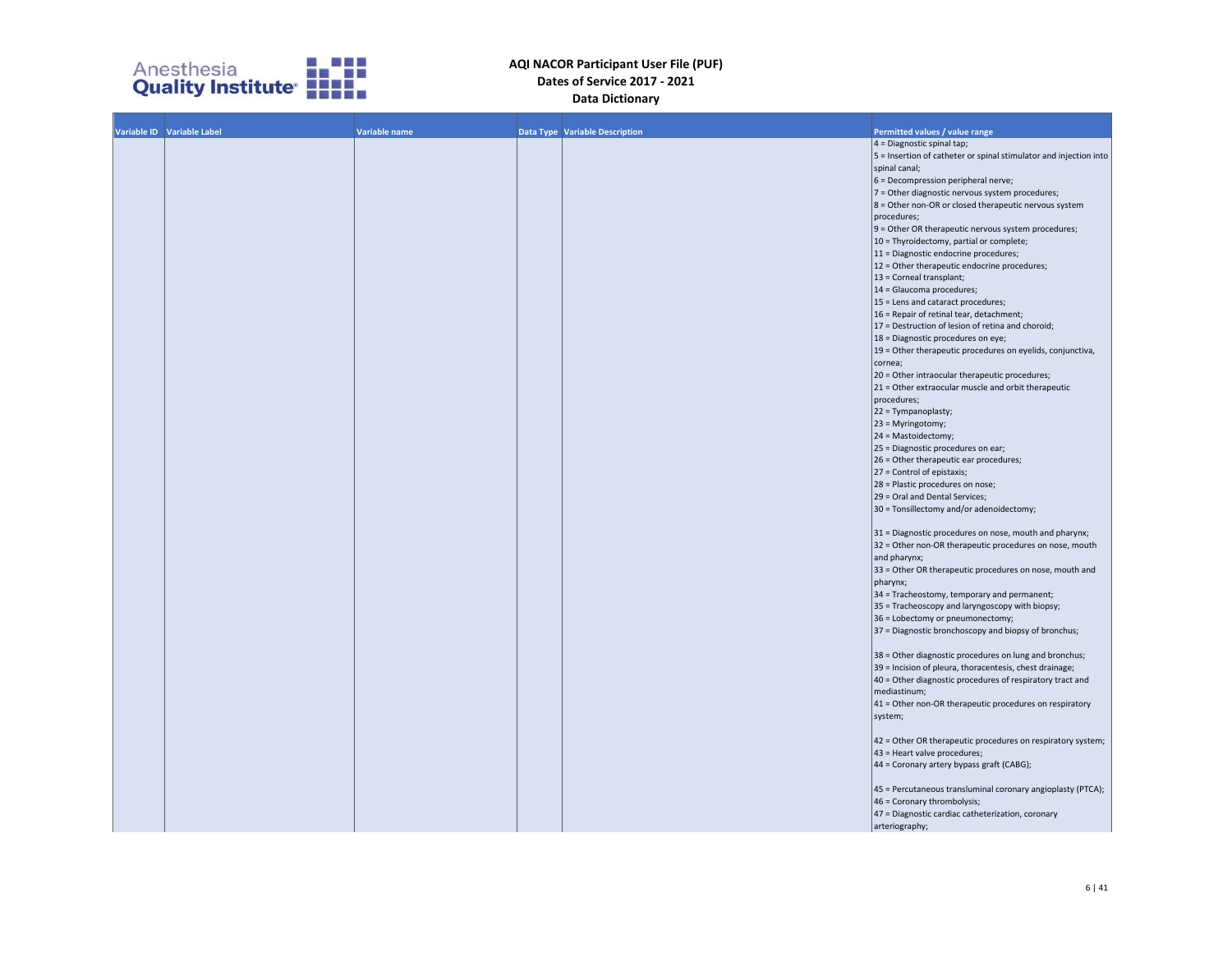

| Variable ID Variable Label | Variable name | Data Type Variable Description | Permitted values / value range                                    |
|----------------------------|---------------|--------------------------------|-------------------------------------------------------------------|
|                            |               |                                | 48 = Insertion, revision, replacement, removal of cardiac         |
|                            |               |                                | pacemaker or cardioverter/defibrillator;                          |
|                            |               |                                | $49$ = Other OR heart procedures;                                 |
|                            |               |                                | 50 = Extracorporeal circulation auxiliary to open heart           |
|                            |               |                                | procedures;                                                       |
|                            |               |                                | $51$ = Endarterectomy, vessel of head and neck;                   |
|                            |               |                                | 52 = Aortic resection, replacement or anastomosis;                |
|                            |               |                                | 53 = Varicose vein stripping, lower limb;                         |
|                            |               |                                | 54 = Other vascular catheterization, not heart;                   |
|                            |               |                                | 55 = Peripheral vascular bypass;                                  |
|                            |               |                                | 56 = Other vascular bypass and shunt, not heart;                  |
|                            |               |                                | $57$ = Creation, revision and removal of arteriovenous fistula or |
|                            |               |                                | vessel-to-vessel cannula for dialysis;                            |
|                            |               |                                | 59 = Other OR procedures on vessels of head and neck;             |
|                            |               |                                | 60 = Embolectomy and endarterectomy of lower limbs;               |
|                            |               |                                | $61$ = Other OR procedures on vessels other than head and         |
|                            |               |                                | neck;                                                             |
|                            |               |                                | $62$ = Other diagnostic cardiovascular procedures;                |
|                            |               |                                |                                                                   |
|                            |               |                                | 63 = Other non-OR therapeutic cardiovascular procedures;          |
|                            |               |                                | $64$ = Bone marrow transplant;                                    |
|                            |               |                                | $65$ = Bone marrow biopsy;                                        |
|                            |               |                                | 66 = Procedures on spleen;                                        |
|                            |               |                                | $ 67$ = Other therapeutic procedures, hemic and lymphatic         |
|                            |               |                                | system;                                                           |
|                            |               |                                | 68 = Injection or ligation of esophageal varices;                 |
|                            |               |                                | $69$ = Esophageal dilatation;                                     |
|                            |               |                                | 70 = Upper gastrointestinal endoscopy, biopsy;                    |
|                            |               |                                | 71 = Gastrostomy, temporary and permanent;                        |
|                            |               |                                | 72 = Colostomy, temporary and permanent;                          |
|                            |               |                                | 73 = Ileostomy and other enterostomy;                             |
|                            |               |                                | 74 = Gastrectomy, partial and total;                              |
|                            |               |                                | 75 = Small bowel resection;                                       |
|                            |               |                                | 76 = Colonoscopy and biopsy;                                      |
|                            |               |                                | 77 = Proctoscopy and anorectal biopsy;                            |
|                            |               |                                | 78 = Colorectal resection;                                        |
|                            |               |                                |                                                                   |
|                            |               |                                | 79 = Local excision of large intestine lesion (not endoscopic);   |
|                            |               |                                | $80 = Appendix$                                                   |
|                            |               |                                | $81$ = Hemorrhoid procedures;                                     |
|                            |               |                                |                                                                   |
|                            |               |                                | 82 = Endoscopic retrograde cannulation of pancreas (ERCP);        |
|                            |               |                                | $ 83$ = Biopsy of liver;                                          |
|                            |               |                                | 84 = Cholecystectomy and common duct exploration;                 |
|                            |               |                                | 85 = Inguinal and femoral hernia repair;                          |
|                            |               |                                | $86$ = Other hernia repair;                                       |
|                            |               |                                | $ 87$ = Laparoscopy;                                              |
|                            |               |                                | 88 = Abdominal paracentesis;                                      |
|                            |               |                                | 89 = Exploratory laparotomy;                                      |
|                            |               |                                | 90 = Excision, lysis peritoneal adhesions;                        |
|                            |               |                                | $ 92$ = Other bowel diagnostic procedures;                        |
|                            |               |                                | [93 = Other non-OR upper GI therapeutic procedures;               |
|                            |               |                                | 94 = Other OR upper GI therapeutic procedures;                    |
|                            |               |                                | 95 = Other non-OR lower GI therapeutic procedures;                |
|                            |               |                                | 96 = Other OR lower GI therapeutic procedures;                    |
|                            |               |                                | $ 97 $ = Other gastrointestinal diagnostic procedures;            |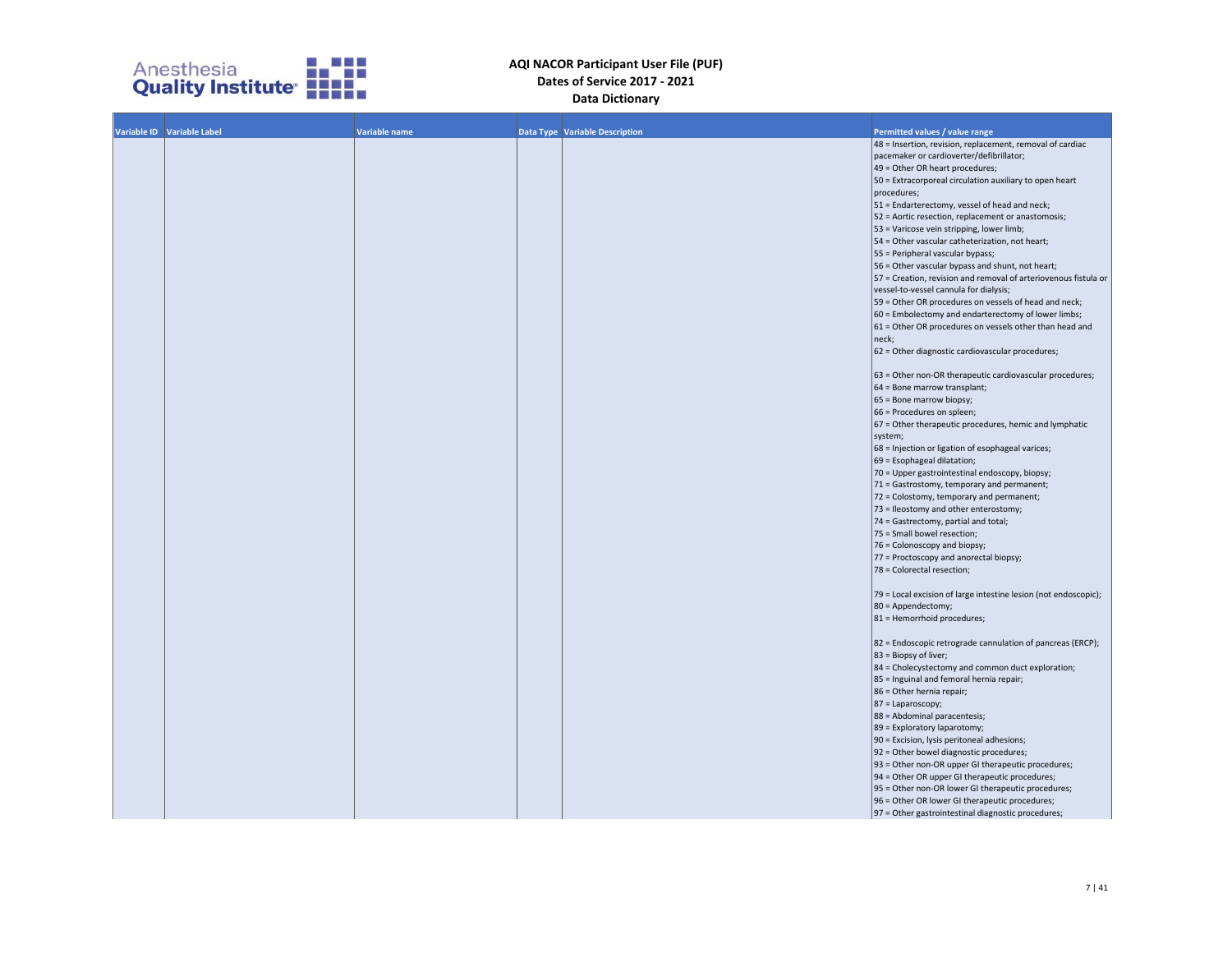

| Variable ID Variable Label | Variable name | <b>Data Type Variable Description</b> | Permitted values / value range                                      |
|----------------------------|---------------|---------------------------------------|---------------------------------------------------------------------|
|                            |               |                                       |                                                                     |
|                            |               |                                       | 98 = Other non-OR gastrointestinal therapeutic procedures;          |
|                            |               |                                       | 99 = Other OR gastrointestinal therapeutic procedures;              |
|                            |               |                                       |                                                                     |
|                            |               |                                       | 100 = Endoscopy and endoscopic biopsy of the urinary tract;         |
|                            |               |                                       | 101 = Transurethral excision, drainage, or removal urinary          |
|                            |               |                                       | obstruction;                                                        |
|                            |               |                                       | 102 = Ureteral catheterization;                                     |
|                            |               |                                       | 103 = Nephrotomy and nephrostomy;                                   |
|                            |               |                                       | 104 = Nephrectomy, partial or complete;<br>105 = Kidney transplant; |
|                            |               |                                       | 106 = Genitourinary incontinence procedures;                        |
|                            |               |                                       | 107 = Extracorporeal lithotripsy, urinary;                          |
|                            |               |                                       | 108 = Indwelling catheter;                                          |
|                            |               |                                       | 109 = Procedures on the urethra;                                    |
|                            |               |                                       | 110 = Other diagnostic procedures of urinary tract;                 |
|                            |               |                                       |                                                                     |
|                            |               |                                       | 111 = Other non-OR therapeutic procedures of urinary tract;         |
|                            |               |                                       | 112 = Other OR therapeutic procedures of urinary tract;             |
|                            |               |                                       | 113 = Transurethral resection of prostate (TURP);                   |
|                            |               |                                       | 114 = Open prostatectomy;                                           |
|                            |               |                                       | 115 = Circumcision;                                                 |
|                            |               |                                       | 116 = Diagnostic procedures, male genital;                          |
|                            |               |                                       |                                                                     |
|                            |               |                                       | 117 = Other non-OR therapeutic procedures, male genital;            |
|                            |               |                                       | 118 = Other OR therapeutic procedures, male genital;                |
|                            |               |                                       | 119 = Oophorectomy, unilateral and bilateral;                       |
|                            |               |                                       | 120 = Other operations on ovary;                                    |
|                            |               |                                       | 121 = Ligation of fallopian tubes;                                  |
|                            |               |                                       | 122 = Removal of ectopic pregnancy;                                 |
|                            |               |                                       | 123 = Other operations on fallopian tubes;                          |
|                            |               |                                       | 124 = Hysterectomy, abdominal and vaginal;                          |
|                            |               |                                       | 125 = Other excision of cervix and uterus;                          |
|                            |               |                                       | 126 = Abortion (termination of pregnancy);                          |
|                            |               |                                       | 127 = Dilatation and curettage (D&C), aspiration after delivery     |
|                            |               |                                       | or abortion;<br>128 = Diagnostic dilatation and curettage (D&C);    |
|                            |               |                                       | 129 = Repair of cystocele and rectocele, obliteration of vaginal    |
|                            |               |                                       | vault;                                                              |
|                            |               |                                       | 130 = Other diagnostic procedures, female organs;                   |
|                            |               |                                       |                                                                     |
|                            |               |                                       | 131 = Other non-OR therapeutic procedures, female organs;           |
|                            |               |                                       | 132 = Other OR therapeutic procedures, female organs;               |
|                            |               |                                       | 134 = Cesarean section;                                             |
|                            |               |                                       | 135 = Forceps, vacuum, and breech delivery;                         |
|                            |               |                                       | 137 = Other procedures to assist delivery;                          |
|                            |               |                                       | 138 = Diagnostic amniocentesis;                                     |
|                            |               |                                       | 139 = Fetal monitoring;                                             |
|                            |               |                                       | 140 = Repair of current obstetric laceration;                       |
|                            |               |                                       | 141 = Other therapeutic obstetrical procedures;                     |
|                            |               |                                       | 142 = Partial excision bone;                                        |
|                            |               |                                       | 143 = Bunionectomy or repair of toe deformities;                    |
|                            |               |                                       | 144 = Treatment, facial fracture or dislocation;                    |
|                            |               |                                       |                                                                     |
|                            |               |                                       | 145 = Treatment, fracture or dislocation of radius and ulna;        |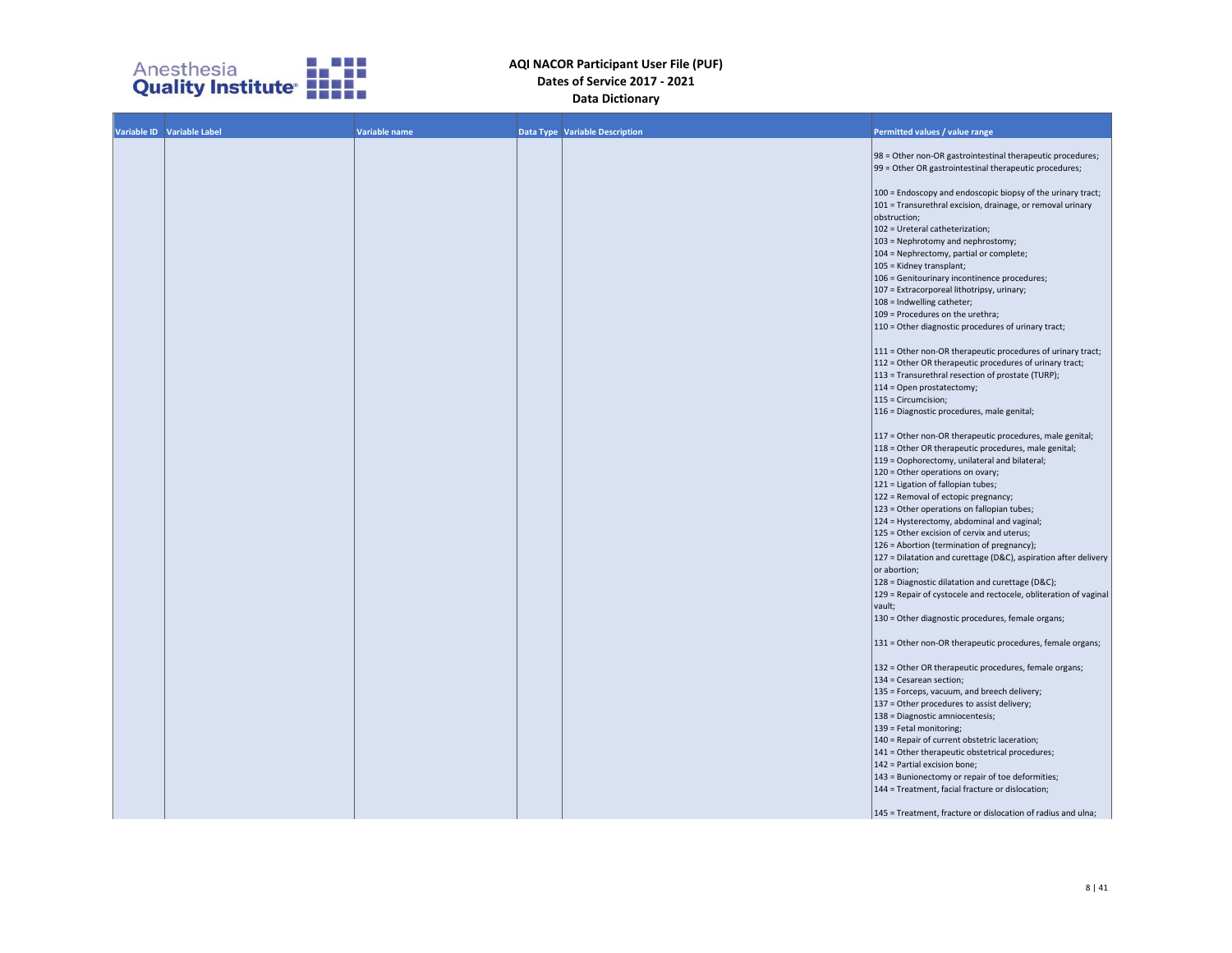

| Variable ID Variable Label | <b>Variable name</b> | Data Type Variable Description | Permitted values / value range                                                                    |
|----------------------------|----------------------|--------------------------------|---------------------------------------------------------------------------------------------------|
|                            |                      |                                |                                                                                                   |
|                            |                      |                                | 146 = Treatment, fracture or dislocation of hip and femur;                                        |
|                            |                      |                                | 147 = Treatment, fracture or dislocation of lower extremity                                       |
|                            |                      |                                | (other than hip or femur);                                                                        |
|                            |                      |                                | 148 = Other fracture and dislocation procedure;                                                   |
|                            |                      |                                | 149 = Arthroscopy;                                                                                |
|                            |                      |                                | 150 = Division of joint capsule, ligament or cartilage;                                           |
|                            |                      |                                | 151 = Excision of semilunar cartilage of knee;                                                    |
|                            |                      |                                | 152 = Arthroplasty knee;                                                                          |
|                            |                      |                                | 153 = Hip replacement, total and partial;                                                         |
|                            |                      |                                | 154 = Arthroplasty other than hip or knee;<br>155 = Arthrocentesis;                               |
|                            |                      |                                | 156 = Injections and aspirations of muscles, tendons, bursa,                                      |
|                            |                      |                                | joints and soft tissue;                                                                           |
|                            |                      |                                | 157 = Amputation of lower extremity;                                                              |
|                            |                      |                                | 158 = Spinal fusion;                                                                              |
|                            |                      |                                | 159 = Other diagnostic procedures on musculoskeletal                                              |
|                            |                      |                                | system;                                                                                           |
|                            |                      |                                |                                                                                                   |
|                            |                      |                                | 160 = Other therapeutic procedures on muscles and tendons;                                        |
|                            |                      |                                | 161 = Other OR therapeutic procedures on bone;                                                    |
|                            |                      |                                | 162 = Other OR therapeutic procedures on joints;                                                  |
|                            |                      |                                | 163 = Other non-OR therapeutic procedures on                                                      |
|                            |                      |                                | musculoskeletal system;                                                                           |
|                            |                      |                                | 164 = Other OR therapeutic procedures on musculoskeletal                                          |
|                            |                      |                                | system;                                                                                           |
|                            |                      |                                | 165 = Breast biopsy and other diagnostic procedures on<br>breast;                                 |
|                            |                      |                                | 166 = Lumpectomy, quadrantectomy of breast;                                                       |
|                            |                      |                                | 167 = Mastectomy;                                                                                 |
|                            |                      |                                |                                                                                                   |
|                            |                      |                                | 168 = Incision and drainage, skin and subcutaneous tissue;                                        |
|                            |                      |                                | 169 = Debridement of wound, infection or burn;                                                    |
|                            |                      |                                | 170 = Excision of skin lesion;                                                                    |
|                            |                      |                                | 171 = Suture of skin and subcutaneous tissue;                                                     |
|                            |                      |                                | 172 = Skin graft;                                                                                 |
|                            |                      |                                | 173 = Other diagnostic procedures on skin and subcutaneous                                        |
|                            |                      |                                | tissue;                                                                                           |
|                            |                      |                                | 174 = Other non-OR therapeutic procedures on skin and                                             |
|                            |                      |                                | breast;                                                                                           |
|                            |                      |                                | 175 = Other OR therapeutic procedures on skin and breast;                                         |
|                            |                      |                                | 176 = Other organ transplantation;                                                                |
|                            |                      |                                | 177 = Computerized axial tomography (CT) scan head;                                               |
|                            |                      |                                | $178$ = CT scan chest;                                                                            |
|                            |                      |                                | 179 = CT scan abdomen;                                                                            |
|                            |                      |                                | 180 = Other CT scan;                                                                              |
|                            |                      |                                | 181 = Myelogram;                                                                                  |
|                            |                      |                                | 182 = Mammography;                                                                                |
|                            |                      |                                | 183 = Routine chest X-ray;                                                                        |
|                            |                      |                                | 185 = Upper gastrointestinal X-ray;                                                               |
|                            |                      |                                | 186 = Lower gastrointestinal X-ray;                                                               |
|                            |                      |                                | 187 = Intravenous pyelogram;                                                                      |
|                            |                      |                                | 189 = Contrast aortogram;                                                                         |
|                            |                      |                                | 191 = Arterio- or venogram (not heart and head);<br>192 = Diagnostic ultrasound of head and neck; |
|                            |                      |                                | 193 = Diagnostic ultrasound of heart (echocardiogram);                                            |
|                            |                      |                                |                                                                                                   |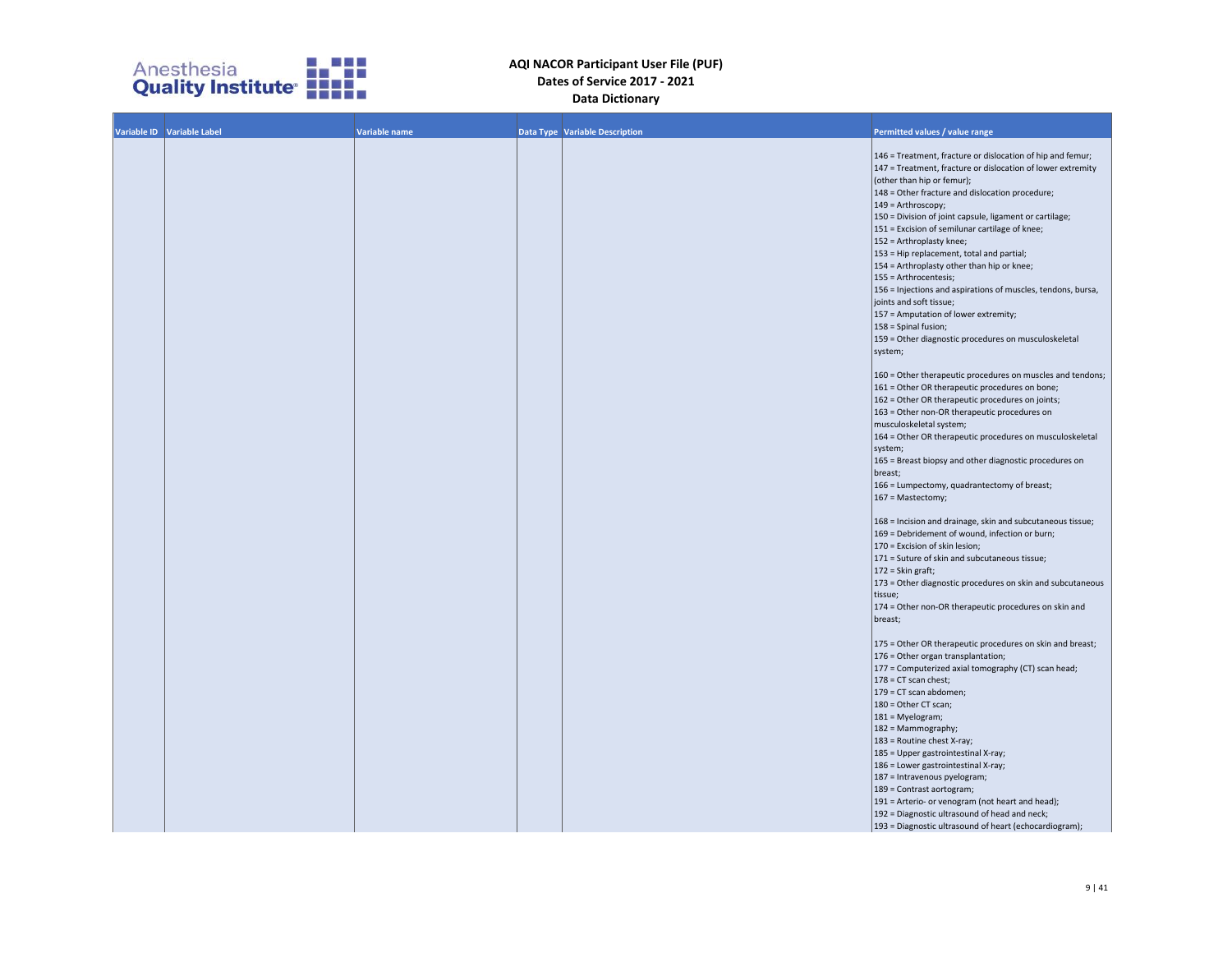

|                                                          | Variable ID Variable Label          | Variable name                |          | <b>Data Type Variable Description</b>                                          | Permitted values / value range                                                                                                                                                                                                                                                                                                                                                                                                                                                                                                                                                                                                                                                                                                                                                                                                                                                                       |
|----------------------------------------------------------|-------------------------------------|------------------------------|----------|--------------------------------------------------------------------------------|------------------------------------------------------------------------------------------------------------------------------------------------------------------------------------------------------------------------------------------------------------------------------------------------------------------------------------------------------------------------------------------------------------------------------------------------------------------------------------------------------------------------------------------------------------------------------------------------------------------------------------------------------------------------------------------------------------------------------------------------------------------------------------------------------------------------------------------------------------------------------------------------------|
|                                                          |                                     |                              |          |                                                                                | 195 = Diagnostic ultrasound of urinary tract;                                                                                                                                                                                                                                                                                                                                                                                                                                                                                                                                                                                                                                                                                                                                                                                                                                                        |
|                                                          |                                     |                              |          |                                                                                | 196 = Diagnostic ultrasound of abdomen or retroperitoneum;<br>197 = Other diagnostic ultrasound;<br>198 = Magnetic resonance imaging;<br>200 = Nonoperative urinary system measurements;<br>204 = Swan-Ganz catheterization for monitoring;<br>207 = Radioisotope bone scan;<br>209 = Radioisotope scan and function studies;<br>210 = Other radioisotope scan;<br>211 = Therapeutic radiology;<br>214 = Traction, splints, and other wound care;<br>218 = Psychological and psychiatric evaluation and therapy;<br>220 = Ophthalmologic and otologic diagnosis and treatment;<br>221 = Nasogastric tube;<br>222 = Blood transfusion;<br>224 = Cancer chemotherapy;<br>225 = Conversion of cardiac rhythm;<br>226 = Other diagnostic radiology and related techniques;<br>227 = Other diagnostic procedures (interview, evaluation,<br>consultation);<br>229 = Nonoperative removal of foreign body; |
|                                                          |                                     |                              |          |                                                                                | 231 = Other therapeutic procedures;<br>235 = Other Laboratory;<br>237 = Ancillary Services;                                                                                                                                                                                                                                                                                                                                                                                                                                                                                                                                                                                                                                                                                                                                                                                                          |
|                                                          |                                     |                              |          |                                                                                | 240 = Medications (Injections, infusions and other forms);<br>244 = Gastric bypass and volume reduction;                                                                                                                                                                                                                                                                                                                                                                                                                                                                                                                                                                                                                                                                                                                                                                                             |
|                                                          |                                     |                              |          |                                                                                | $-1 =$ Unknown:                                                                                                                                                                                                                                                                                                                                                                                                                                                                                                                                                                                                                                                                                                                                                                                                                                                                                      |
|                                                          |                                     |                              |          | The corresponding anesthesia CPT code based on the primary surgical CPT code - | 5 digit alphanumeric value; -1 if unknown or not reported;                                                                                                                                                                                                                                                                                                                                                                                                                                                                                                                                                                                                                                                                                                                                                                                                                                           |
| 37                                                       | ASA Crosswalk CPT code              | asa crosswalk code           | nvarchar | derived from ASA Crosswalk                                                     | Based on the ASA Crosswalk (2019)                                                                                                                                                                                                                                                                                                                                                                                                                                                                                                                                                                                                                                                                                                                                                                                                                                                                    |
| 38                                                       | ASA Crosswalk alternate CPT code    | asa crosswalk code alternate | nvarchar | Alternate Anesthesia Code from ASA Crosswalk                                   | 5 digit alphanumeric value; -1 if unknown or not reported;<br>Based on the ASA Crosswalk (2019)                                                                                                                                                                                                                                                                                                                                                                                                                                                                                                                                                                                                                                                                                                                                                                                                      |
| 39                                                       | <b>Reported ASA CPT code</b>        | reported anesthesia code     | nvarchar | Anesthesia CPT code                                                            | 5 digit alphanumeric value; -1 if unknown or not reported;<br>Based on the ASA Crosswalk (2019)                                                                                                                                                                                                                                                                                                                                                                                                                                                                                                                                                                                                                                                                                                                                                                                                      |
|                                                          |                                     |                              |          |                                                                                | 5 digit alphanumeric value; -1 if unknown or not reported;                                                                                                                                                                                                                                                                                                                                                                                                                                                                                                                                                                                                                                                                                                                                                                                                                                           |
| 40                                                       | CPT code 1                          | CPT1                         | nvarchar | Additional CPT code if provided                                                | Based on the ASA Crosswalk (2019)                                                                                                                                                                                                                                                                                                                                                                                                                                                                                                                                                                                                                                                                                                                                                                                                                                                                    |
| 41                                                       | CPT code 2                          | CPT <sub>2</sub>             | nvarchar | Additional CPT code if provided                                                | 5 digit alphanumeric value; -1 if unknown or not reported;                                                                                                                                                                                                                                                                                                                                                                                                                                                                                                                                                                                                                                                                                                                                                                                                                                           |
|                                                          |                                     |                              |          |                                                                                | Based on the ASA Crosswalk (2019)<br>5 digit alphanumeric value; -1 if unknown or not reported;                                                                                                                                                                                                                                                                                                                                                                                                                                                                                                                                                                                                                                                                                                                                                                                                      |
| 42                                                       | CPT code 3                          | CPT3                         | nvarchar | Additional CPT code if provided                                                | Based on the ASA Crosswalk (2019)                                                                                                                                                                                                                                                                                                                                                                                                                                                                                                                                                                                                                                                                                                                                                                                                                                                                    |
| 43                                                       | CPT code 4                          | CPT4                         | nvarchar | Additional CPT code if provided                                                | 5 digit alphanumeric value; -1 if unknown or not reported;<br>Based on the ASA Crosswalk (2019)                                                                                                                                                                                                                                                                                                                                                                                                                                                                                                                                                                                                                                                                                                                                                                                                      |
|                                                          | <b>AIMS Medications Available</b>   | aims meds                    | int      | Reported medications for this case in NACOR                                    | 1 if present; -1 if unknown or not reported                                                                                                                                                                                                                                                                                                                                                                                                                                                                                                                                                                                                                                                                                                                                                                                                                                                          |
| 44 45 46 47 48 49 50 51 52                               | <b>AIMS Fluids Available</b>        | aims fluids                  | int      | Reported fluids for this case in NACOR                                         | 1 if present; -1 if unknown or not reported                                                                                                                                                                                                                                                                                                                                                                                                                                                                                                                                                                                                                                                                                                                                                                                                                                                          |
|                                                          | AIMS Labs Available                 | aims labs                    | int      | Reported Labs for this case in NACOR                                           | 1 if present; -1 if unknown or not reported                                                                                                                                                                                                                                                                                                                                                                                                                                                                                                                                                                                                                                                                                                                                                                                                                                                          |
|                                                          | <b>AIMS Physiometrics Available</b> | aims_physiometrics           | int      | Reported device readings for this case in NACOR                                | 1 if present; -1 if unknown or not reported                                                                                                                                                                                                                                                                                                                                                                                                                                                                                                                                                                                                                                                                                                                                                                                                                                                          |
|                                                          | 1st Provider ID                     | prov1                        | int      | Unique provider ID associated with a case                                      | positive integer (-1 if not present)                                                                                                                                                                                                                                                                                                                                                                                                                                                                                                                                                                                                                                                                                                                                                                                                                                                                 |
|                                                          | 2nd Provider ID                     | prov <sub>2</sub>            | int      | Unique provider ID associated with a case                                      | positive integer (-1 if not present)                                                                                                                                                                                                                                                                                                                                                                                                                                                                                                                                                                                                                                                                                                                                                                                                                                                                 |
|                                                          | 3rd Provider ID                     | prov3                        | int      | Unique provider ID associated with a case                                      | positive integer (-1 if not present)                                                                                                                                                                                                                                                                                                                                                                                                                                                                                                                                                                                                                                                                                                                                                                                                                                                                 |
|                                                          | 4th Provider ID                     | prov4                        | int      | Unique provider ID associated with a case                                      | positive integer (-1 if not present)                                                                                                                                                                                                                                                                                                                                                                                                                                                                                                                                                                                                                                                                                                                                                                                                                                                                 |
|                                                          | 5th Provider ID                     | prov5                        | int      | Unique provider ID associated with a case                                      | positive integer (-1 if not present)                                                                                                                                                                                                                                                                                                                                                                                                                                                                                                                                                                                                                                                                                                                                                                                                                                                                 |
| $\begin{array}{ c c }\n 53 \\ \hline\n 54\n \end{array}$ | 6th Provider ID                     | prov <sub>6</sub>            | int      | Unique provider ID associated with a case                                      | positive integer (-1 if not present)                                                                                                                                                                                                                                                                                                                                                                                                                                                                                                                                                                                                                                                                                                                                                                                                                                                                 |
|                                                          | 7th Provider ID                     | prov7                        | lint     | Unique provider ID associated with a case                                      | positive integer (-1 if not present)                                                                                                                                                                                                                                                                                                                                                                                                                                                                                                                                                                                                                                                                                                                                                                                                                                                                 |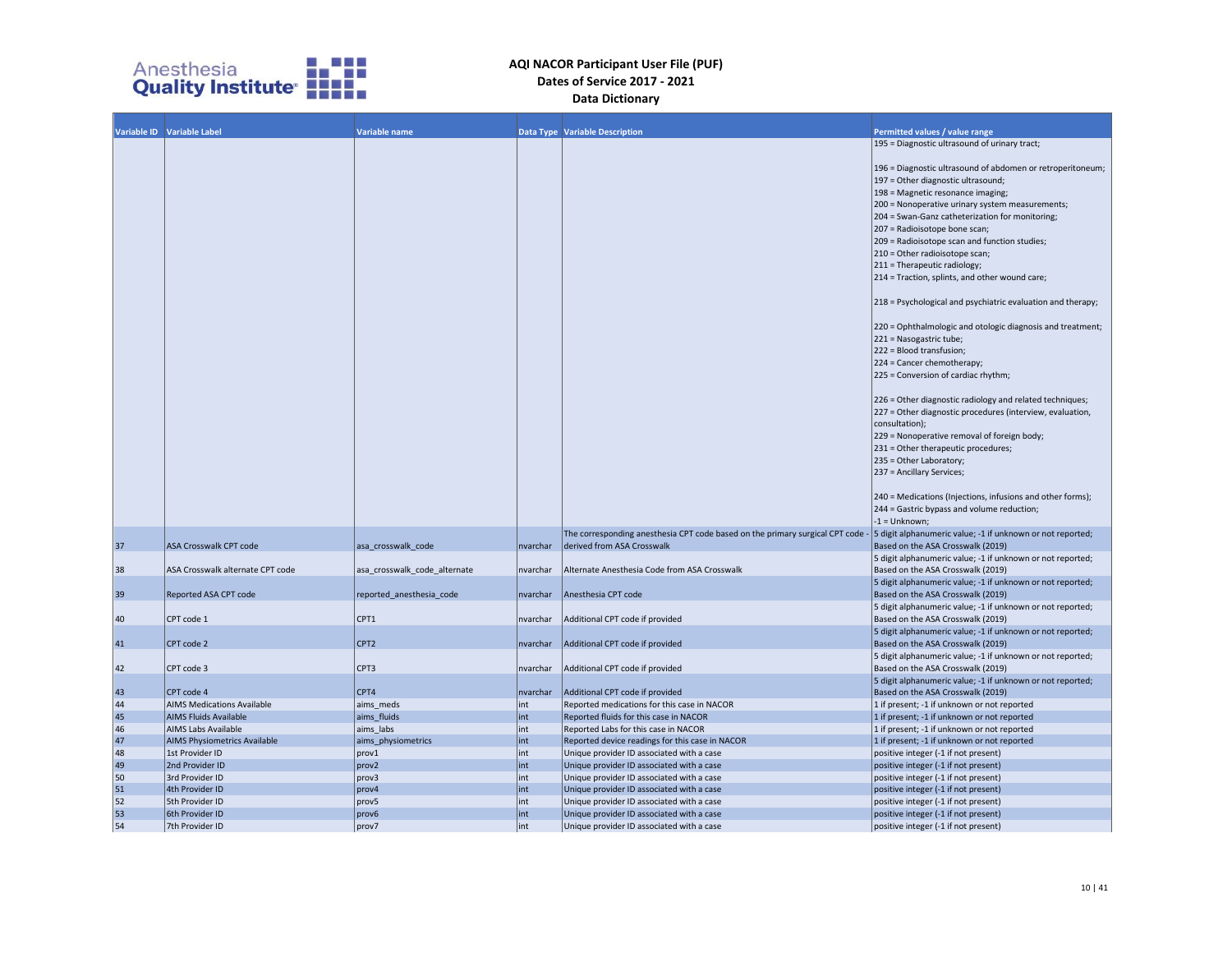

|    | Variable ID Variable Label                   | Variable name  |      | <b>Data Type Variable Description</b>                                 | Permitted values / value range                                                                                                                                                                                                                                                                                                                                                                                                                                                                                                                                                                                                                                                                                                                                                                                                                                                                                                                         |
|----|----------------------------------------------|----------------|------|-----------------------------------------------------------------------|--------------------------------------------------------------------------------------------------------------------------------------------------------------------------------------------------------------------------------------------------------------------------------------------------------------------------------------------------------------------------------------------------------------------------------------------------------------------------------------------------------------------------------------------------------------------------------------------------------------------------------------------------------------------------------------------------------------------------------------------------------------------------------------------------------------------------------------------------------------------------------------------------------------------------------------------------------|
| 55 | 8th Provider ID                              | prov8          | lint | Unique provider ID associated with a case                             | positive integer (-1 if not present)                                                                                                                                                                                                                                                                                                                                                                                                                                                                                                                                                                                                                                                                                                                                                                                                                                                                                                                   |
| 56 | 9th Provider ID                              | prov9          | int  | Unique provider ID associated with a case                             | positive integer (-1 if not present)                                                                                                                                                                                                                                                                                                                                                                                                                                                                                                                                                                                                                                                                                                                                                                                                                                                                                                                   |
| 57 | 10th Provider ID                             | prov10         | int  | Unique provider ID associated with a case                             | positive integer (-1 if not present)                                                                                                                                                                                                                                                                                                                                                                                                                                                                                                                                                                                                                                                                                                                                                                                                                                                                                                                   |
|    |                                              |                |      | Base value time unit used in conjunction with other factors to create |                                                                                                                                                                                                                                                                                                                                                                                                                                                                                                                                                                                                                                                                                                                                                                                                                                                                                                                                                        |
| 58 | Primary Surgical CPT Base Value Time Units   | cpt time units | lint | compensation level for services provided                              | positive integer (0 through 30; -1 if unknown)                                                                                                                                                                                                                                                                                                                                                                                                                                                                                                                                                                                                                                                                                                                                                                                                                                                                                                         |
| 59 | US Government defined holidays               | holiday        | int  | Procedure date of service holiday indicator                           | $0 = Not$ a holiday;<br>$1 = New Year's Day;$<br>2 = Martin Luther King Day;<br>3 = Presidents' Day;<br>$4 =$ Easter;<br>5 = Memorial Day;<br>$6$ = Independence Day;<br>$7 =$ Labor Day;<br>8 = Columbus Day;<br>9 = Veterans Day;<br>10 = Thanksgiving Day;<br>11 = Christmas Day;<br>$-1 =$ Unknown                                                                                                                                                                                                                                                                                                                                                                                                                                                                                                                                                                                                                                                 |
| 60 | Day of the week of procedure date of service | day of week    | lint | Day of the week for procedure date of service                         | $1 =$ Sunday;<br>$2 = Monday;$<br>$3 = Tuesday;$<br>$4 = Wednesday;$<br>$5 = Thursday;$<br>$6 =$ Friday;<br>7 = Saturday;<br>$-1 =$ Unknown                                                                                                                                                                                                                                                                                                                                                                                                                                                                                                                                                                                                                                                                                                                                                                                                            |
| 61 | Time of day of date of service               | shift          | int  | Time of day of day of service repesented as working shift             | 1 = Day shift (time of service between 7:00 and 17:00);<br>2 = After hours shift (time of servie between 17:01 and 06:59);<br>$-1 =$ Unknown                                                                                                                                                                                                                                                                                                                                                                                                                                                                                                                                                                                                                                                                                                                                                                                                           |
| 62 | Surgical Group                               | surgical_group | int  | Surgical group identified by the primary CPT code                     | 1 = Anesthesia for Burn Excisions or Debridement Procedures;<br>2 = Anesthesia for Intrathoracic Procedures;<br>3 = Anesthesia for Obstetric Procedures;<br>4 = Anesthesia for Other Procedures;<br>5 = Anesthesia for Procedures on the Forearm, Wrist, and<br>Hand;<br>6 = Anesthesia for Procedures on the Head;<br>7 = Anesthesia for Procedures on the Knee and Popliteal Area;<br>8 = Anesthesia for Procedures on the Lower Abdomen;<br>9 = Anesthesia for Procedures on the Lower Leg (Below Knee);<br>10 = Anesthesia for Procedures on the Neck;<br>11 = Anesthesia for Procedures on the Pelvis (Except Hip);<br>12 = Anesthesia for Procedures on the Perineum;<br>13 = Anesthesia for Procedures on the Shoulder and Axilla;<br>14 = Anesthesia for Procedures on the Spine and Spinal Cord;<br>15 = Anesthesia for Procedures on the Thorax (Chest Wall and<br>Shoulder Girdle);<br>16 = Anesthesia for Procedures on the Upper Abdomen; |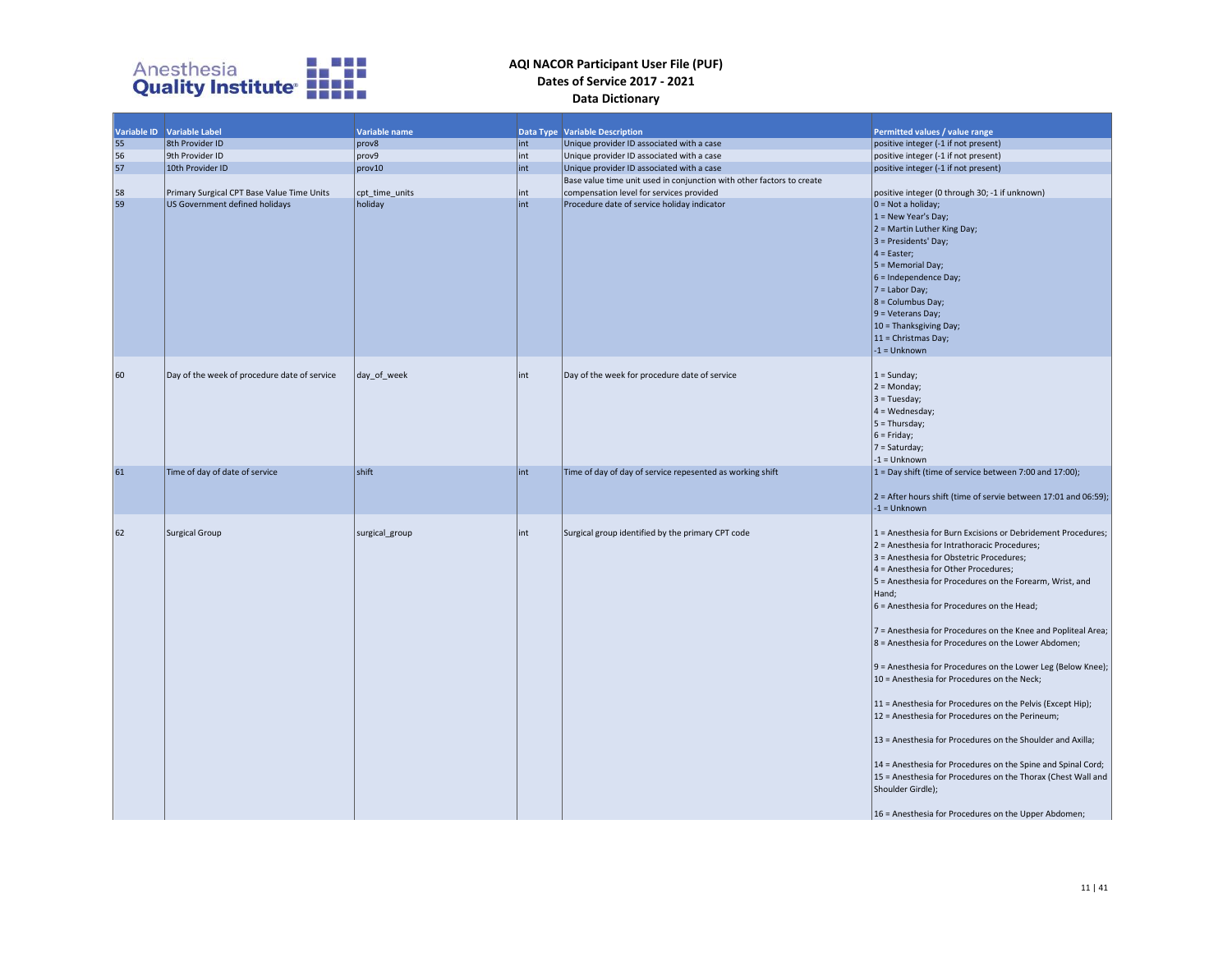

| Variable ID Variable Label | Variable name | <b>Data Type Variable Description</b> | Permitted values / value range                                                                  |
|----------------------------|---------------|---------------------------------------|-------------------------------------------------------------------------------------------------|
|                            |               |                                       | 17 = Anesthesia for Procedures on the Upper Arm and Elbow;                                      |
|                            |               |                                       | 18 = Anesthesia for Procedures on the Upper Leg (Except                                         |
|                            |               |                                       | Knee);                                                                                          |
|                            |               |                                       | 19 = Anesthesia for Radiological Procedures;                                                    |
|                            |               |                                       | 20 = Composite Measures;<br>21 = Diagnostic/Screening Processes or Results;                     |
|                            |               |                                       | 22 = Follow-up or Other Outcomes;                                                               |
|                            |               |                                       | 23 = Non-Measure Claims Based Reporting;                                                        |
|                            |               |                                       | 24 = Patient History;                                                                           |
|                            |               |                                       | 25 = Patient Management;                                                                        |
|                            |               |                                       | 26 = Patient Safety;<br>27 = Physical Examination;                                              |
|                            |               |                                       | 28 = Structural Measures;                                                                       |
|                            |               |                                       | 29 = Therapeutic, Preventive or Other Interventions;                                            |
|                            |               |                                       | 30 = Ablation Procedures;                                                                       |
|                            |               |                                       | 32 = Adaptive Behavior Assessments;                                                             |
|                            |               |                                       | 33 = Anatomic Model And Guide Creation;                                                         |
|                            |               |                                       | 34 = Atherectomy (Open or Percutaneous) for Supra-Inguinal                                      |
|                            |               |                                       | Arteries and Other Undefined Category Codes;                                                    |
|                            |               |                                       | 35 = Behavior Analysis;<br>36 = Blood products transfusion procedure;                           |
|                            |               |                                       | 37 = Bone Strength And Fracture Risk Assessment;                                                |
|                            |               |                                       | 38 = Cardiac Device Implantation, Analysis and Removal                                          |
|                            |               |                                       | Procedures;                                                                                     |
|                            |               |                                       | 39 = Cardiac diagnostic imaging and surgical procedures;                                        |
|                            |               |                                       | 40 = Cardiac imaging procedures;                                                                |
|                            |               |                                       | 41 = Cardiac Implantation and Replacement Procedures;                                           |
|                            |               |                                       | 42 = Cardiac Muscle Imaging;                                                                    |
|                            |               |                                       | 43 = Cardiac Procedures with Evaluation on Valves and ICD                                       |
|                            |               |                                       | System;<br>44 = Cardiac Valve Repair Procedures;                                                |
|                            |               |                                       | 45 = Cellular regeneration, evaluation study and ablation                                       |
|                            |               |                                       | procedures;                                                                                     |
|                            |               |                                       | 46 = Cellular Therapy Procedures;                                                               |
|                            |               |                                       | 47 = Chemo Drug Essay, Implant and Other Procedures;                                            |
|                            |               |                                       | 48 = Computed Tomography Analysis;                                                              |
|                            |               |                                       | 49 = Coronary artery disease (CAD) analysis;<br>50 = Diagnostic procedures;                     |
|                            |               |                                       | 51 = Eye Imaging Procedures (Remote);                                                           |
|                            |               |                                       | 52 = Female Voiding Prosthesis Procedures;                                                      |
|                            |               |                                       | 53 = Health And Well-Being Coaching;                                                            |
|                            |               |                                       | 54 = Human Papillomavirus (HPV) analysis;                                                       |
|                            |               |                                       | 55 = Imaging, evaluation, programming and recording                                             |
|                            |               |                                       | procedures;                                                                                     |
|                            |               |                                       | 56 = Imaging, Testing, Implantation and Other Services;                                         |
|                            |               |                                       | 57 = Incontinence Management Procedures;                                                        |
|                            |               |                                       | 58 = Intracardiac Ischemia Monitoring Procedures;                                               |
|                            |               |                                       | 59 = Irreversible Electroporation Ablation Procedures;<br>60 = Islet Cell Transplant Procedure; |
|                            |               |                                       | 61 = Laser ablation procedures;                                                                 |
|                            |               |                                       | 62 = Laser Therapy and Implant Procedures;                                                      |
|                            |               |                                       | 63 = Limb Lengthening Procedure;                                                                |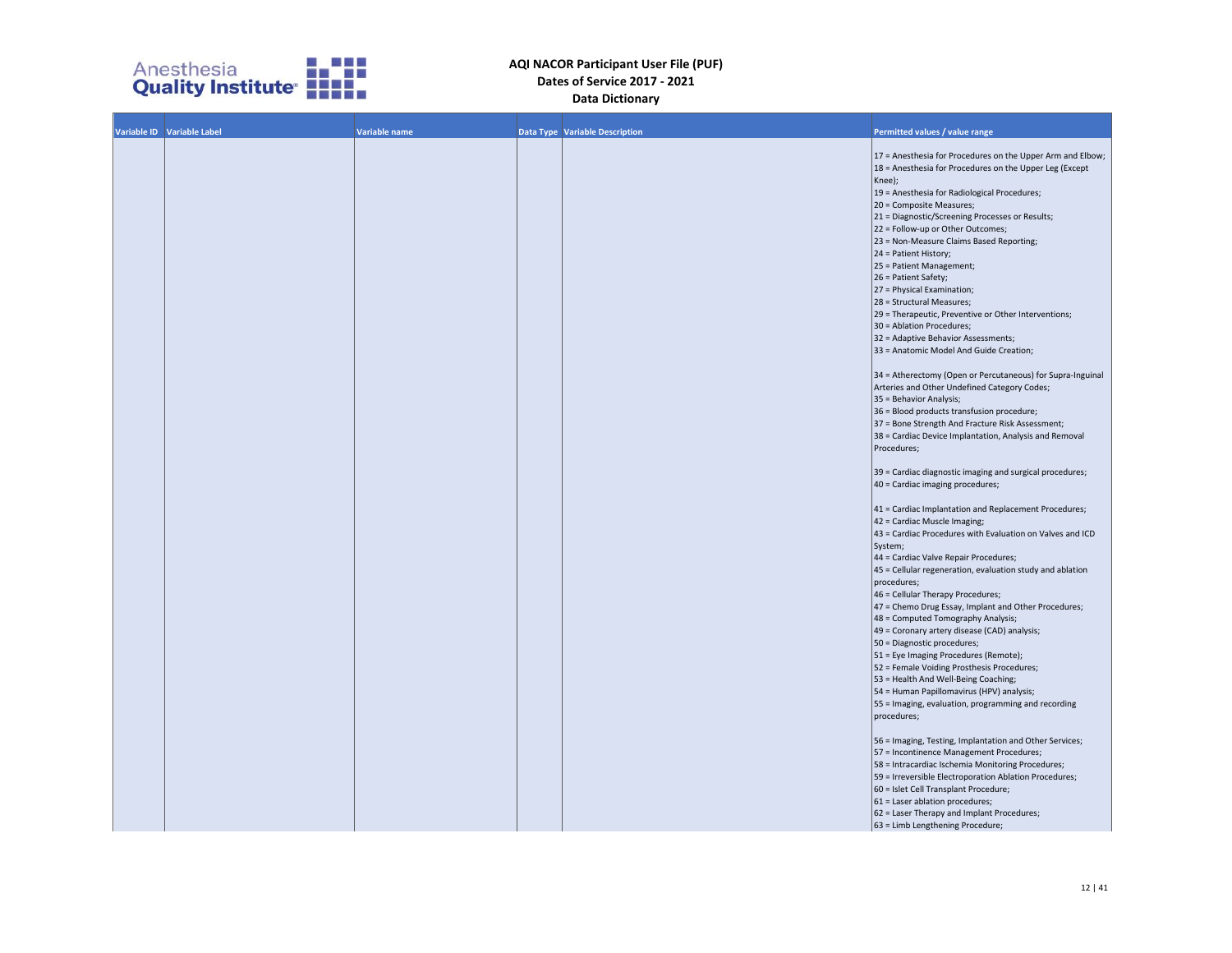

| Variable ID Variable Label | Variable name | Data Type Variable Description | Permitted values / value range                                 |  |
|----------------------------|---------------|--------------------------------|----------------------------------------------------------------|--|
|                            |               |                                | 64 = Magnetic Resonance Spectroscopy Imaging;                  |  |
|                            |               |                                | 65 = Movement Disorder Analysis;                               |  |
|                            |               |                                | 66 = Neurostimulation Procedures;                              |  |
|                            |               |                                | 67 = Organ transplantation procedures;                         |  |
|                            |               |                                | 68 = Other Diagnostic and Therapeutic Procedures;              |  |
|                            |               |                                | 69 = Other Procedures and Assessments;                         |  |
|                            |               |                                | 70 = Pacemaker â€" Leadless and Pocketless System;             |  |
|                            |               |                                | 71 = Phrenic Nerve Stimulation System Procedures;              |  |
|                            |               |                                | 72 = Procedures on Eye Glands;                                 |  |
|                            |               |                                | 73 = Procedures Peformed on Ear;                               |  |
|                            |               |                                | 74 = Procedures performed on Eyes;                             |  |
|                            |               |                                | 75 = Procedures performed on Prostate;                         |  |
|                            |               |                                |                                                                |  |
|                            |               |                                | 76 = Procedures performed on Urethra;                          |  |
|                            |               |                                | 77 = Radiofrequency Spectrometry Assessment and Bone           |  |
|                            |               |                                | Quality Testing Procedures;                                    |  |
|                            |               |                                | 78 = Remote Monitoring of Pulmonary System;                    |  |
|                            |               |                                |                                                                |  |
|                            |               |                                | 79 = Remote Real-Time Interactive Video-conferenced Critical   |  |
|                            |               |                                | Care Services and Other Undefined Category Codes;              |  |
|                            |               |                                | 80 = Transdermal GFR Measurement and Monitoring;               |  |
|                            |               |                                | 81 = Various Services - Category III Codes;                    |  |
|                            |               |                                | 82 = Vision Studies, Implants and Therapies;                   |  |
|                            |               |                                | 83 = Wound Imaging for Bacterial Presence;                     |  |
|                            |               |                                | 84 = Advance Care Planning Evaluation and Management           |  |
|                            |               |                                | Services;                                                      |  |
|                            |               |                                |                                                                |  |
|                            |               |                                | 85 = Care Management Evaluation and Management Services;       |  |
|                            |               |                                |                                                                |  |
|                            |               |                                | 86 = Care Plan Oversight Services;                             |  |
|                            |               |                                | 87 = Case Management Services;                                 |  |
|                            |               |                                | 88 = Cognitive Assessment and Care Plan Services;              |  |
|                            |               |                                | 89 = Consultation Services;                                    |  |
|                            |               |                                | 90 = Critical Care Services;                                   |  |
|                            |               |                                | 91 = Delivery/Birthing Room Attendance and Resuscitation       |  |
|                            |               |                                | Services;                                                      |  |
|                            |               |                                | 92 = Domiciliary, Rest Home (eg, Assisted Living Facility), or |  |
|                            |               |                                | Home Care Plan Oversight Services;                             |  |
|                            |               |                                | 93 = Domiciliary, Rest Home (eg, Boarding Home), or Custodial  |  |
|                            |               |                                | Care Services;                                                 |  |
|                            |               |                                | 94 = Emergency Department Services;                            |  |
|                            |               |                                | 95 = General Behavioral Health Integration Care                |  |
|                            |               |                                | Management;                                                    |  |
|                            |               |                                | 96 = Home Services;                                            |  |
|                            |               |                                |                                                                |  |
|                            |               |                                | 97 = Hospital Inpatient Services;                              |  |
|                            |               |                                | 98 = Hospital Observation Services;                            |  |
|                            |               |                                | 99 = Inpatient Neonatal Intensive Care Services and Pediatric  |  |
|                            |               |                                | and Neonatal Critical Care Services;                           |  |
|                            |               |                                | 100 = Newborn Care Services;                                   |  |
|                            |               |                                | 101 = Non-Face-to-Face Services;                               |  |
|                            |               |                                | 102 = Nursing Facility Services;                               |  |
|                            |               |                                | 103 = Office or Other Outpatient Services;                     |  |
|                            |               |                                | 104 = Other Evaluation and Management Services;                |  |
|                            |               |                                | 105 = Preventive Medicine Services;                            |  |
|                            |               |                                | 106 = Prolonged Services;                                      |  |
|                            |               |                                |                                                                |  |
|                            |               |                                | 107 = Psychiatric Collaborative Care Management Services;      |  |
|                            |               |                                | 108 = Special Evaluation and Management Services;              |  |
|                            |               |                                |                                                                |  |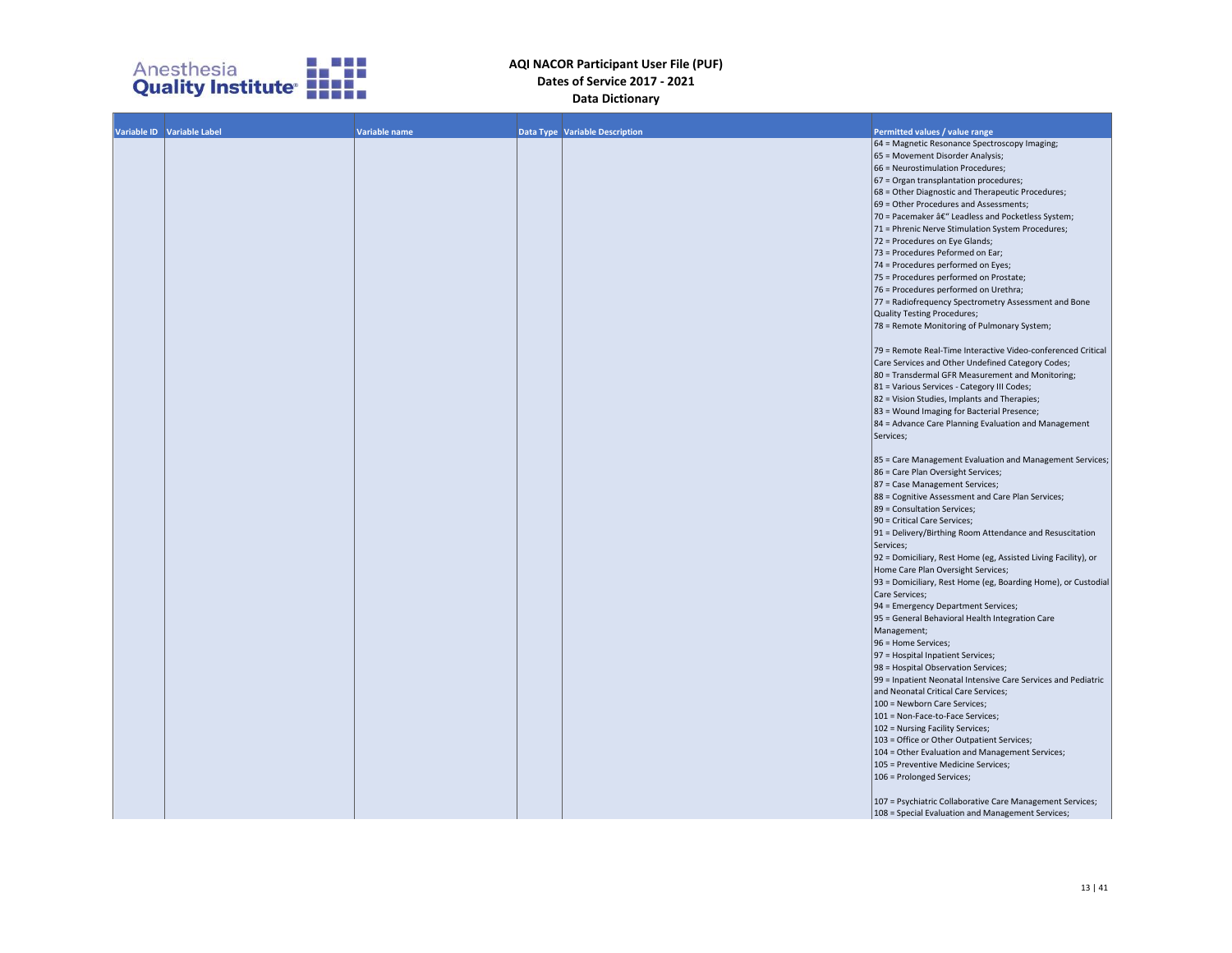

| Variable ID Variable Label | Variable name |                                       |                                                             |
|----------------------------|---------------|---------------------------------------|-------------------------------------------------------------|
|                            |               | <b>Data Type Variable Description</b> | Permitted values / value range                              |
|                            |               |                                       |                                                             |
|                            |               |                                       | 109 = Transitional Care Evaluation and Management Services; |
|                            |               |                                       | 110 = Laboratory Analyses;                                  |
|                            |               |                                       | 111 = Acupuncture Procedures;                               |
|                            |               |                                       | 112 = Adaptive Behavior Services;                           |
|                            |               |                                       | 113 = Allergy and Clinical Immunology Procedures;           |
|                            |               |                                       | 114 = Biofeedback Services and Procedures;                  |
|                            |               |                                       | 115 = Cardiovascular Procedures;                            |
|                            |               |                                       | 116 = Central Nervous System Assessments/Tests (eg, Neuro-  |
|                            |               |                                       | Cognitive, Mental Status, Speech Testing);                  |
|                            |               |                                       |                                                             |
|                            |               |                                       | 117 = Chiropractic Manipulative Treatment Procedures;       |
|                            |               |                                       | 118 = Dialysis Services and Procedures;                     |
|                            |               |                                       |                                                             |
|                            |               |                                       |                                                             |
|                            |               |                                       | 119 = Education and Training for Patient Self-Management;   |
|                            |               |                                       | 120 = Endocrinology Services;                               |
|                            |               |                                       | 121 = Gastroenterology Procedures;                          |
|                            |               |                                       | 122 = Health and Behavior Assessment/Intervention           |
|                            |               |                                       | Procedures;                                                 |
|                            |               |                                       | 123 = Home Health Procedures and Services;                  |
|                            |               |                                       | 124 = Hydration, Therapeutic, Prophylactic, Diagnostic      |
|                            |               |                                       | Injections and Infusions, and Chemotherapy and Other Highly |
|                            |               |                                       | Complex Drug or Highly Complex Biologic Agent               |
|                            |               |                                       | Administration;                                             |
|                            |               |                                       |                                                             |
|                            |               |                                       |                                                             |
|                            |               |                                       | 125 = Immune Globulins, Serum or Recombinant Products;      |
|                            |               |                                       |                                                             |
|                            |               |                                       | 126 = Immunization Administration for Vaccines/Toxoids;     |
|                            |               |                                       |                                                             |
|                            |               |                                       | 127 = Medical Genetics and Genetic Counseling Services;     |
|                            |               |                                       | 128 = Medical Nutrition Therapy Procedures;                 |
|                            |               |                                       | 129 = Medication Therapy Management Services;               |
|                            |               |                                       | 130 = Moderate (Conscious) Sedation;                        |
|                            |               |                                       | 131 = Neurology and Neuromuscular Procedures;               |
|                            |               |                                       | 132 = Non-Face-to-Face Nonphysician Services;               |
|                            |               |                                       | 133 = Non-Invasive Vascular Diagnostic Studies;             |
|                            |               |                                       | 134 = Ophthalmology Services and Procedures;                |
|                            |               |                                       |                                                             |
|                            |               |                                       |                                                             |
|                            |               |                                       | 135 = Osteopathic Manipulative Treatment Procedures;        |
|                            |               |                                       | 136 = Other Medicine Services and Procedures;               |
|                            |               |                                       | 137 = Photodynamic Therapy Procedures;                      |
|                            |               |                                       |                                                             |
|                            |               |                                       | 138 = Physical Medicine and Rehabilitation Evaluations;     |
|                            |               |                                       | 139 = Psychiatry Services and Procedures;                   |
|                            |               |                                       | 140 = Pulmonary Procedures;                                 |
|                            |               |                                       | 141 = Qualifying Circumstances for Anesthesia;              |
|                            |               |                                       | 142 = Special Dermatological Procedures;                    |
|                            |               |                                       |                                                             |
|                            |               |                                       | 143 = Special Otorhinolaryngologic Services and Procedures; |
|                            |               |                                       | 144 = Special Services, Procedures and Reports;             |
|                            |               |                                       | 145 = Vaccines, Toxoids;                                    |
|                            |               |                                       |                                                             |
|                            |               |                                       | 146 = Multianalyte Assay;                                   |
|                            |               |                                       | 147 = Chemistry Procedures;                                 |
|                            |               |                                       | 148 = Clinical Pathology Consultations;                     |
|                            |               |                                       | 149 = Cytogenetic Studies;                                  |
|                            |               |                                       | 150 = Cytopathology Procedures;                             |
|                            |               |                                       | 151 = Drug Assay Procedures;                                |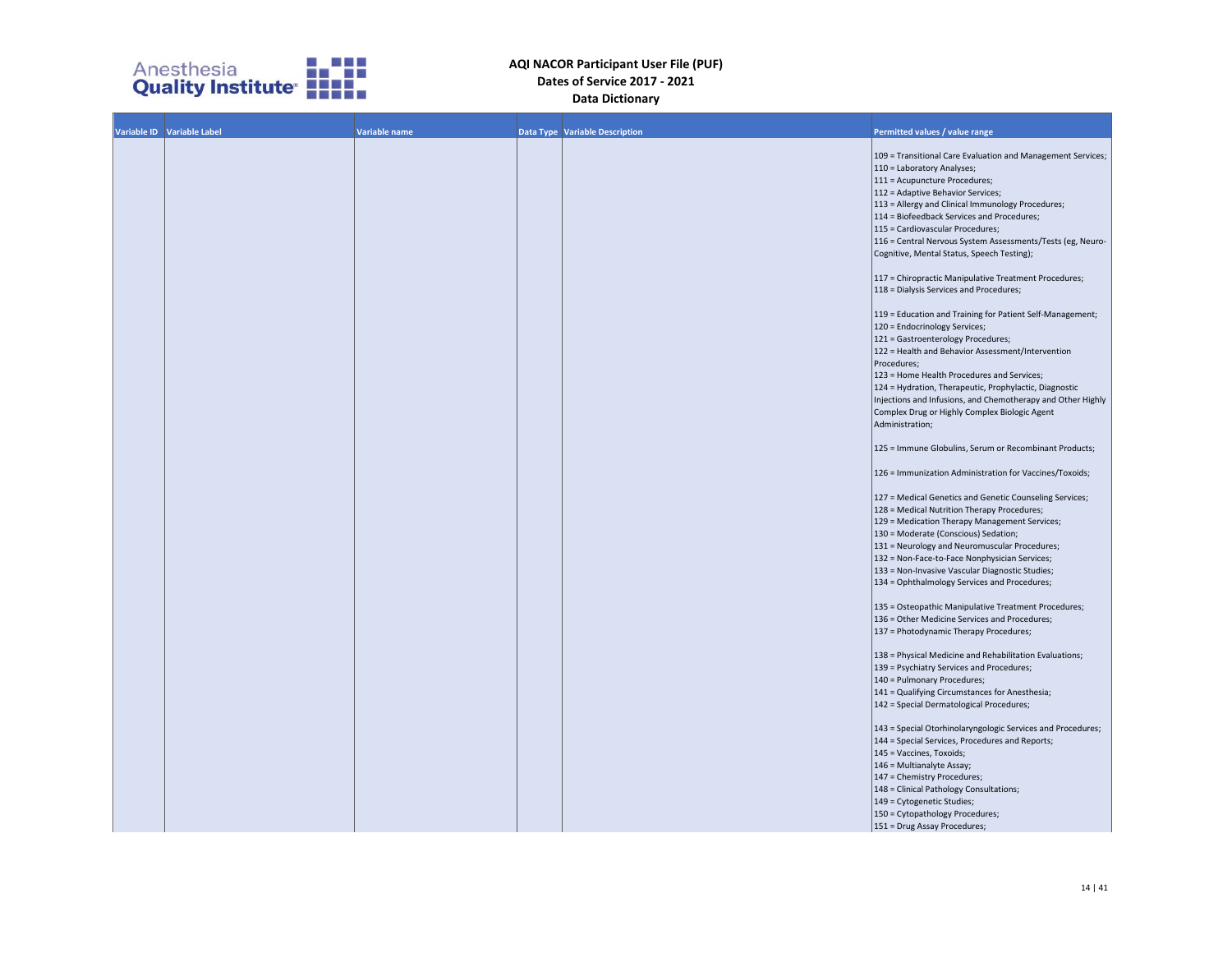

|    | Variable ID Variable Label | Variable name    |          | <b>Data Type Variable Description</b>                                      | Permitted values / value range                              |
|----|----------------------------|------------------|----------|----------------------------------------------------------------------------|-------------------------------------------------------------|
|    |                            |                  |          |                                                                            | 152 = Evocative/Suppression Testing Procedures;             |
|    |                            |                  |          |                                                                            | 153 = Genomic Sequencing Procedures and Other Molecular     |
|    |                            |                  |          |                                                                            | Multianalyte Assays;                                        |
|    |                            |                  |          |                                                                            | 154 = Hematology and Coagulation Procedures;                |
|    |                            |                  |          |                                                                            | 155 = Immunology Procedures;                                |
|    |                            |                  |          |                                                                            | 156 = In Vivo (eg, Transcutaneous) Laboratory Procedures;   |
|    |                            |                  |          |                                                                            | 157 = Microbiology Procedures;                              |
|    |                            |                  |          |                                                                            | 158 = Molecular Pathology Procedures;                       |
|    |                            |                  |          |                                                                            | 159 = Multianalyte Assays with Algorithmic Analyses;        |
|    |                            |                  |          |                                                                            | 160 = Organ or Disease Oriented Panels;                     |
|    |                            |                  |          |                                                                            | 161 = Other Pathology and Laboratory Procedures;            |
|    |                            |                  |          |                                                                            | 162 = Postmortem Examination Procedures;                    |
|    |                            |                  |          |                                                                            | 163 = Reproductive Medicine Procedures;                     |
|    |                            |                  |          |                                                                            | 164 = Surgical Pathology Procedures;                        |
|    |                            |                  |          |                                                                            | 165 = Therapeutic Drug Assays;                              |
|    |                            |                  |          |                                                                            | 166 = Transfusion Medicine Procedures;                      |
|    |                            |                  |          |                                                                            | 167 = Urinalysis Procedures;                                |
|    |                            |                  |          |                                                                            | 168 = Bone/Joint Studies;                                   |
|    |                            |                  |          |                                                                            | 169 = Breast, Mammography;                                  |
|    |                            |                  |          |                                                                            |                                                             |
|    |                            |                  |          |                                                                            | 170 = Diagnostic Radiology (Diagnostic Imaging) Procedures; |
|    |                            |                  |          |                                                                            | 171 = Diagnostic Ultrasound Procedures;                     |
|    |                            |                  |          |                                                                            | 172 = Nuclear Medicine Procedures;                          |
|    |                            |                  |          |                                                                            | 173 = Radiation Oncology Treatment;                         |
|    |                            |                  |          |                                                                            | 174 = Radiologic Guidance;                                  |
|    |                            |                  |          |                                                                            | 175 = Fine Needle Aspiration Biopsy Procedures;             |
|    |                            |                  |          |                                                                            | 176 = Intersex Surgery;                                     |
|    |                            |                  |          |                                                                            | 177 = Operating Microscope Procedures;                      |
|    |                            |                  |          |                                                                            | 178 = Reproductive System Procedures;                       |
|    |                            |                  |          |                                                                            |                                                             |
|    |                            |                  |          |                                                                            | 179 = Surgical Procedures for Maternity Care and Delivery;  |
|    |                            |                  |          |                                                                            | 180 = Surgical Procedures on the Auditory System;           |
|    |                            |                  |          |                                                                            | 181 = Surgical Procedures on the Cardiovascular System;     |
|    |                            |                  |          |                                                                            | 182 = Surgical Procedures on the Digestive System;          |
|    |                            |                  |          |                                                                            | 183 = Surgical Procedures on the Endocrine System;          |
|    |                            |                  |          |                                                                            |                                                             |
|    |                            |                  |          |                                                                            | 184 = Surgical Procedures on the Eye and Ocular Adnexa;     |
|    |                            |                  |          |                                                                            | 185 = Surgical Procedures on the Female Genital System;     |
|    |                            |                  |          |                                                                            | 186 = Surgical Procedures on the Hemic and Lymphatic        |
|    |                            |                  |          |                                                                            | Systems;                                                    |
|    |                            |                  |          |                                                                            |                                                             |
|    |                            |                  |          |                                                                            | 187 = Surgical Procedures on the Integumentary System;      |
|    |                            |                  |          |                                                                            | 188 = Surgical Procedures on the Male Genital System;       |
|    |                            |                  |          |                                                                            | 189 = Surgical Procedures on the Mediastinum and            |
|    |                            |                  |          |                                                                            | Diaphragm;                                                  |
|    |                            |                  |          |                                                                            | 190 = Surgical Procedures on the Musculoskeletal System;    |
|    |                            |                  |          |                                                                            | 191 = Surgical Procedures on the Nervous System;            |
|    |                            |                  |          |                                                                            | 192 = Surgical Procedures on the Respiratory System;        |
|    |                            |                  |          |                                                                            | 193 = Surgical Procedures on the Urinary System;            |
|    |                            |                  |          |                                                                            | $-1 =$ Unknown                                              |
|    |                            |                  |          | Reported patient zip code, note the last two digites have been obscured in |                                                             |
| 63 | Patient home zip code      | patient_zip_code | nvarchar | accordiance with HIPAA requirements                                        | five digit numeric character (-1 if unknown)                |
| 64 | Patient home state         | patient state    | bigint   | Reported patient state abbreviation                                        | $1 = \text{Alabama}$ ;                                      |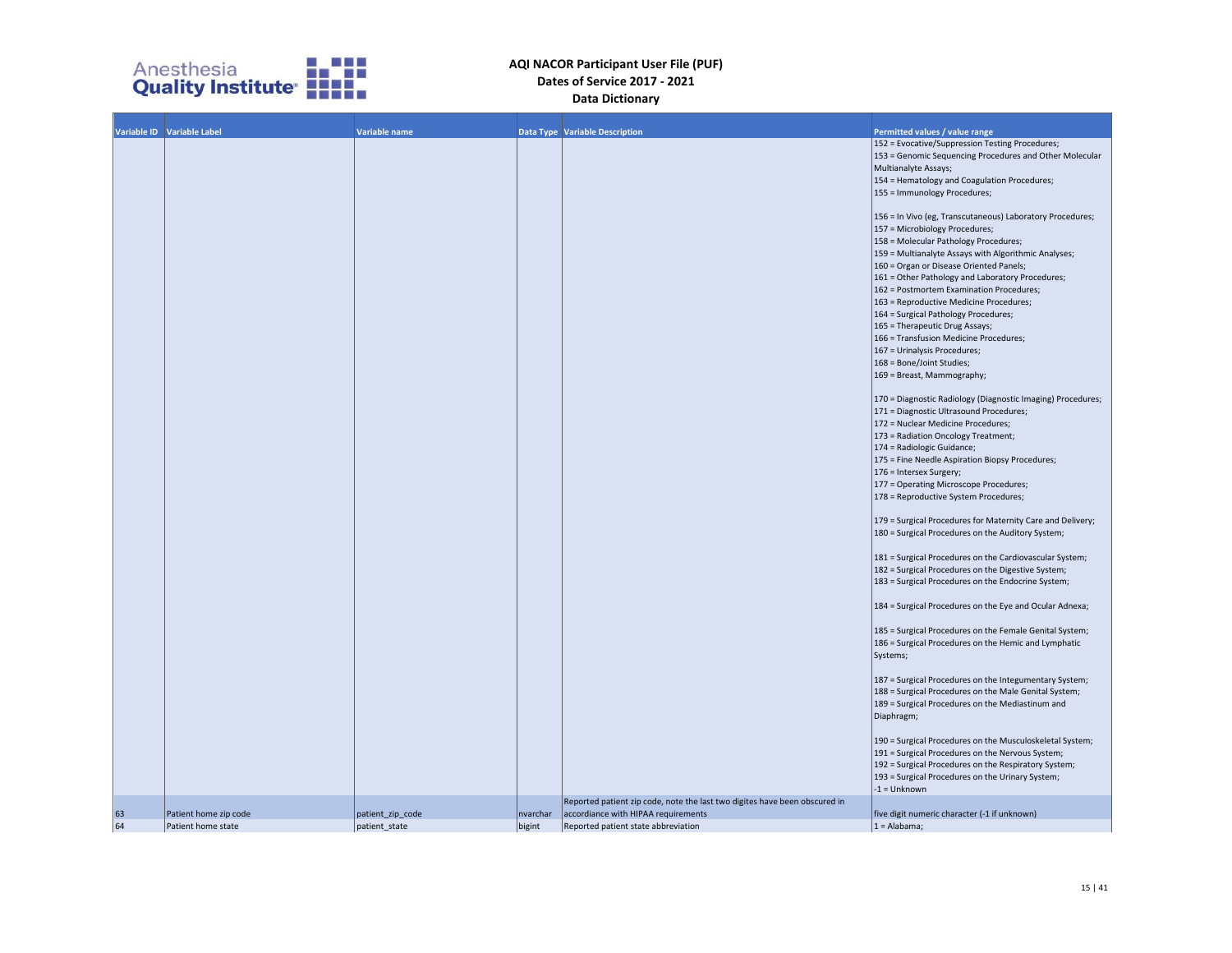

| Variable ID Variable Label | Variable name | Data Type Variable Description | Permitted values / value range |
|----------------------------|---------------|--------------------------------|--------------------------------|
|                            |               |                                | $2 = Alaska;$                  |
|                            |               |                                | $4 = Arizona;$                 |
|                            |               |                                | $5 = Arkansas;$                |
|                            |               |                                | $6 = California;$              |
|                            |               |                                | $8 = Colorado;$                |
|                            |               |                                | $9 =$ Connecticut;             |
|                            |               |                                | 10 = Delaware;                 |
|                            |               |                                | 11 = District of Columbia;     |
|                            |               |                                | $12 = Florida;$                |
|                            |               |                                | 13 = Georgia;                  |
|                            |               |                                | $15 =$ Hawaii;                 |
|                            |               |                                | $16 =$ Idaho;                  |
|                            |               |                                | $17 =$ Illinois;               |
|                            |               |                                | $18 = Indiana;$                |
|                            |               |                                | $19 =$ lowa;                   |
|                            |               |                                | $20 =$ Kansas;                 |
|                            |               |                                | $21 =$ Kentucky;               |
|                            |               |                                | 22 = Louisiana;                |
|                            |               |                                | $23$ = Maine;                  |
|                            |               |                                | $24 =$ Maryland;               |
|                            |               |                                | 25 = Massachusetts;            |
|                            |               |                                | 26 = Michigan;                 |
|                            |               |                                | 27 = Minnesota;                |
|                            |               |                                | 28 = Mississippi;              |
|                            |               |                                |                                |
|                            |               |                                | 29 = Missouri;                 |
|                            |               |                                | 30 = Montana;                  |
|                            |               |                                | 31 = Nebraska;                 |
|                            |               |                                | $32$ = Nevada;                 |
|                            |               |                                | $33$ = New Hampshire;          |
|                            |               |                                | 34 = New Jersey;               |
|                            |               |                                | 35 = New Mexico;               |
|                            |               |                                | 36 = New York;                 |
|                            |               |                                | 37 = North Carolina;           |
|                            |               |                                | 38 = North Dakota;             |
|                            |               |                                | $39 = Ohio;$                   |
|                            |               |                                | 40 = Oklahoma;                 |
|                            |               |                                | $41 = Oregon;$                 |
|                            |               |                                | 42 = Pennsylvania;             |
|                            |               |                                | $44$ = Rhode Island;           |
|                            |               |                                | 45 = South Carolina;           |
|                            |               |                                | 46 = South Dakota;             |
|                            |               |                                | 47 = Tennessee;                |
|                            |               |                                | $48 = Texas;$                  |
|                            |               |                                | $49 = Utah;$                   |
|                            |               |                                | 50 = Vermont;                  |
|                            |               |                                | $51 = Virginia;$               |
|                            |               |                                | 53 = Washington;               |
|                            |               |                                | 54 = West Virginia;            |
|                            |               |                                | 55 = Wisconsin;                |
|                            |               |                                | 56 = Wyoming;                  |
|                            |               |                                | 60 = American Somoa;           |
|                            |               |                                |                                |
|                            |               |                                | $66 =$ Guam;                   |
|                            |               |                                | 69 = Northern Mariana Islands; |
|                            |               |                                | 72 = Puerto Rico;              |
|                            |               |                                | 78 = Virgin Islands;           |
|                            |               |                                | $-1 =$ Unknown                 |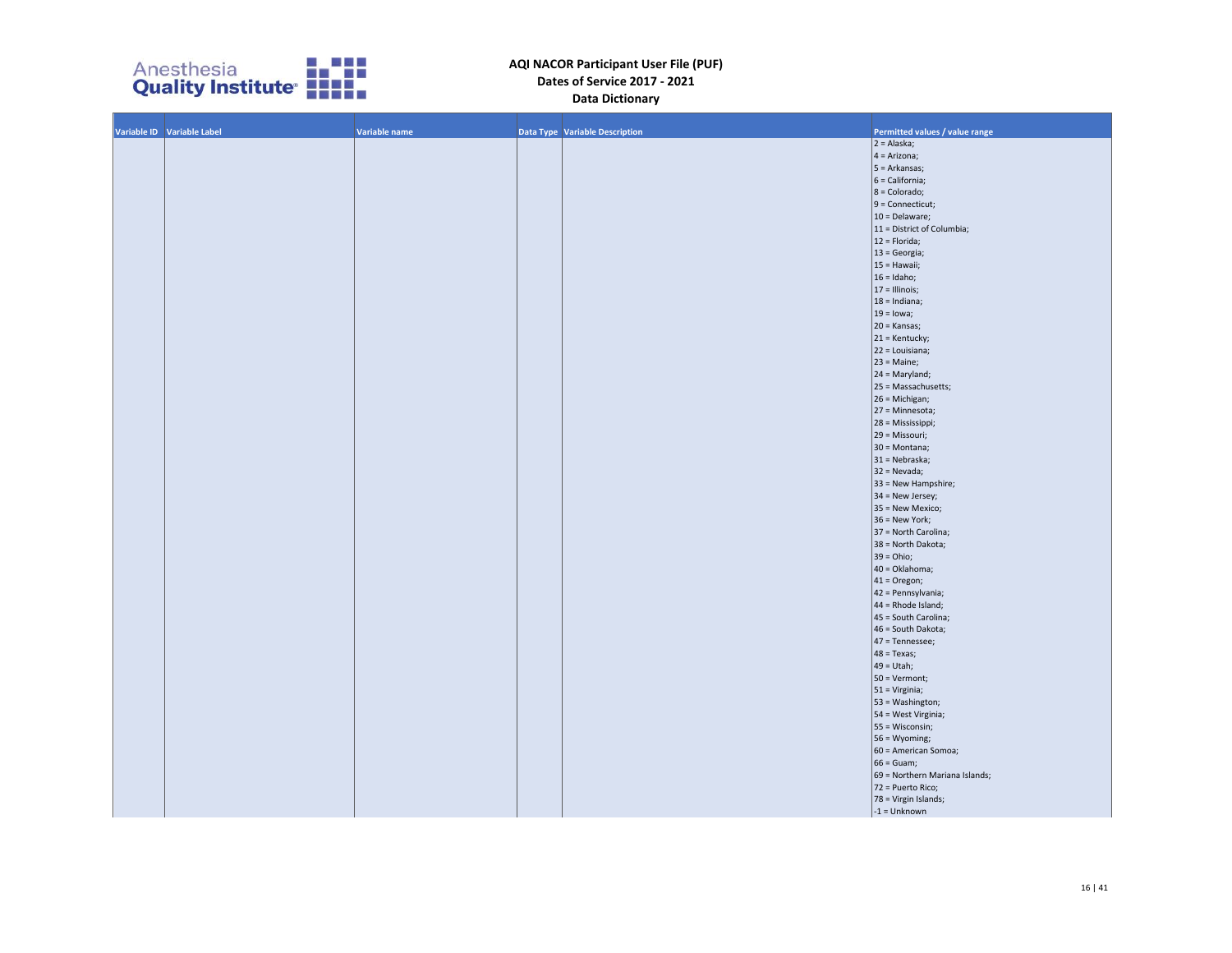

|    | Variable ID Variable Label                                         | Variable name                                        |          | <b>Data Type Variable Description</b>                                                                                                                                              | Permitted values / value range                                                                                                                                                                                                                                                                                  |
|----|--------------------------------------------------------------------|------------------------------------------------------|----------|------------------------------------------------------------------------------------------------------------------------------------------------------------------------------------|-----------------------------------------------------------------------------------------------------------------------------------------------------------------------------------------------------------------------------------------------------------------------------------------------------------------|
| 65 | US Region based on patient home zip code                           | patient_us_region                                    | lint     | Census region as defined by the US Census<br>(https://www2.census.gov/geo/pdfs/maps-data/maps/reference/us_regdiv.pdf)  1 = Region 1: Northeast;                                   | 2 = Region 2: Midwest;<br>$3$ = Region 3: South;<br>$4 = Region 4: West;$<br>$-1 =$ Unknown                                                                                                                                                                                                                     |
| 66 | US division based on patient home zip code                         | patient_us_division                                  | lint     | Census division as defined by the US Census<br>(https://www2.census.gov/geo/pdfs/maps-data/maps/reference/us_regdiv.pdf)  1 = Division 1: New England;                             | 2 = Division 2: Middle Atlantic;<br>$3$ = Divison 3: East North Central;<br>4 = Division 4: West North Central;<br>5 = Division 5: South Atlantic;<br>6 = Division 6: East South Central;<br>7 = Division 7: West South Central;<br>$8 = Division 8: Mountain;$<br>$9 = Division 9: Pacific;$<br>$-1 =$ Unknown |
|    |                                                                    |                                                      |          | US Census 5 year data 2014 - 2018 linked using patient zip code, US Census                                                                                                         |                                                                                                                                                                                                                                                                                                                 |
| 67 | US Census zip code population                                      | zip code population                                  | lint     | reported zip code population                                                                                                                                                       | positive integer (-1 if unknown)                                                                                                                                                                                                                                                                                |
| 68 | US Census urban / rural                                            | zip code urban rural                                 | int      | US Census 5 year data 2014 - 2018 linked using patient zip code, US Census<br>reported urban / rural designation, note if the zip code has both designations,<br>this is indicated | positive integer (-1 if unknown)                                                                                                                                                                                                                                                                                |
| 69 | US Census median age by zip code                                   | median_age_by_zip_code                               | decimal  | US Census 5 year data 2014 - 2018 linked using patient zip code, US Census<br>reported median age by zip code                                                                      | positive integer (-1 if unknown)                                                                                                                                                                                                                                                                                |
| 70 | US Census Race (White) population                                  | race white population                                | int      | US Census 5 year data 2014 - 2018 linked using patient zip code, US Census<br>reported white race population by zip code                                                           | positive integer (-1 if unknown)                                                                                                                                                                                                                                                                                |
| 71 | US Census Race (Black or African American)<br>population           | race black african american population int           |          | US Census 5 year data 2014 - 2018 linked using patient zip code, US Census<br>reported black or african american population by zip code                                            | positive integer (-1 if unknown)                                                                                                                                                                                                                                                                                |
| 72 | US Census Race (American Indian or Alaskan<br>Native) population   | race american indian alaska native po<br>pulation    | int      | US Census 5 year data 2014 - 2018 linked using patient zip code, US Census<br>reported american indian or alaskan native population by zip code                                    | positive integer (-1 if unknown)                                                                                                                                                                                                                                                                                |
| 73 | US Census Race (Asian) population                                  | race asian population                                | int      | US Census 5 year data 2014 - 2018 linked using patient zip code, US Census<br>reported asian population by zip code                                                                | positive integer (-1 if unknown)                                                                                                                                                                                                                                                                                |
| 74 | US Census Race (Native Hawaiian or Pacific<br>Islander) population | race_native_hawaiian_pacific_islander_p<br>opulation | int      | US Census 5 year data 2014 - 2018 linked using patient zip code, US Census<br>reported native hawaiian or pacific islander population by zip code                                  | positive integer (-1 if unknown)                                                                                                                                                                                                                                                                                |
|    |                                                                    |                                                      |          | US Census 5 year data 2014 - 2018 linked using patient zip code, US Census                                                                                                         |                                                                                                                                                                                                                                                                                                                 |
| 75 | US Census Race (Other) population                                  | race other population                                | int      | reported other race by zip code<br>US Census 5 year data 2014 - 2018 linked using patient zip code, US Census                                                                      | positive integer (-1 if unknown)                                                                                                                                                                                                                                                                                |
| 76 | US Census median income by zip code                                | median_income_by_zip_code                            | bigint   | reported median income by zip code                                                                                                                                                 | positive integer (-1 if unknown)                                                                                                                                                                                                                                                                                |
| 77 | <b>Surgical CPT Array</b>                                          | surgical cpt list                                    | nvarchar | All surgical CPT codes                                                                                                                                                             | Semicolon separated list of 5 digit alphanumeric values. "-1" if<br>no values exist.                                                                                                                                                                                                                            |
|    |                                                                    |                                                      |          |                                                                                                                                                                                    | Semicolon separated list of 5 digit alphanumeric values. "-1" if                                                                                                                                                                                                                                                |
| 78 | Anesthesia CPT Array                                               | asa_cpt_list                                         | nvarchar | All anesthesia CPT codes                                                                                                                                                           | no values exist.<br>Semicolon separated list of up to 8 digit alphanumeric values                                                                                                                                                                                                                               |
| 79 | <b>ICD Code Array</b>                                              | icd list                                             | nvarchar | All ICD codes                                                                                                                                                                      | (including the period after the 3rd character). "-1" if no values<br>exist.                                                                                                                                                                                                                                     |
| 80 | <b>MIPS 39</b>                                                     | mips 039                                             | int      | MIPS 39: Screening for Osteoporosis for Women Aged 65-85 Years of Age                                                                                                              | $ 0 =$ Ineligible;<br>$1 =$ Unreported;<br>2 = Reported Denominator Exclusion;<br>3 = Reported Performance Met;<br>4 = Reported Performance Exception;<br>5 = Reported Performacne Not Met;                                                                                                                     |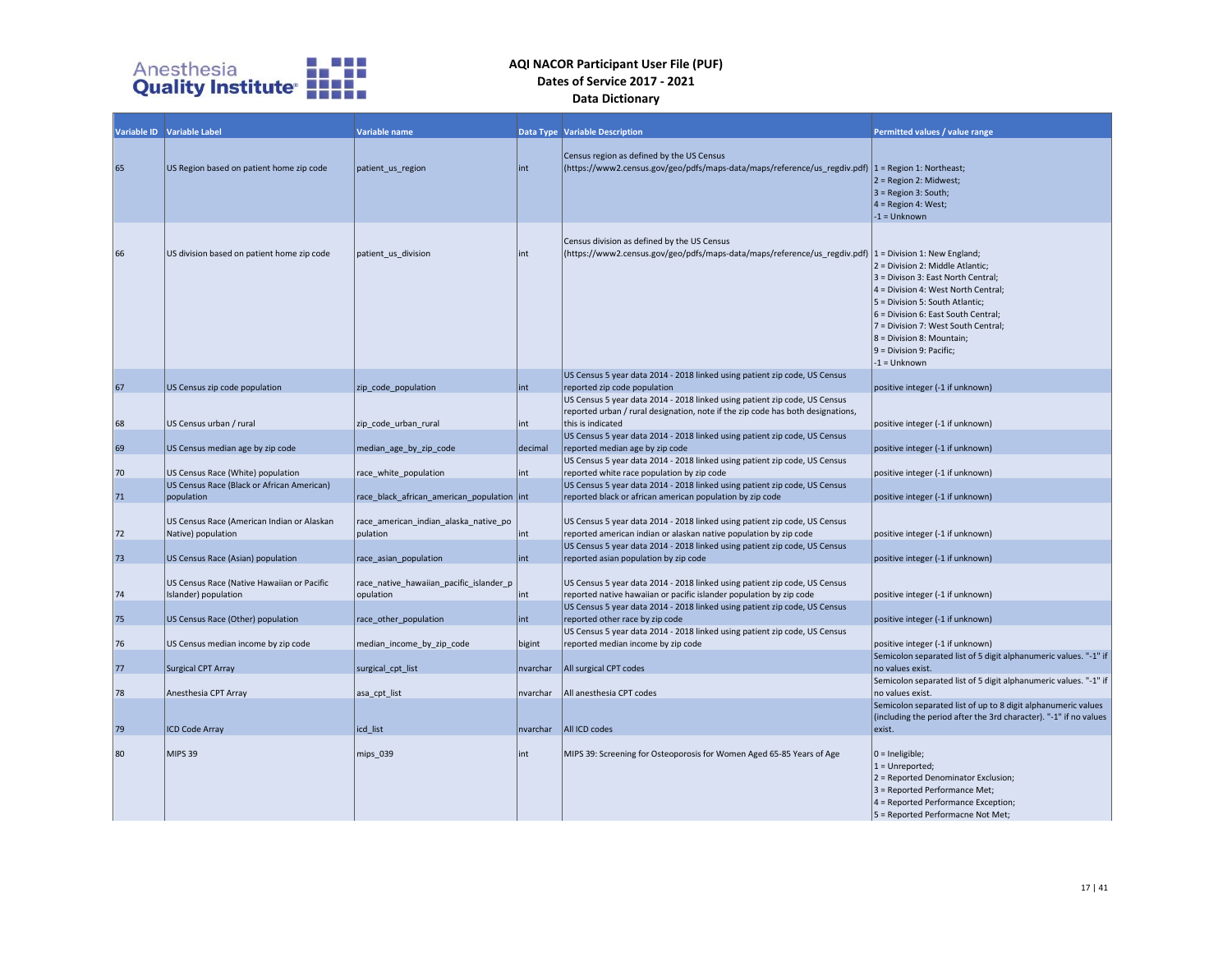

|    | Variable ID Variable Label | Variable name |      | <b>Data Type Variable Description</b>                                     | Permitted values / value range<br>$6$ = Reported Overreported (more than one numerator<br>option);<br>$-1 =$ Unknown                                                                                                                                                                  |
|----|----------------------------|---------------|------|---------------------------------------------------------------------------|---------------------------------------------------------------------------------------------------------------------------------------------------------------------------------------------------------------------------------------------------------------------------------------|
| 81 | MIPS 44                    | mips 044      | lint | MIPS 44: Preoperative Beta-Blocker in Patients with Isolated CABG Surgery | $ 0 =$ Ineligible;<br>$1 =$ Unreported;<br>$2$ = Reported Denominator Exclusion;<br>3 = Reported Performance Met;<br>$4$ = Reported Performance Exception;<br>5 = Reported Performacne Not Met;<br>$6$ = Reported Overreported (more than one numerator<br>option);<br>$-1 =$ Unknown |
| 82 | <b>MIPS 46</b>             | mips 046      | int  | MIPS 46: Medication Reconciliation Post-Discharge                         | $0 =$ Ineligible;<br>$1 =$ Unreported;<br>2 = Reported Denominator Exclusion;<br>3 = Reported Performance Met;<br>4 = Reported Performance Exception;<br>5 = Reported Performacne Not Met;<br>$6$ = Reported Overreported (more than one numerator<br>option);<br>$-1 =$ Unknown      |
| 83 | MIPS <sub>47</sub>         | mips 047      | lint | MIPS 47: Care Plan                                                        | $ 0 =$ Ineligible;<br>$1 =$ Unreported;<br>$2$ = Reported Denominator Exclusion;<br>3 = Reported Performance Met;<br>$4$ = Reported Performance Exception;<br>5 = Reported Performacne Not Met;<br>$6$ = Reported Overreported (more than one numerator<br>option);<br>$-1 =$ Unknown |
| 84 | <b>MIPS 76</b>             | mips 076      | int  | MIPS 76: Prevention of CVC - Related Bloodstream Infections               | $0 =$ Ineligible;<br>$1 =$ Unreported;<br>2 = Reported Denominator Exclusion;<br>3 = Reported Performance Met;<br>$4$ = Reported Performance Exception;<br>5 = Reported Performacne Not Met;<br>$6$ = Reported Overreported (more than one numerator<br>option);<br>$-1 =$ Unknown    |
| 85 | <b>MIPS 109</b>            | mips_109      | lint | MIPS 109: Osteoarthritis: Function and Pain Assessment                    | $ 0 =$ Ineligible;<br>$1 =$ Unreported;<br>$2$ = Reported Denominator Exclusion;<br>3 = Reported Performance Met;<br>$4$ = Reported Performance Exception;<br>5 = Reported Performacne Not Met;<br>$6$ = Reported Overreported (more than one numerator<br>option);<br>$-1 = Unknown$ |
| 86 | <b>MIPS 110</b>            | mips_110      | int  | MIPS 110: Preventive Care and Screening: Influenza Immunization           | $ 0 =$ Ineligible;<br>$1 =$ Unreported;<br>2 = Reported Denominator Exclusion;<br>3 = Reported Performance Met;<br>$4$ = Reported Performance Exception;<br>5 = Reported Performacne Not Met;<br>$6$ = Reported Overreported (more than one numerator<br>option);                     |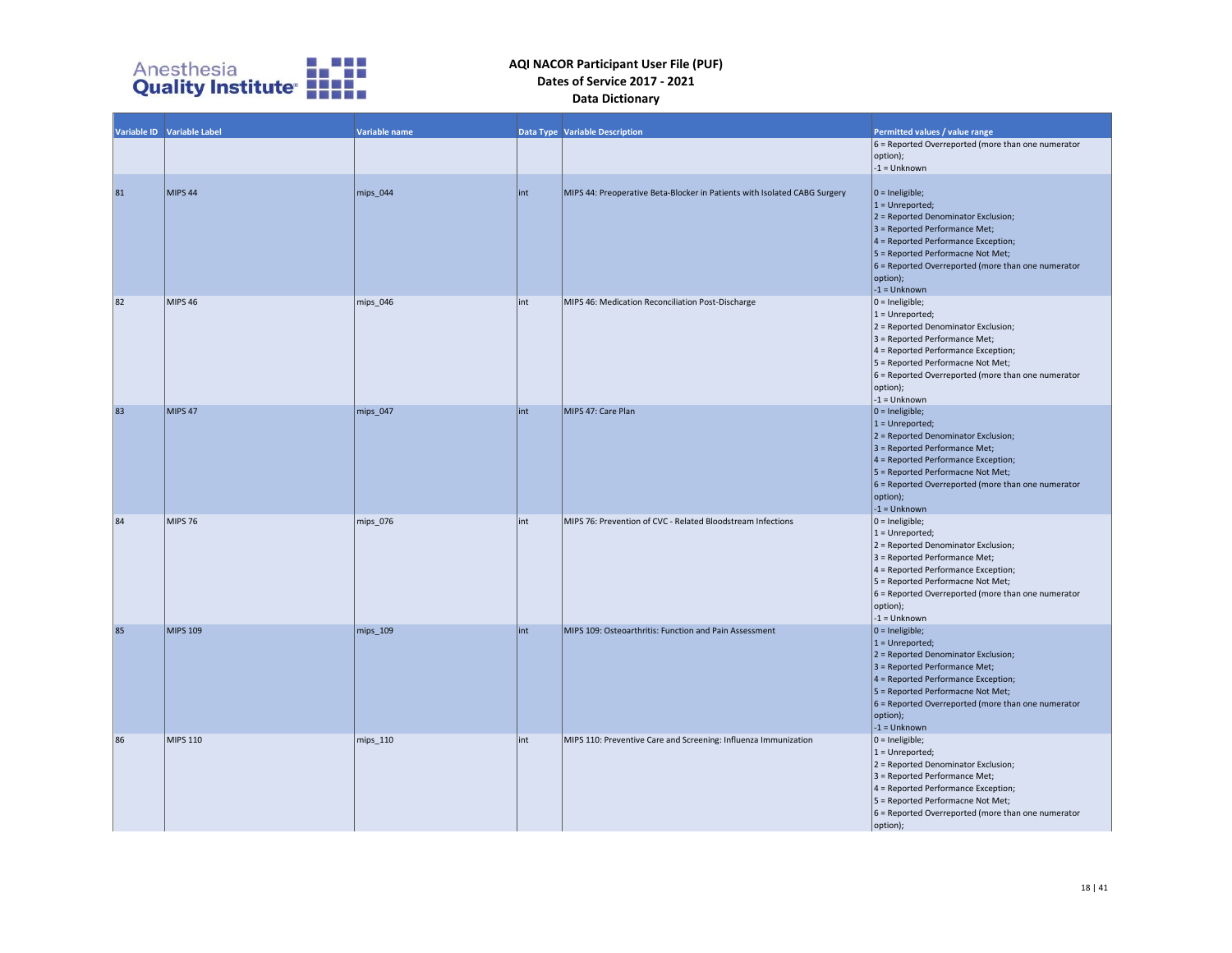

|    | Variable ID Variable Label | Variable name |      | Data Type Variable Description                                                           | <b>Permitted values / value range</b>                                                                                                                                                                                                                                                               |
|----|----------------------------|---------------|------|------------------------------------------------------------------------------------------|-----------------------------------------------------------------------------------------------------------------------------------------------------------------------------------------------------------------------------------------------------------------------------------------------------|
| 87 | MIPS 111                   | mips_111      | int  | MIPS 111: Pneumococcal Vaccination Status for Older Adults                               | $-1 =$ Unknown<br>$ 0 =$ Ineligible;<br>$1 =$ Unreported;<br>$2$ = Reported Denominator Exclusion;<br>$3$ = Reported Performance Met;<br>4 = Reported Performance Exception;<br>5 = Reported Performacne Not Met;<br>$6$ = Reported Overreported (more than one numerator<br>option);               |
| 88 | <b>MIPS 128</b>            | mips_128      | lint | MIPS 128: Preventive Care and Screening: BMI Screening and Follow-Up Plan                | $-1 =$ Unknown<br>$ 0 =$ Ineligible;<br>$1 =$ Unreported;<br>$2$ = Reported Denominator Exclusion;<br>3 = Reported Performance Met;<br>4 = Reported Performance Exception;<br>5 = Reported Performacne Not Met;<br>6 = Reported Overreported (more than one numerator<br>option);<br>$-1 =$ Unknown |
| 89 | <b>MIPS 130</b>            | mips_130      | lint | MIPS 130: Documentation of Current Medications in the Medical Record                     | $ 0 =$ Ineligible;<br>$1 =$ Unreported;<br>$2$ = Reported Denominator Exclusion;<br>$3$ = Reported Performance Met;<br>$4$ = Reported Performance Exception;<br>5 = Reported Performacne Not Met;<br>6 = Reported Overreported (more than one numerator<br>option);<br>$-1 =$ Unknown               |
| 90 | MIPS 131                   | mips_131      | lint | MIPS 131: Pain Assessment and Follow-Up                                                  | $0 =$ Ineligible;<br>$1 =$ Unreported;<br>2 = Reported Denominator Exclusion;<br>$3$ = Reported Performance Met;<br>4 = Reported Performance Exception;<br>5 = Reported Performacne Not Met;<br>6 = Reported Overreported (more than one numerator<br>option);<br>$-1 =$ Unknown                    |
| 91 | <b>MIPS 134</b>            | mips_134      | lint | MIPS 134: Preventive Care and Screening: Screening for Depression and Follow-<br>Up Plan | $ 0 =$ Ineligible;<br>$1 =$ Unreported;<br>2 = Reported Denominator Exclusion;<br>$3$ = Reported Performance Met;<br>4 = Reported Performance Exception;<br>5 = Reported Performacne Not Met;<br>$6$ = Reported Overreported (more than one numerator<br>option);<br>$-1 =$ Unknown                 |
| 92 | MIPS 145                   | mips_145      | lint | MIPS 145: Radiology: Exposure Dose or Time Reported for Procedures Using<br>Fluoroscopy  | $0 =$ Ineligible;<br>$1 =$ Unreported;<br>2 = Reported Denominator Exclusion;<br>3 = Reported Performance Met;<br>$4$ = Reported Performance Exception;<br>5 = Reported Performacne Not Met;                                                                                                        |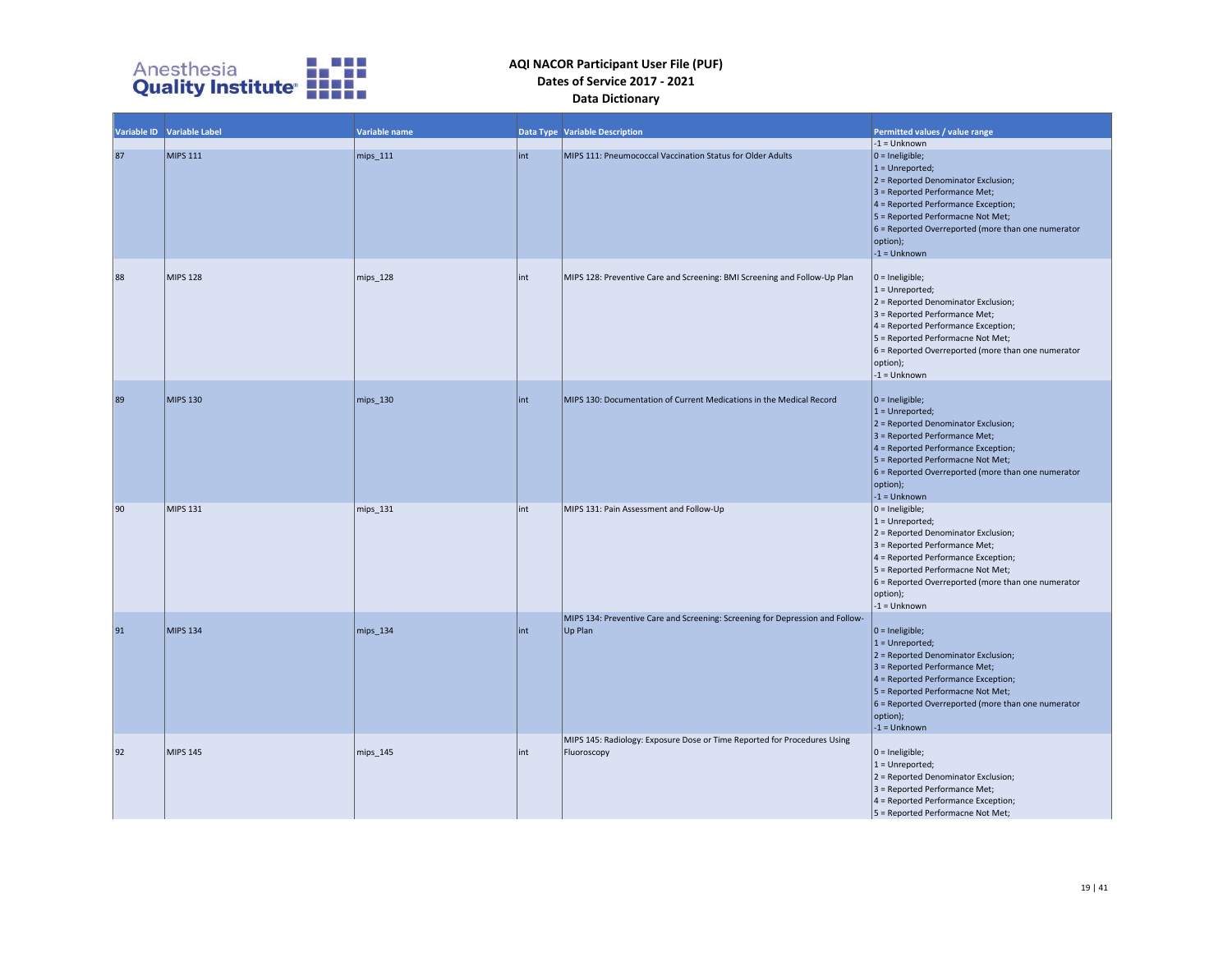

|    | Variable ID Variable Label | Variable name |     | <b>Data Type Variable Description</b>                                           | Permitted values / value range                       |
|----|----------------------------|---------------|-----|---------------------------------------------------------------------------------|------------------------------------------------------|
|    |                            |               |     |                                                                                 | $6$ = Reported Overreported (more than one numerator |
|    |                            |               |     |                                                                                 | option);                                             |
|    |                            |               |     |                                                                                 | $-1 =$ Unknown                                       |
| 93 | <b>MIPS 154</b>            | mips_154      | int | MIPS 154: Falls: Risk Assessment                                                | $ 0 =$ Ineligible;                                   |
|    |                            |               |     |                                                                                 | $1 =$ Unreported;                                    |
|    |                            |               |     |                                                                                 | $2$ = Reported Denominator Exclusion;                |
|    |                            |               |     |                                                                                 | $3$ = Reported Performance Met;                      |
|    |                            |               |     |                                                                                 | $4$ = Reported Performance Exception;                |
|    |                            |               |     |                                                                                 | 5 = Reported Performacne Not Met;                    |
|    |                            |               |     |                                                                                 | $6$ = Reported Overreported (more than one numerator |
|    |                            |               |     |                                                                                 | option);                                             |
|    |                            |               |     |                                                                                 | $-1 =$ Unknown                                       |
| 94 | <b>MIPS 155</b>            | mips 155      | int | MIPS 155: Falls: Plan of Care                                                   | $ 0 =$ Ineligible;                                   |
|    |                            |               |     |                                                                                 | $1 =$ Unreported;                                    |
|    |                            |               |     |                                                                                 | 2 = Reported Denominator Exclusion;                  |
|    |                            |               |     |                                                                                 | 3 = Reported Performance Met;                        |
|    |                            |               |     |                                                                                 | 4 = Reported Performance Exception;                  |
|    |                            |               |     |                                                                                 | 5 = Reported Performacne Not Met;                    |
|    |                            |               |     |                                                                                 | $6$ = Reported Overreported (more than one numerator |
|    |                            |               |     |                                                                                 | option);                                             |
|    |                            |               |     |                                                                                 | $-1 =$ Unknown                                       |
| 95 | <b>MIPS 181</b>            | mips_181      | int | MIPS 181: Elder Maltreatment Screen and Follow-Up Plan                          | $ 0 =$ Ineligible;                                   |
|    |                            |               |     |                                                                                 | $1 =$ Unreported;                                    |
|    |                            |               |     |                                                                                 | $2$ = Reported Denominator Exclusion;                |
|    |                            |               |     |                                                                                 | $3$ = Reported Performance Met;                      |
|    |                            |               |     |                                                                                 | 4 = Reported Performance Exception;                  |
|    |                            |               |     |                                                                                 | $5$ = Reported Performacne Not Met;                  |
|    |                            |               |     |                                                                                 | $6$ = Reported Overreported (more than one numerator |
|    |                            |               |     |                                                                                 | option);                                             |
|    |                            |               |     |                                                                                 | $-1 =$ Unknown                                       |
| 96 | <b>MIPS 182</b>            | mips_182      | int | MIPS 182: Functional Outcome Assessment                                         | $0 =$ Ineligible;                                    |
|    |                            |               |     |                                                                                 | $1 =$ Unreported;                                    |
|    |                            |               |     |                                                                                 | 2 = Reported Denominator Exclusion;                  |
|    |                            |               |     |                                                                                 | $3$ = Reported Performance Met;                      |
|    |                            |               |     |                                                                                 | 4 = Reported Performance Exception;                  |
|    |                            |               |     |                                                                                 | 5 = Reported Performacne Not Met;                    |
|    |                            |               |     |                                                                                 | $6$ = Reported Overreported (more than one numerator |
|    |                            |               |     |                                                                                 | option);                                             |
|    |                            |               |     |                                                                                 | $-1 =$ Unknown                                       |
|    |                            |               |     | MIPS 226-1: Preventive Care and Screening: Patient screened for tobacco use at  |                                                      |
| 97 | MIPS 226-1                 | mips_226_1    | int | least once within 24 months                                                     | $ 0 =$ Ineligible;                                   |
|    |                            |               |     |                                                                                 | $1 =$ Unreported;                                    |
|    |                            |               |     |                                                                                 | $2$ = Reported Denominator Exclusion;                |
|    |                            |               |     |                                                                                 | $3$ = Reported Performance Met;                      |
|    |                            |               |     |                                                                                 | $4$ = Reported Performance Exception;                |
|    |                            |               |     |                                                                                 | 5 = Reported Performacne Not Met;                    |
|    |                            |               |     |                                                                                 |                                                      |
|    |                            |               |     |                                                                                 | $6$ = Reported Overreported (more than one numerator |
|    |                            |               |     |                                                                                 | option);                                             |
|    |                            |               |     |                                                                                 | $-1 =$ Unknown                                       |
|    |                            |               |     | MIPS 226-2: Preventive Care and Screening: Patient identified as a tobacco user |                                                      |
| 98 | MIPS 226-2                 | mips_226_2    | int | and received tobacco cessation intervention                                     | $ 0 =$ Ineligible;                                   |
|    |                            |               |     |                                                                                 | $1 =$ Unreported;                                    |
|    |                            |               |     |                                                                                 | 2 = Reported Denominator Exclusion;                  |
|    |                            |               |     |                                                                                 | $3$ = Reported Performance Met;                      |
|    |                            |               |     |                                                                                 | 4 = Reported Performance Exception;                  |
|    |                            |               |     |                                                                                 | 5 = Reported Performacne Not Met;                    |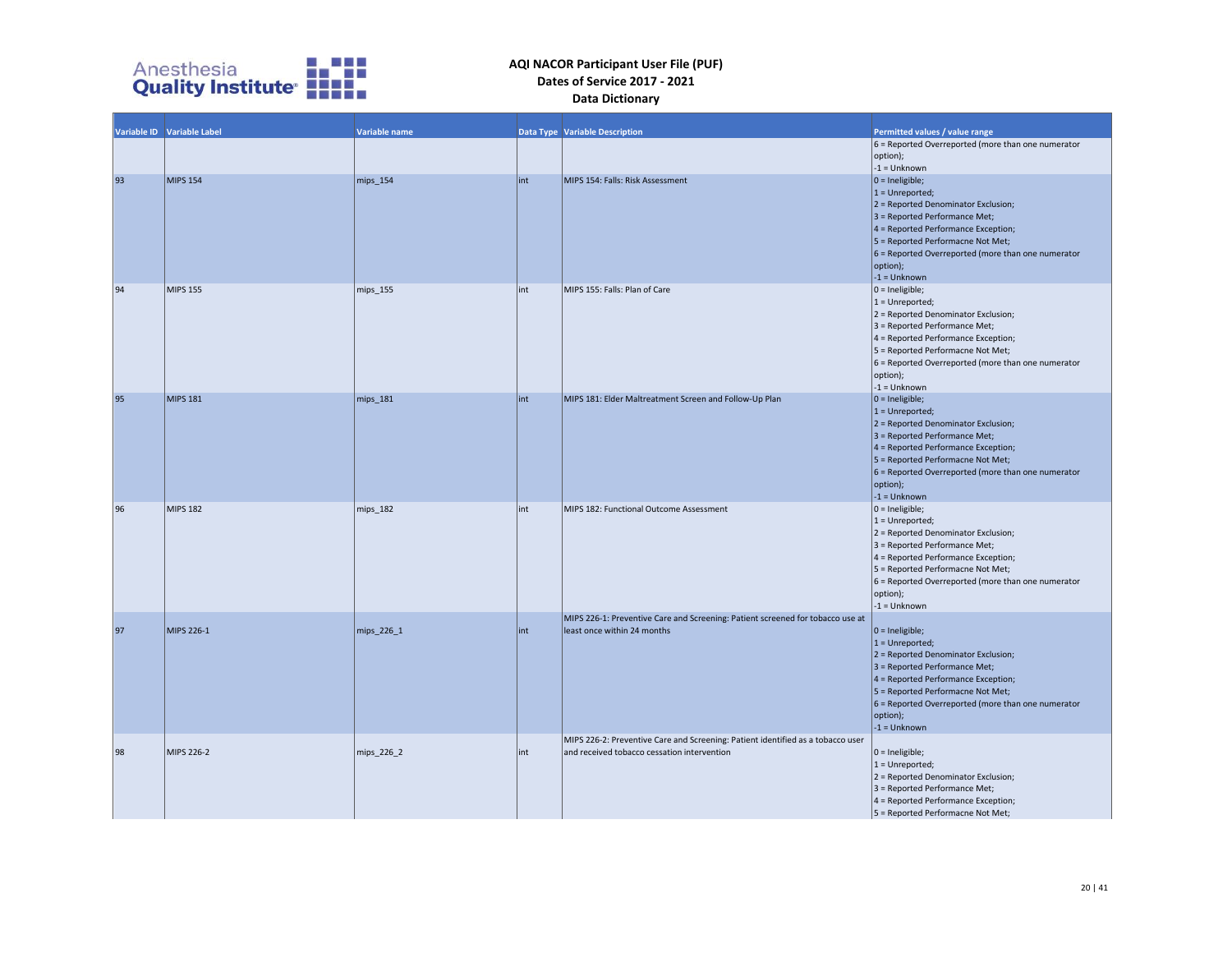

|     | Variable ID Variable Label | Variable name |      | <b>Data Type Variable Description</b>                                                                                                                    | Permitted values / value range                                                                                                                                                                                                                                                            |
|-----|----------------------------|---------------|------|----------------------------------------------------------------------------------------------------------------------------------------------------------|-------------------------------------------------------------------------------------------------------------------------------------------------------------------------------------------------------------------------------------------------------------------------------------------|
|     |                            |               |      |                                                                                                                                                          | $6$ = Reported Overreported (more than one numerator<br>option);<br>$-1 =$ Unknown                                                                                                                                                                                                        |
| 99  | MIPS 226-3                 | mips_226_3    | lint | MIPS 226-3: Preventive Care and Screening: Patient screened for tobacco and<br>lidentified as a tobacco user and received tobacco cessation intervention | $ 0 =$ Ineligible;<br>$1 =$ Unreported;<br>$2$ = Reported Denominator Exclusion;<br>$3$ = Reported Performance Met;<br>$4$ = Reported Performance Exception;<br>$5$ = Reported Performacne Not Met;<br>$6$ = Reported Overreported (more than one numerator<br>option);<br>$-1 =$ Unknown |
| 100 | <b>MIPS 238</b>            | mips_238      | lint | MIPS 238: Use of High-Risk Medications in the Elderly                                                                                                    | $0 =$ Ineligible;<br>$1 =$ Unreported;<br>2 = Reported Denominator Exclusion;<br>$3$ = Reported Performance Met;<br>4 = Reported Performance Exception;<br>5 = Reported Performacne Not Met;<br>6 = Reported Overreported (more than one numerator<br>option);<br>$-1 =$ Unknown          |
| 101 | <b>MIPS 276</b>            | mips_276      | int  | MIPS 276: Sleep Apnea: Assessment of Sleep Symptoms                                                                                                      | $ 0 =$ Ineligible;<br>$1 =$ Unreported;<br>$2$ = Reported Denominator Exclusion;<br>$3$ = Reported Performance Met;<br>$4$ = Reported Performance Exception;<br>5 = Reported Performacne Not Met;<br>$6$ = Reported Overreported (more than one numerator<br>option);<br>$-1 =$ Unknown   |
| 102 | MIPS 317                   | mips_317      | int  | MIPS 317: Preventive Care and Screening: Screening for High Blood Pressure and<br>Follow-Up Documented                                                   | $0 =$ Ineligible;<br>$1 =$ Unreported;<br>2 = Reported Denominator Exclusion;<br>$3$ = Reported Performance Met;<br>4 = Reported Performance Exception;<br>5 = Reported Performacne Not Met;<br>6 = Reported Overreported (more than one numerator<br>option);<br>$-1 =$ Unknown          |
| 103 | <b>MIPS 342</b>            | mips_342      | lint | MIPS 342: Pain Brought Under Control Within 48 Hours                                                                                                     | $ 0 =$ Ineligible;<br>$1 =$ Unreported;<br>$2$ = Reported Denominator Exclusion;<br>$3$ = Reported Performance Met;<br>$4$ = Reported Performance Exception;<br>5 = Reported Performacne Not Met;<br>$6$ = Reported Overreported (more than one numerator<br>option);<br>$-1 =$ Unknown   |
| 104 | <b>MIPS 402</b>            | mips_402      | lint | MIPS 402: Tobacco Use and Help with Quitting Among Adolescents                                                                                           | $0 =$ Ineligible;<br>$1 =$ Unreported;<br>2 = Reported Denominator Exclusion;<br>3 = Reported Performance Met;<br>4 = Reported Performance Exception;<br>5 = Reported Performacne Not Met;                                                                                                |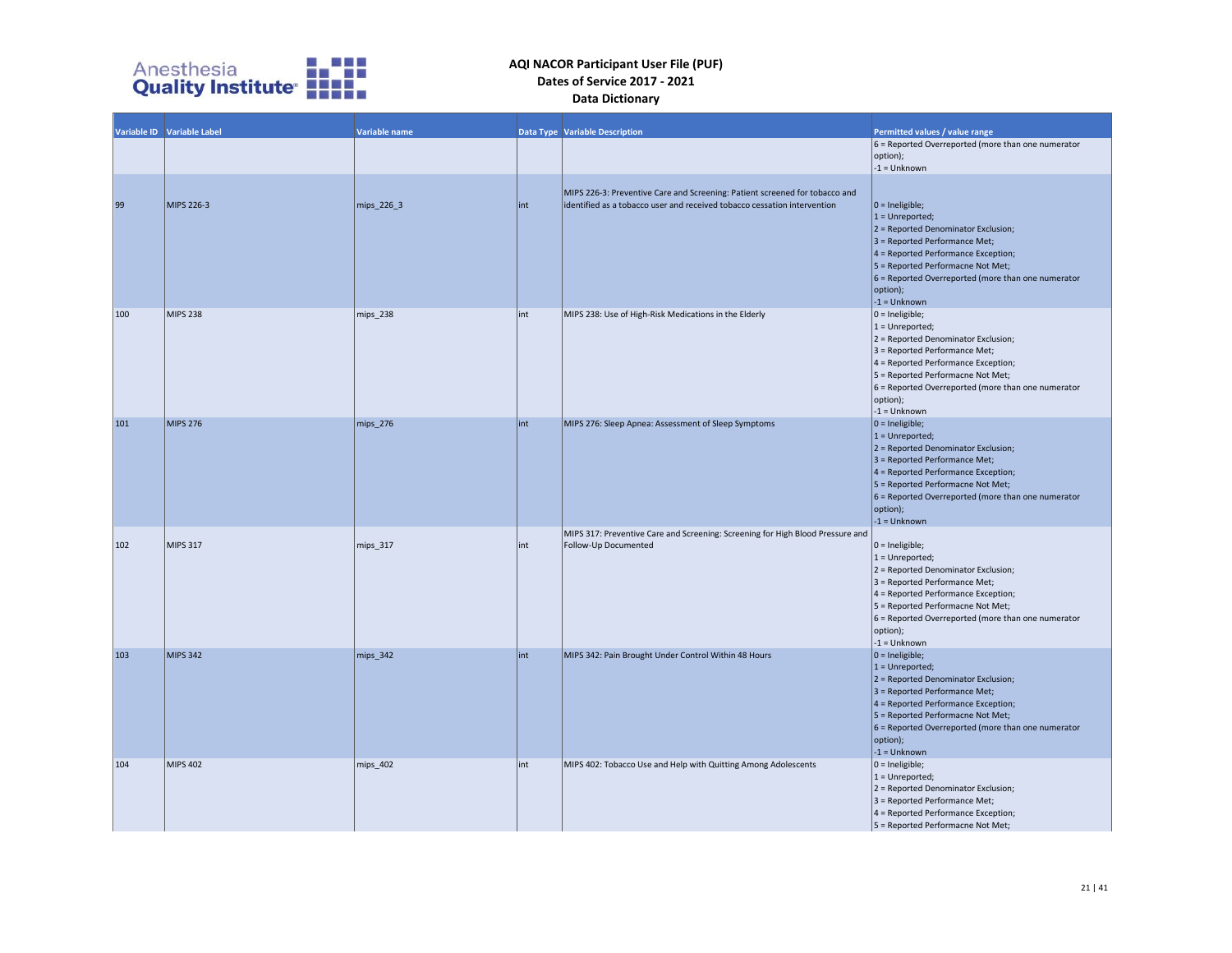

|     | Variable ID Variable Label | Variable name |      | <b>Data Type Variable Description</b>                                                               | Permitted values / value range<br>$6$ = Reported Overreported (more than one numerator<br>option);<br>$-1 =$ Unknown                                                                                                                                                                  |
|-----|----------------------------|---------------|------|-----------------------------------------------------------------------------------------------------|---------------------------------------------------------------------------------------------------------------------------------------------------------------------------------------------------------------------------------------------------------------------------------------|
| 105 | MIPS 404                   | mips_404      | lint | MIPS 404: Anesthesiology Smoking Abstinence                                                         | $ 0 =$ Ineligible;<br>$1 =$ Unreported;<br>$2$ = Reported Denominator Exclusion;<br>3 = Reported Performance Met;<br>$4$ = Reported Performance Exception;<br>5 = Reported Performacne Not Met;<br>$6$ = Reported Overreported (more than one numerator<br>option);<br>$-1 =$ Unknown |
| 106 | <b>MIPS 408</b>            | mips_408      | int  | MIPS 408: Opioid Therapy Follow-up Evaluation                                                       | $ 0 =$ Ineligible;<br>$1 =$ Unreported;<br>2 = Reported Denominator Exclusion;<br>3 = Reported Performance Met;<br>4 = Reported Performance Exception;<br>5 = Reported Performacne Not Met;<br>$6$ = Reported Overreported (more than one numerator<br>option);<br>$-1 =$ Unknown     |
| 107 | <b>MIPS 412</b>            | mips 412      | lint | MIPS 412: Documentation of Signed Opioid Treatment Agreement                                        | $ 0 =$ Ineligible;<br>$1 =$ Unreported;<br>2 = Reported Denominator Exclusion;<br>3 = Reported Performance Met;<br>$4$ = Reported Performance Exception;<br>5 = Reported Performacne Not Met;<br>$6$ = Reported Overreported (more than one numerator<br>option);<br>$-1 =$ Unknown   |
| 108 | MIPS 414                   | mips_414      | int  | MIPS 414: Evaluation or Interview for Risk of Opioid Misuse                                         | $ 0 =$ Ineligible;<br>$1 =$ Unreported;<br>2 = Reported Denominator Exclusion;<br>3 = Reported Performance Met;<br>4 = Reported Performance Exception;<br>5 = Reported Performacne Not Met;<br>$6$ = Reported Overreported (more than one numerator<br>option);<br>$-1 =$ Unknown     |
| 109 | MIPS 424                   | mips_424      | lint | MIPS 424: Perioperative Temperature Management                                                      | $ 0 =$ Ineligible;<br>$1 =$ Unreported;<br>$2$ = Reported Denominator Exclusion;<br>3 = Reported Performance Met;<br>$4$ = Reported Performance Exception;<br>5 = Reported Performacne Not Met;<br>$6$ = Reported Overreported (more than one numerator<br>option);<br>$-1 =$ Unknown |
| 110 | MIPS 426                   | mips 426      | int  | MIPS 426: Post-Anesthetic Transfer of Care: Procedure Room to a Post<br>Anesthesia Care Unit (PACU) | $ 0 =$ Ineligible;<br>$1 =$ Unreported;<br>2 = Reported Denominator Exclusion;<br>3 = Reported Performance Met;<br>4 = Reported Performance Exception;<br>5 = Reported Performacne Not Met;<br>$6$ = Reported Overreported (more than one numerator<br>option);                       |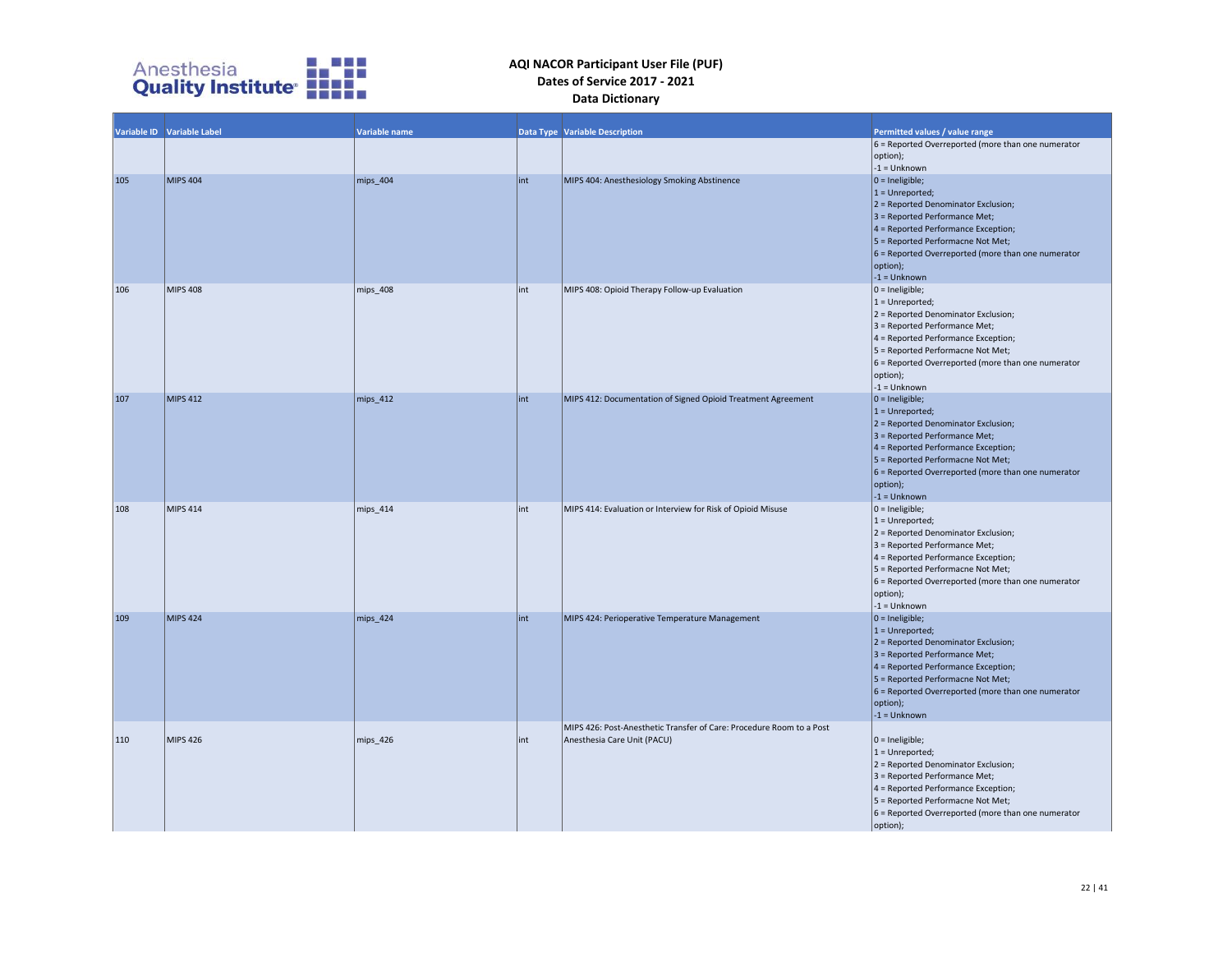

|     | Variable ID Variable Label | Variable name |     | <b>Data Type Variable Description</b>                                                                                                                    | Permitted values / value range                                                                                                                                                                                                                                                     |
|-----|----------------------------|---------------|-----|----------------------------------------------------------------------------------------------------------------------------------------------------------|------------------------------------------------------------------------------------------------------------------------------------------------------------------------------------------------------------------------------------------------------------------------------------|
|     |                            |               |     |                                                                                                                                                          | $-1 =$ Unknown                                                                                                                                                                                                                                                                     |
| 111 | <b>MIPS 427</b>            | mips_427      | int | MIPS 427: Post-Anesthetic Transfer of Care: Use of Checklist or Protocol for<br>Direct Transfer of Care from Procedure Room to Intensive Care Unit (ICU) | $0 =$ Ineligible;<br>$1 =$ Unreported;<br>$2$ = Reported Denominator Exclusion;<br>3 = Reported Performance Met;<br>4 = Reported Performance Exception;<br>5 = Reported Performacne Not Met;<br>$6$ = Reported Overreported (more than one numerator<br>option);<br>$-1 =$ Unknown |
| 112 | <b>MIPS 430</b>            | mips_430      | int | MIPS 430: Prevention of Post-Operative Nausea and Vomiting (PONV)                                                                                        | $0 =$ Ineligible;<br>$1 =$ Unreported;<br>2 = Reported Denominator Exclusion;<br>3 = Reported Performance Met;<br>4 = Reported Performance Exception;<br>5 = Reported Performacne Not Met;<br>6 = Reported Overreported (more than one numerator<br>option);<br>$-1 =$ Unknown     |
| 113 | <b>MIPS 435</b>            | mips_435      | int | MIPS 435: Quality of Life Assessment For Patients With Primary Headache<br><b>Disorders</b>                                                              | $0 =$ Ineligible;<br>$1 =$ Unreported;<br>2 = Reported Denominator Exclusion;<br>3 = Reported Performance Met;<br>4 = Reported Performance Exception;<br>5 = Reported Performacne Not Met;<br>$6$ = Reported Overreported (more than one numerator<br>option);<br>$-1 =$ Unknown   |
| 114 | <b>MIPS 463</b>            | mips 463      | int | MIPS 463: Prevention of Post-Operative Vomiting (POV) - Combination Therapy<br>(Pediatrics)                                                              | $0 =$ Ineligible;<br>$1 =$ Unreported;<br>2 = Reported Denominator Exclusion;<br>3 = Reported Performance Met;<br>4 = Reported Performance Exception;<br>5 = Reported Performacne Not Met;<br>6 = Reported Overreported (more than one numerator<br>option);<br>$-1 =$ Unknown     |
| 115 | <b>MIPS 468</b>            | mips_468      | int | MIPS 468: Continuity of Pharmacotherapy for Opioid Use Disorder (OUD)                                                                                    | $0 =$ Ineligible;<br>$1 =$ Unreported;<br>$2$ = Reported Denominator Exclusion;<br>3 = Reported Performance Met;<br>4 = Reported Performance Exception;<br>5 = Reported Performacne Not Met;<br>$6$ = Reported Overreported (more than one numerator<br>option);<br>$-1 =$ Unknown |
| 116 | <b>MIPS 477</b>            | mips_477      | int | MIPS 477: Multimodal Pain Management                                                                                                                     | $0 =$ Ineligible;<br>$1 =$ Unreported;<br>2 = Reported Denominator Exclusion;<br>3 = Reported Performance Met;<br>4 = Reported Performance Exception;<br>5 = Reported Performacne Not Met;                                                                                         |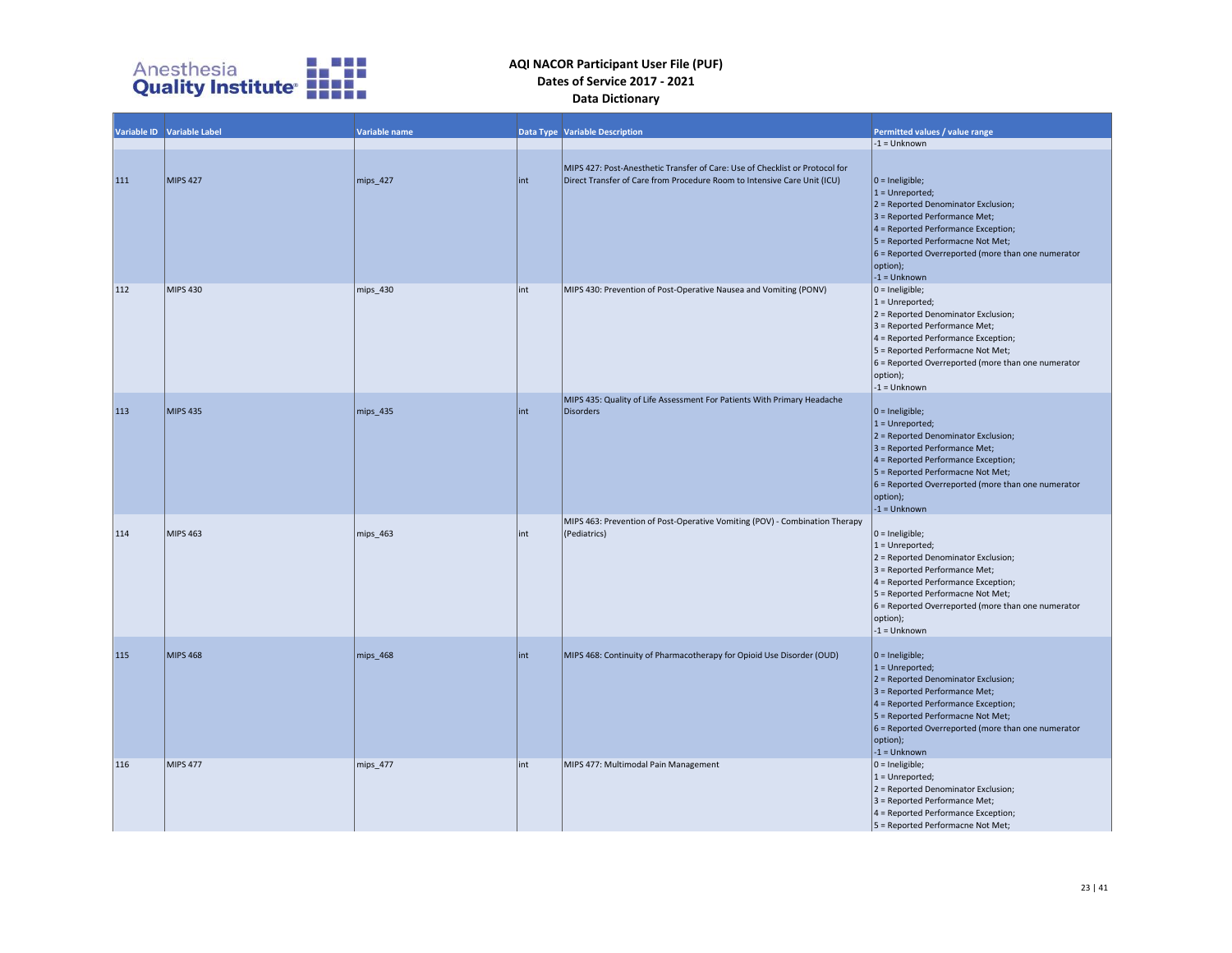

|     | Variable ID Variable Label | Variable name |      | <b>Data Type Variable Description</b>                                                    | Permitted values / value range<br>6 = Reported Overreported (more than one numerator<br>option);<br>$-1 =$ Unknown                                                                                                                                                                        |
|-----|----------------------------|---------------|------|------------------------------------------------------------------------------------------|-------------------------------------------------------------------------------------------------------------------------------------------------------------------------------------------------------------------------------------------------------------------------------------------|
| 117 | <b>AQI 18</b>              | mips_aqi18    | lint | AQI-18: Coronary Artery Bypass Graft: Prolonged Intubation                               | $ 0 =$ Ineligible;<br>$1 =$ Unreported;<br>$2$ = Reported Denominator Exclusion;<br>$3$ = Reported Performance Met;<br>$4$ = Reported Performance Exception;<br>$5$ = Reported Performacne Not Met;<br>$6$ = Reported Overreported (more than one numerator<br>option);<br>$-1 =$ Unknown |
| 118 | <b>AQI 41</b>              | mips_aqi41    | int  | AQI-41: Coronary Artery Bypass Graft (CABG): Stroke                                      | $0 =$ Ineligible;<br>$1 =$ Unreported;<br>2 = Reported Denominator Exclusion;<br>3 = Reported Performance Met;<br>4 = Reported Performance Exception;<br>5 = Reported Performacne Not Met;<br>$6$ = Reported Overreported (more than one numerator<br>option);<br>$-1 =$ Unknown          |
| 119 | <b>AQI 42</b>              | mips_aqi42    | lint | AQI-42: Coronary Artery Bypass Graft (CABG): Post-Operative Renal Failure                | $ 0 =$ Ineligible;<br>$1 =$ Unreported;<br>$2$ = Reported Denominator Exclusion;<br>$3$ = Reported Performance Met;<br>4 = Reported Performance Exception;<br>5 = Reported Performacne Not Met;<br>$6$ = Reported Overreported (more than one numerator<br>option);<br>$-1 =$ Unknown     |
| 120 | AQI 48                     | mips_aqi48    | int  | AQI-48: Patient-Reported Experience with Anesthesia averall                              | $ 0 =$ Ineligible;<br>$1 =$ Unreported;<br>2 = Reported Denominator Exclusion;<br>3 = Reported Performance Met;<br>$4$ = Reported Performance Exception;<br>5 = Reported Performacne Not Met;<br>$6$ = Reported Overreported (more than one numerator<br>option);<br>$-1 =$ Unknown       |
| 121 | AQI 48A                    | mips_aqi48A   | lint | AQI-48A: Patient-Reported Experience with Anesthesia: patient surveyed                   | $ 0 =$ Ineligible;<br>$1 =$ Unreported;<br>$2$ = Reported Denominator Exclusion;<br>3 = Reported Performance Met;<br>4 = Reported Performance Exception;<br>5 = Reported Performacne Not Met;<br>6 = Reported Overreported (more than one numerator<br>option);<br>$-1 =$ Unknown         |
| 122 | AQI 48B                    | mips_aqi48B   | lint | AQI-48B: Patient-Reported Experience with Anesthesia: patient responded to the<br>survey | $0 =$ Ineligible;<br>$1 =$ Unreported;<br>2 = Reported Denominator Exclusion;<br>3 = Reported Performance Met;<br>4 = Reported Performance Exception;<br>5 = Reported Performacne Not Met;                                                                                                |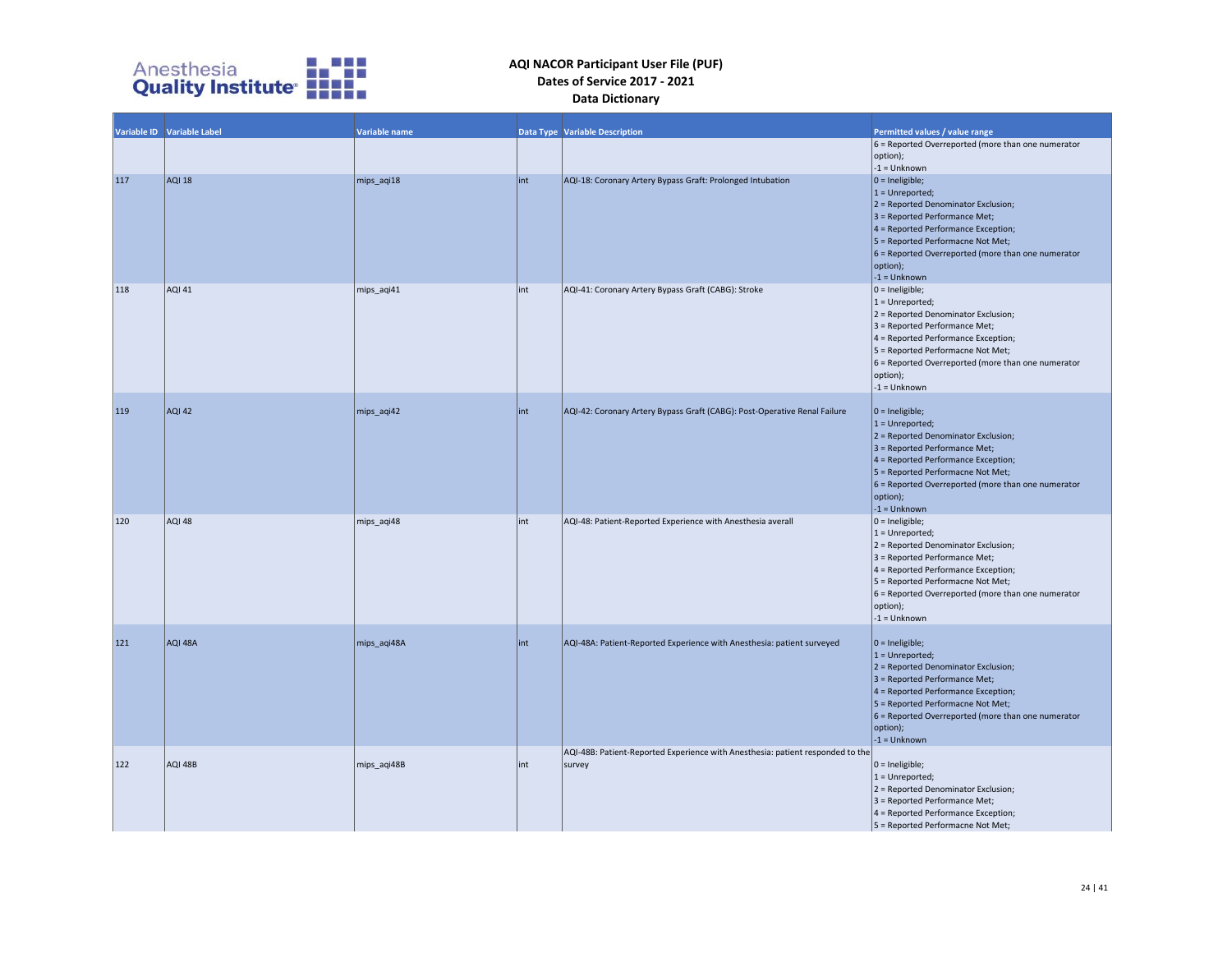

|     | Variable ID Variable Label | Variable name |      | <b>Data Type Variable Description</b>                                                                                                                   | Permitted values / value range                                                                                                                                                                                                                                                     |
|-----|----------------------------|---------------|------|---------------------------------------------------------------------------------------------------------------------------------------------------------|------------------------------------------------------------------------------------------------------------------------------------------------------------------------------------------------------------------------------------------------------------------------------------|
|     |                            |               |      |                                                                                                                                                         | 6 = Reported Overreported (more than one numerator<br>option);<br>$-1 =$ Unknown                                                                                                                                                                                                   |
| 123 | AQI 49                     | mips aqi49    | int  | AQI-49: Adherence to Blood Conservation Guidelines for Cardiac Operations<br>using CardiopulomaryBypass (CPB) - Composite                               | $0 =$ Ineligible;<br>$1 =$ Unreported;<br>$2$ = Reported Denominator Exclusion;<br>3 = Reported Performance Met;<br>4 = Reported Performance Exception;<br>5 = Reported Performacne Not Met;<br>$6$ = Reported Overreported (more than one numerator<br>option);<br>$-1 =$ Unknown |
| 124 | <b>AQI 50</b>              | mips_aqi50    | int  | AQI-50: Application of Lung-Protective Ventilation during General Anesthesia                                                                            | $ 0 =$ Ineligible;<br>$1 =$ Unreported;<br>2 = Reported Denominator Exclusion;<br>3 = Reported Performance Met;<br>4 = Reported Performance Exception;<br>5 = Reported Performacne Not Met;<br>6 = Reported Overreported (more than one numerator<br>option);<br>$-1 =$ Unknown    |
| 125 | <b>AQI 51</b>              | mips_aqi51    | lint | AQI-51: Assessment of Patients for Obstructive Sleep Apnea                                                                                              | $0 =$ Ineligible;<br>$1 =$ Unreported;<br>$2$ = Reported Denominator Exclusion;<br>3 = Reported Performance Met;<br>4 = Reported Performance Exception;<br>5 = Reported Performacne Not Met;<br>$6$ = Reported Overreported (more than one numerator<br>option);<br>$-1 =$ Unknown |
| 126 | <b>AQI 53</b>              | mips aqi53    | int  | AQI-53: Documentation of Anticoagulant and Antiplatelet Medications when<br>Performing Neuraxial Anesthesia/Analgesia or Interventional Pain Procedures | $ 0 =$ Ineligible;<br>$1 =$ Unreported;<br>2 = Reported Denominator Exclusion;<br>3 = Reported Performance Met;<br>4 = Reported Performance Exception;<br>5 = Reported Performacne Not Met;<br>6 = Reported Overreported (more than one numerator<br>option);<br>$-1 =$ Unknown    |
| 127 | <b>AQI 54</b>              | mips aqi54    | lint | AQI-54: Use of Pencil-Point Needle for Spinal Anesthesia                                                                                                | $0 =$ Ineligible;<br>$1 =$ Unreported;<br>2 = Reported Denominator Exclusion;<br>3 = Reported Performance Met;<br>$4$ = Reported Performance Exception;<br>5 = Reported Performacne Not Met;<br>6 = Reported Overreported (more than one numerator<br>option);<br>$-1 =$ Unknown   |
| 128 | <b>AQI 55</b>              | mips_aqi55    | lint | AQI-55: Team-Based Implementation of a Care-and-Communication Bundle for<br><b>ICU Patients</b>                                                         | $0 =$ Ineligible;<br>$1 =$ Unreported;<br>2 = Reported Denominator Exclusion;<br>3 = Reported Performance Met;                                                                                                                                                                     |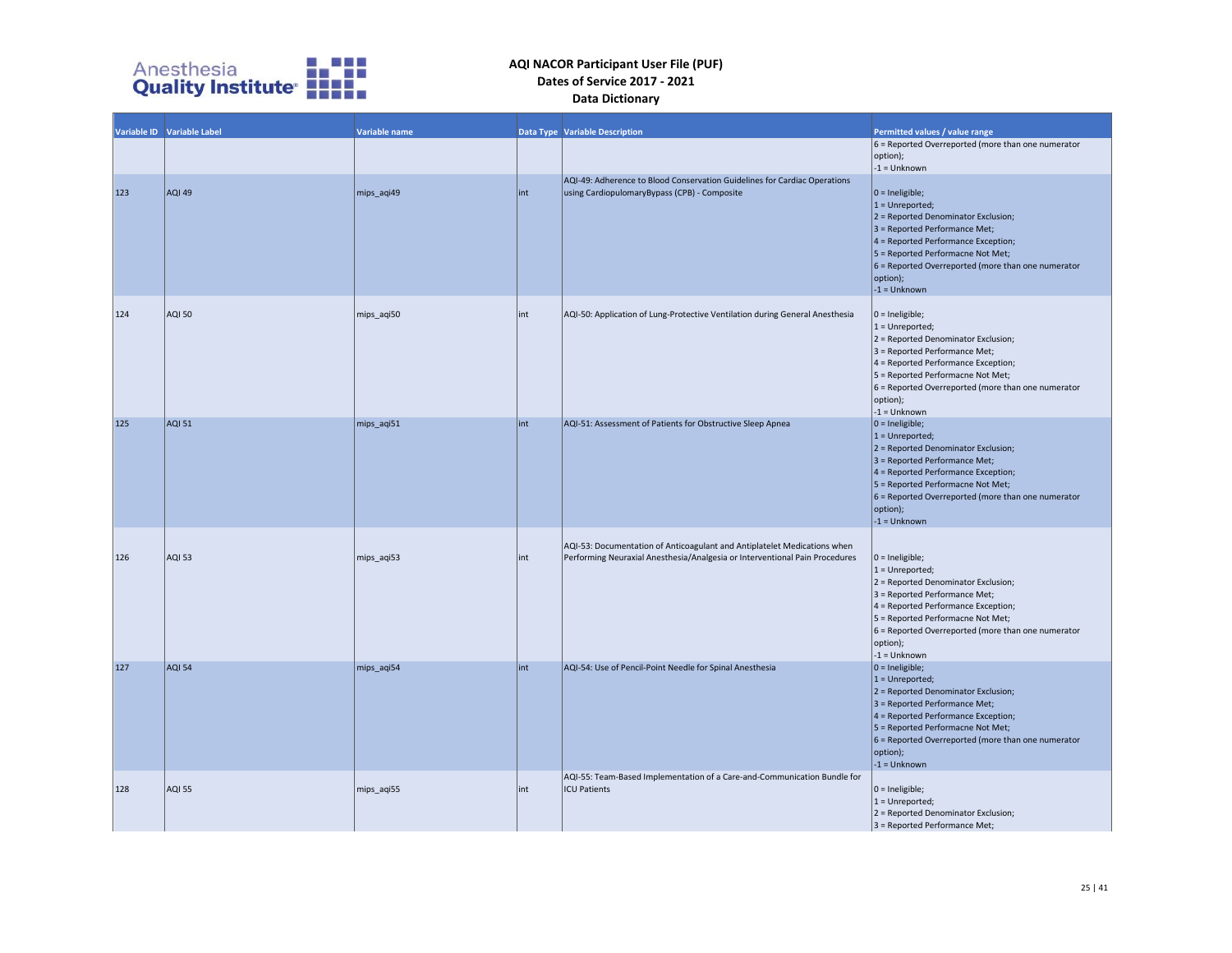

|     | Variable ID Variable Label | <b>Variable name</b> |     | Data Type Variable Description                                                                          | Permitted values / value range                                                                                                                                                                                                                                                        |
|-----|----------------------------|----------------------|-----|---------------------------------------------------------------------------------------------------------|---------------------------------------------------------------------------------------------------------------------------------------------------------------------------------------------------------------------------------------------------------------------------------------|
|     |                            |                      |     |                                                                                                         | 4 = Reported Performance Exception;<br>5 = Reported Performacne Not Met;<br>6 = Reported Overreported (more than one numerator<br>option);<br>$-1 =$ Unknown                                                                                                                          |
| 129 | <b>AQI 56</b>              | mips_aqi56           | int | AQI-56: Use of Neuraxial Techniques and/or Peripheral Nerve Blocks for Total<br>Knee Arthroplasty (TKA) | $0 =$ Ineligible;<br>$1 =$ Unreported;<br>$2$ = Reported Denominator Exclusion;<br>3 = Reported Performance Met;<br>$4$ = Reported Performance Exception;<br>5 = Reported Performacne Not Met;<br>$6$ = Reported Overreported (more than one numerator<br>option);<br>$-1 =$ Unknown  |
| 130 | <b>AQI 57</b>              | mips_aqi57           | int | AQI-57: Safe Opioid Prescribing Practices                                                               | $0 =$ Ineligible;<br>$1 =$ Unreported;<br>$2$ = Reported Denominator Exclusion;<br>3 = Reported Performance Met;<br>4 = Reported Performance Exception;<br>5 = Reported Performacne Not Met;<br>$6$ = Reported Overreported (more than one numerator<br>option);<br>$-1 =$ Unknown    |
| 131 | <b>AQI 58</b>              | mips_aqi58           | int | AQI-58: Infection Control Practices for Open Interventional Pain Procedures                             | $ 0 =$ Ineligible;<br>$1 =$ Unreported;<br>$2$ = Reported Denominator Exclusion;<br>3 = Reported Performance Met;<br>$4$ = Reported Performance Exception;<br>5 = Reported Performacne Not Met;<br>$6$ = Reported Overreported (more than one numerator<br>option);<br>$-1 =$ Unknown |
| 132 | <b>AQI 59</b>              | mips_aqi59           | int | AQI-59: Multimodal Pain Management                                                                      | $0 =$ Ineligible;<br>$1 =$ Unreported;<br>2 = Reported Denominator Exclusion;<br>3 = Reported Performance Met;<br>4 = Reported Performance Exception;<br>5 = Reported Performacne Not Met;<br>6 = Reported Overreported (more than one numerator<br>option);<br>$-1 =$ Unknown        |
| 133 | AQI 60                     | mips_aqi60           | int | AQI-60: New Corneal Injury Not Diagnosed Prior to Discharge                                             | $0 =$ Ineligible;<br>$1 =$ Unreported;<br>$2$ = Reported Denominator Exclusion;<br>3 = Reported Performance Met;<br>4 = Reported Performance Exception;<br>5 = Reported Performacne Not Met;<br>$6$ = Reported Overreported (more than one numerator<br>option);<br>$-1 =$ Unknown    |
| 134 | AQI 61                     | mips_aqi61           | int | AQI-61: Ambulatory Post-Discharge Patient Follow-Up                                                     | $0 =$ Ineligible;<br>$1 =$ Unreported;<br>2 = Reported Denominator Exclusion;<br>3 = Reported Performance Met;<br>4 = Reported Performance Exception;                                                                                                                                 |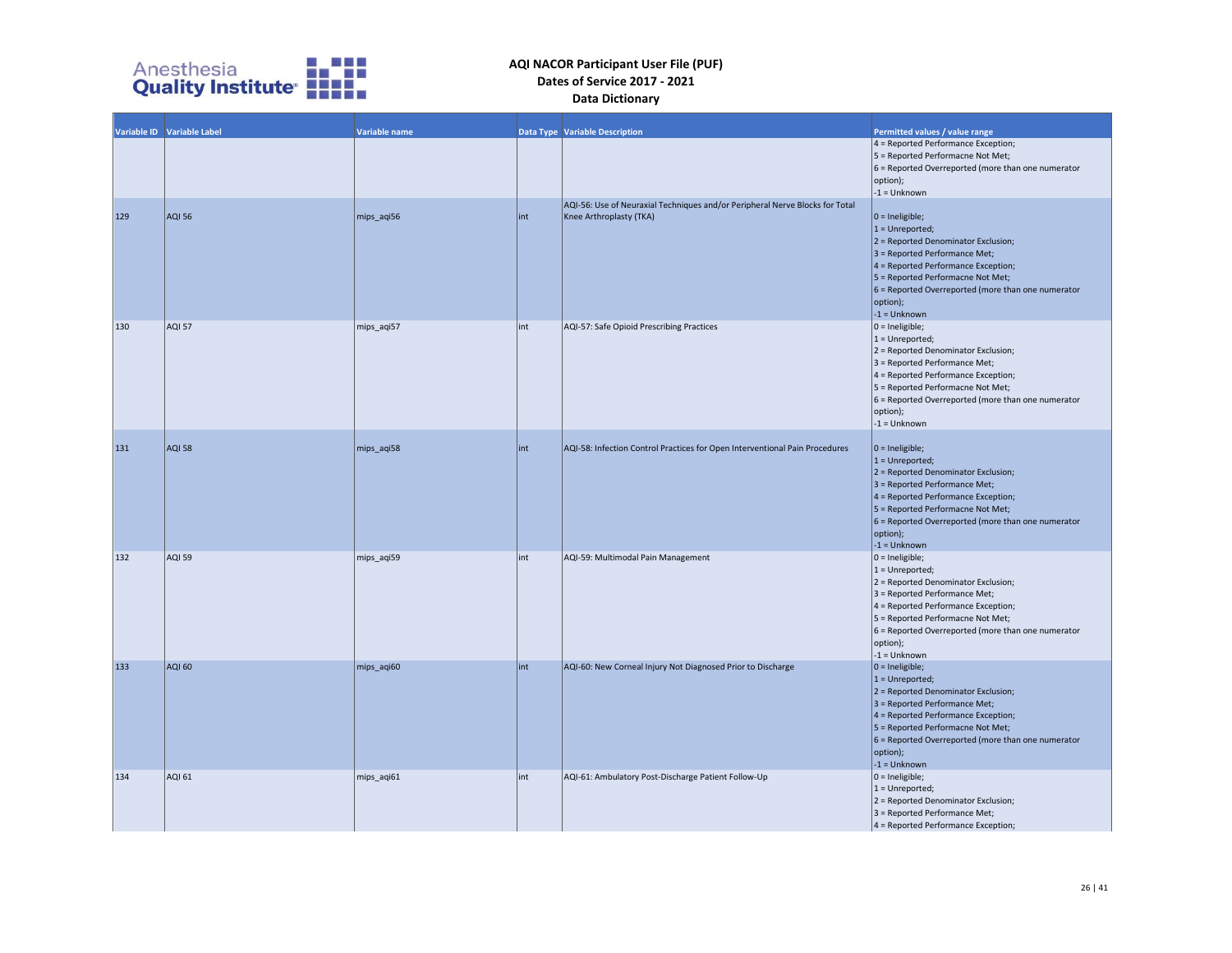

|     | Variable ID Variable Label | Variable name |      |                                                                        |                                                                                         |
|-----|----------------------------|---------------|------|------------------------------------------------------------------------|-----------------------------------------------------------------------------------------|
|     |                            |               |      | <b>Data Type Variable Description</b>                                  | Permitted values / value range<br>5 = Reported Performacne Not Met;                     |
|     |                            |               |      |                                                                        | 6 = Reported Overreported (more than one numerator<br>option);                          |
| 135 | <b>AQI 62</b>              | mips_aqi62    | lint | AQI-62: Obstructive Sleep Apnea: Patient Education                     | $-1 =$ Unknown<br>$0 =$ Ineligible;                                                     |
|     |                            |               |      |                                                                        | $1 =$ Unreported;<br>$2$ = Reported Denominator Exclusion;                              |
|     |                            |               |      |                                                                        | $3$ = Reported Performance Met;                                                         |
|     |                            |               |      |                                                                        | $4$ = Reported Performance Exception;<br>5 = Reported Performacne Not Met;              |
|     |                            |               |      |                                                                        | $6$ = Reported Overreported (more than one numerator                                    |
|     |                            |               |      |                                                                        | option);                                                                                |
|     |                            |               |      | AQI-63: Neuromuscular Blockade: Documented Assessment of Neuromuscular | $-1 =$ Unknown                                                                          |
| 136 | <b>AQI 63</b>              | mips_aqi63    | lint | Function Prior to Extubation                                           | $0 =$ Ineligible;                                                                       |
|     |                            |               |      |                                                                        | $1 =$ Unreported;                                                                       |
|     |                            |               |      |                                                                        | $2$ = Reported Denominator Exclusion;<br>$3$ = Reported Performance Met;                |
|     |                            |               |      |                                                                        | 4 = Reported Performance Exception;                                                     |
|     |                            |               |      |                                                                        | 5 = Reported Performacne Not Met;<br>6 = Reported Overreported (more than one numerator |
|     |                            |               |      |                                                                        | option);                                                                                |
|     |                            |               |      |                                                                        | $-1 =$ Unknown                                                                          |
| 137 | AQI 64                     | mips_aqi64    | lint | AQI-64: Neuromuscular Blockade: Reversal Administered                  | $0 =$ Ineligible;<br>$1 =$ Unreported;                                                  |
|     |                            |               |      |                                                                        | $2$ = Reported Denominator Exclusion;                                                   |
|     |                            |               |      |                                                                        | 3 = Reported Performance Met;                                                           |
|     |                            |               |      |                                                                        | $4$ = Reported Performance Exception;<br>5 = Reported Performacne Not Met;              |
|     |                            |               |      |                                                                        | $6$ = Reported Overreported (more than one numerator                                    |
|     |                            |               |      |                                                                        | option);<br>$-1 =$ Unknown                                                              |
|     |                            |               |      | AQI-65: Avoidance of Cerebral Hyperthermia for Procedures Involving    |                                                                                         |
| 138 | <b>AQI 65</b>              | mips_aqi65    | lint | Cardiopulmonary Bypass                                                 | $0 =$ Ineligible;                                                                       |
|     |                            |               |      |                                                                        | $1 =$ Unreported;<br>2 = Reported Denominator Exclusion;                                |
|     |                            |               |      |                                                                        | 3 = Reported Performance Met;                                                           |
|     |                            |               |      |                                                                        | 4 = Reported Performance Exception;<br>5 = Reported Performacne Not Met;                |
|     |                            |               |      |                                                                        | 6 = Reported Overreported (more than one numerator                                      |
|     |                            |               |      |                                                                        | option);                                                                                |
| 139 | <b>AQI 66</b>              | mips_aqi66    | lint | AQI-66: Obstructive Sleep Apnea: Mitigation Strategies                 | $-1 =$ Unknown<br>$ 0 =$ Ineligible;                                                    |
|     |                            |               |      |                                                                        | $1 =$ Unreported;                                                                       |
|     |                            |               |      |                                                                        | $2$ = Reported Denominator Exclusion;<br>$3$ = Reported Performance Met;                |
|     |                            |               |      |                                                                        | $4$ = Reported Performance Exception;                                                   |
|     |                            |               |      |                                                                        | 5 = Reported Performacne Not Met;                                                       |
|     |                            |               |      |                                                                        | 6 = Reported Overreported (more than one numerator<br>option);                          |
|     |                            |               |      |                                                                        | $-1 =$ Unknown                                                                          |
| 140 | AQI 67                     | mips_aqi67    | lint | AQI-67: Consultation for Frail Patients                                | $0 =$ Ineligible;<br>$1 =$ Unreported;                                                  |
|     |                            |               |      |                                                                        | 2 = Reported Denominator Exclusion;                                                     |
|     |                            |               |      |                                                                        | 3 = Reported Performance Met;                                                           |
|     |                            |               |      |                                                                        | 4 = Reported Performance Exception;<br>5 = Reported Performacne Not Met;                |
|     |                            |               |      |                                                                        |                                                                                         |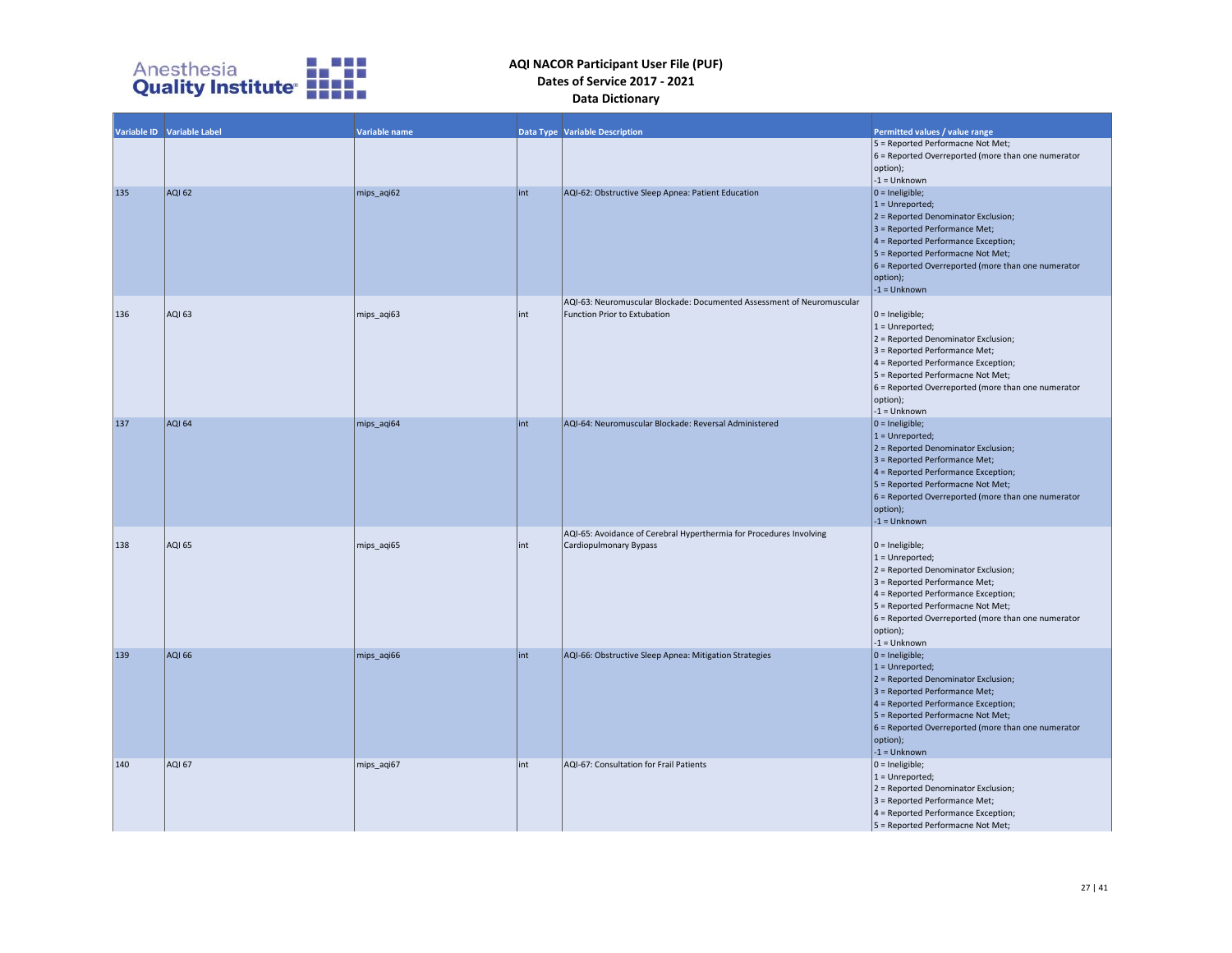

|     | Variable ID Variable Label | Variable name |      | <b>Data Type Variable Description</b>                                        | Permitted values / value range<br>6 = Reported Overreported (more than one numerator |
|-----|----------------------------|---------------|------|------------------------------------------------------------------------------|--------------------------------------------------------------------------------------|
|     |                            |               |      |                                                                              | option);                                                                             |
|     |                            |               |      |                                                                              | $-1 =$ Unknown                                                                       |
| 141 | <b>AQI 68</b>              | mips agi68    | lint | AQI-68: Obstructive Sleep Apnea: Mitigation Strategies                       | $ 0 =$ Ineligible;                                                                   |
|     |                            |               |      |                                                                              | $1 =$ Unreported;                                                                    |
|     |                            |               |      |                                                                              | $2$ = Reported Denominator Exclusion;                                                |
|     |                            |               |      |                                                                              | $3$ = Reported Performance Met;                                                      |
|     |                            |               |      |                                                                              | $4$ = Reported Performance Exception;                                                |
|     |                            |               |      |                                                                              | 5 = Reported Performacne Not Met;                                                    |
|     |                            |               |      |                                                                              | 6 = Reported Overreported (more than one numerator                                   |
|     |                            |               |      |                                                                              | option);                                                                             |
|     |                            |               |      |                                                                              | $-1 =$ Unknown                                                                       |
| 142 | AQI 69                     | mips_aqi69    | lint | AQI-69: Intraoperative Antibiotic Redosing                                   | $0 =$ Ineligible;                                                                    |
|     |                            |               |      |                                                                              | $1 =$ Unreported;                                                                    |
|     |                            |               |      |                                                                              | $2$ = Reported Denominator Exclusion;<br>3 = Reported Performance Met;               |
|     |                            |               |      |                                                                              | $4$ = Reported Performance Exception;                                                |
|     |                            |               |      |                                                                              | 5 = Reported Performacne Not Met;                                                    |
|     |                            |               |      |                                                                              | $6$ = Reported Overreported (more than one numerator                                 |
|     |                            |               |      |                                                                              | option);                                                                             |
|     |                            |               |      |                                                                              | $-1 =$ Unknown                                                                       |
| 143 | <b>AQI 70</b>              | mips_aqi70    | lint | AQI70: Prevention of Arterial Line-Related Bloodstream Infections            | $ 0 =$ Ineligible;                                                                   |
|     |                            |               |      |                                                                              | $1 =$ Unreported;                                                                    |
|     |                            |               |      |                                                                              | $2$ = Reported Denominator Exclusion;                                                |
|     |                            |               |      |                                                                              | $3$ = Reported Performance Met;                                                      |
|     |                            |               |      |                                                                              | $4$ = Reported Performance Exception;<br>5 = Reported Performacne Not Met;           |
|     |                            |               |      |                                                                              | $6$ = Reported Overreported (more than one numerator                                 |
|     |                            |               |      |                                                                              | option);                                                                             |
|     |                            |               |      |                                                                              | $-1 =$ Unknown                                                                       |
|     |                            |               |      |                                                                              |                                                                                      |
| 144 | AQI 70a                    | mips_api_70a  | lint | AQI70a: Brachial, Radial, Posterior Tibial, or Dorsalis Pedis Arterial Lines | $0 =$ Ineligible;                                                                    |
|     |                            |               |      |                                                                              | $1 =$ Unreported;                                                                    |
|     |                            |               |      |                                                                              | 2 = Reported Denominator Exclusion;                                                  |
|     |                            |               |      |                                                                              | $3$ = Reported Performance Met;                                                      |
|     |                            |               |      |                                                                              | $4$ = Reported Performance Exception;                                                |
|     |                            |               |      |                                                                              | 5 = Reported Performacne Not Met;                                                    |
|     |                            |               |      |                                                                              | 6 = Reported Overreported (more than one numerator<br>option);                       |
|     |                            |               |      |                                                                              | $-1 =$ Unknown                                                                       |
| 145 | AQI 70b                    | mips_aqi_70b  | lint | AQI70b: Femoral and Axillary Arterial Lines                                  | $0 =$ Ineligible;                                                                    |
|     |                            |               |      |                                                                              | $1 =$ Unreported;                                                                    |
|     |                            |               |      |                                                                              | $2$ = Reported Denominator Exclusion;                                                |
|     |                            |               |      |                                                                              | $3$ = Reported Performance Met;                                                      |
|     |                            |               |      |                                                                              | 4 = Reported Performance Exception;                                                  |
|     |                            |               |      |                                                                              | 5 = Reported Performacne Not Met;                                                    |
|     |                            |               |      |                                                                              | $6$ = Reported Overreported (more than one numerator                                 |
|     |                            |               |      |                                                                              | option);<br>$-1 =$ Unknown                                                           |
| 146 | <b>AQI 71</b>              | mips_aqi_71   | lint | AQI71: Ambulatory Glucose Management                                         | $0 =$ Ineligible;                                                                    |
|     |                            |               |      |                                                                              | $1 =$ Unreported;                                                                    |
|     |                            |               |      |                                                                              | 2 = Reported Denominator Exclusion;                                                  |
|     |                            |               |      |                                                                              | 3 = Reported Performance Met;                                                        |
|     |                            |               |      |                                                                              | 4 = Reported Performance Exception;                                                  |
|     |                            |               |      |                                                                              | 5 = Reported Performacne Not Met;                                                    |
|     |                            |               |      |                                                                              | 6 = Reported Overreported (more than one numerator                                   |
|     |                            |               |      |                                                                              | option);                                                                             |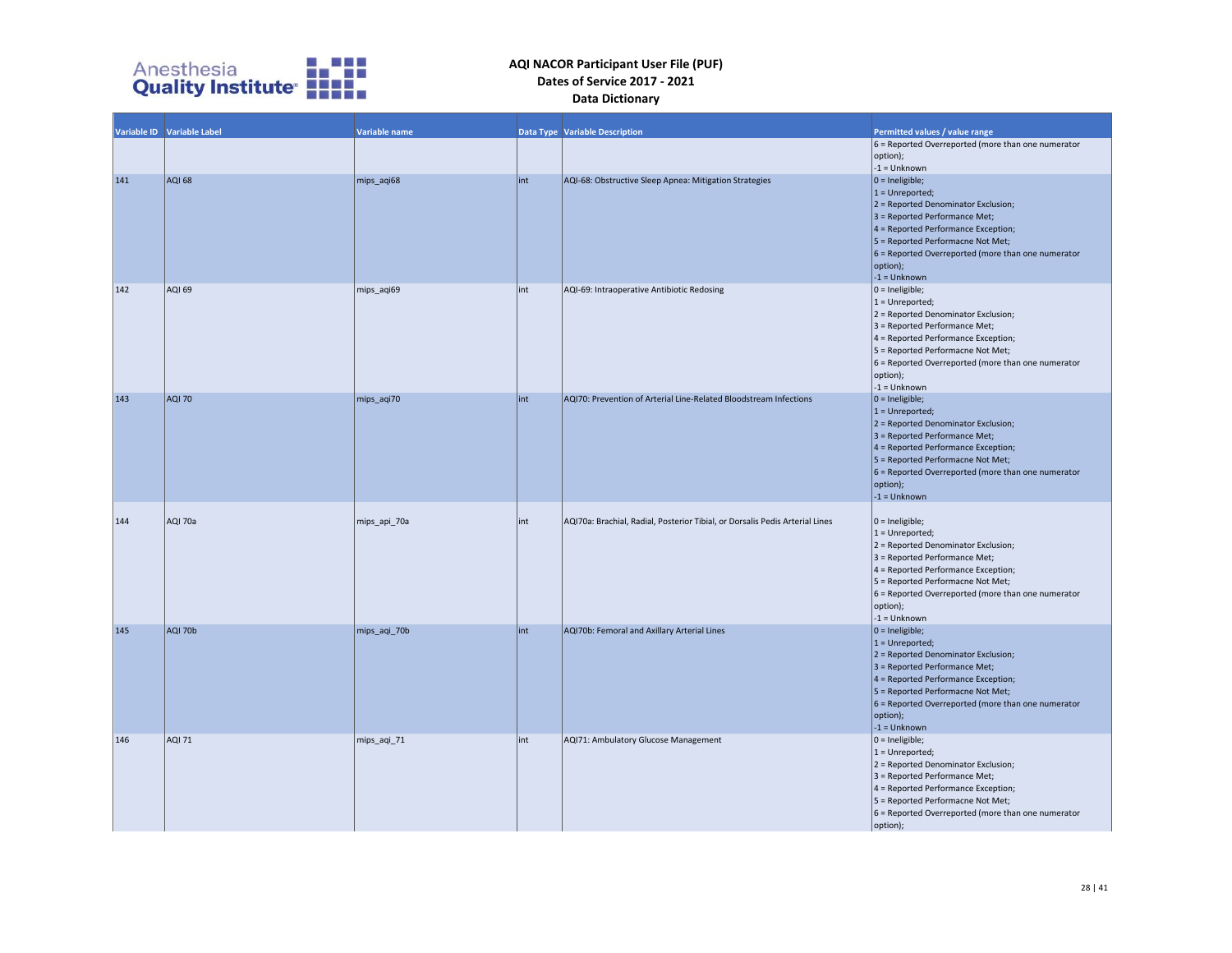

|     | Variable ID Variable Label | Variable name  |      | Data Type Variable Description                                                       | Permitted values / value range                                                                                                                                                                                                                                                 |
|-----|----------------------------|----------------|------|--------------------------------------------------------------------------------------|--------------------------------------------------------------------------------------------------------------------------------------------------------------------------------------------------------------------------------------------------------------------------------|
|     |                            |                |      |                                                                                      | $-1 =$ Unknown                                                                                                                                                                                                                                                                 |
| 147 | AQI 71a                    | mips_aqi_71a   | int  | AQI71a: Ambulatory Point-of-Care Glucose Testing                                     | $0 =$ Ineligible;<br>$1 =$ Unreported;<br>2 = Reported Denominator Exclusion;<br>3 = Reported Performance Met;<br>4 = Reported Performance Exception;<br>5 = Reported Performacne Not Met;<br>6 = Reported Overreported (more than one numerator<br>option);<br>$-1 =$ Unknown |
| 148 | AQI 71b                    | mips_aqi_71b   | int  | AQI71b: Ambulatory Hyperglycemia Control                                             | $0 =$ Ineligible;<br>$1 =$ Unreported;<br>2 = Reported Denominator Exclusion;<br>3 = Reported Performance Met;<br>4 = Reported Performance Exception;<br>5 = Reported Performacne Not Met;<br>6 = Reported Overreported (more than one numerator<br>option);<br>$-1 =$ Unknown |
| 149 | AQI 71c                    | mips_aqi_71c   | int  | AQI71c: Follow-Up Glucose Check for Patients Receiving Insulin                       | $0 =$ Ineligible;<br>$1 =$ Unreported;<br>2 = Reported Denominator Exclusion;<br>3 = Reported Performance Met;<br>4 = Reported Performance Exception;<br>5 = Reported Performacne Not Met;<br>6 = Reported Overreported (more than one numerator<br>option);<br>$-1 =$ Unknown |
| 150 | AQI 71d                    | mips_aqi_71d   | int  | AQI71d: Hyperglycemia Management Patient Education                                   | $0 =$ Ineligible;<br>$1 =$ Unreported;<br>2 = Reported Denominator Exclusion;<br>3 = Reported Performance Met;<br>4 = Reported Performance Exception;<br>5 = Reported Performacne Not Met;<br>6 = Reported Overreported (more than one numerator<br>option);<br>$-1 =$ Unknown |
| 151 | <b>AQI 72</b>              | mips_aqi_72    | lint | AQI72: Perioperative Anemia Management                                               | $0 =$ Ineligible;<br>$1 =$ Unreported;<br>2 = Reported Denominator Exclusion;<br>3 = Reported Performance Met;<br>4 = Reported Performance Exception;<br>5 = Reported Performacne Not Met;<br>6 = Reported Overreported (more than one numerator<br>option);<br>$-1 =$ Unknown |
| 152 | Quantum 31                 | mipa quantum31 | int  | Quantum-31: Central Line Ultrasound Guidance                                         | $0 =$ Ineligible;<br>$1 =$ Unreported;<br>2 = Reported Denominator Exclusion;<br>3 = Reported Performance Met;<br>4 = Reported Performance Exception;<br>5 = Reported Performacne Not Met;<br>6 = Reported Overreported (more than one numerator<br>option);<br>$-1 =$ Unknown |
| 153 | ePreop 31                  | mips_epreop31  | lint | ePreop31: Intraoperative Hypotension among Non-Emergent Noncardiac<br>Surgical Cases | $0 =$ Ineligible;                                                                                                                                                                                                                                                              |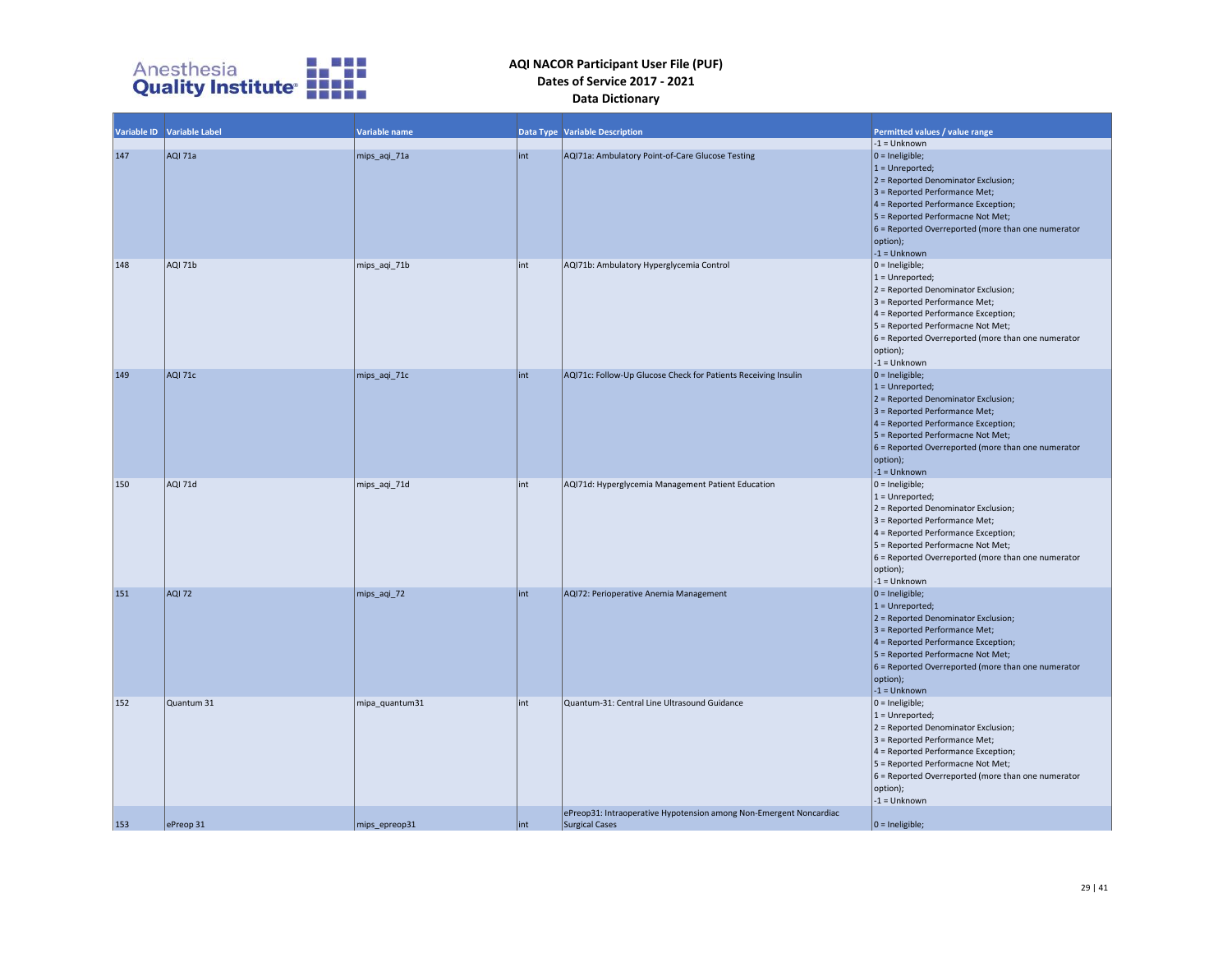

|     | Variable ID Variable Label | Variable name |      | Data Type   Variable Description                                                            | Permitted values / value range                                                                                                                                                                                                                                                 |
|-----|----------------------------|---------------|------|---------------------------------------------------------------------------------------------|--------------------------------------------------------------------------------------------------------------------------------------------------------------------------------------------------------------------------------------------------------------------------------|
|     |                            |               |      |                                                                                             | $1 =$ Unreported;<br>2 = Reported Denominator Exclusion;<br>3 = Reported Performance Met;<br>4 = Reported Performance Exception;<br>5 = Reported Performacne Not Met;<br>6 = Reported Overreported (more than one numerator<br>option);<br>$-1 =$ Unknown                      |
| 154 | <b>IIM 001</b>             | iim001        | lint | IIM-001: Assessment of Acute Postoperative Pain                                             | $0 =$ Ineligible;<br>$1 =$ Unreported;<br>2 = Reported Denominator Exclusion;<br>3 = Reported Performance Met;<br>4 = Reported Performance Exception;<br>5 = Reported Performacne Not Met;<br>6 = Reported Overreported (more than one numerator<br>option);<br>$-1 =$ Unknown |
| 155 | <b>IIM 002</b>             | iim002        | lint | IIM-002: Patient Education on Safe Opioid Storage and Disposal                              | $0 =$ Ineligible;<br>$1 =$ Unreported;<br>2 = Reported Denominator Exclusion;<br>3 = Reported Performance Met;<br>4 = Reported Performance Exception;<br>5 = Reported Performacne Not Met;<br>6 = Reported Overreported (more than one numerator<br>option);<br>$-1 =$ Unknown |
| 156 | <b>IIM 003</b>             | iim003        | int  | IIM-003: Perioperative Cardiac Arrest                                                       | $0 =$ Ineligible;<br>$1 =$ Unreported;<br>2 = Reported Denominator Exclusion;<br>3 = Reported Performance Met;<br>4 = Reported Performance Exception;<br>5 = Reported Performacne Not Met;<br>6 = Reported Overreported (more than one numerator<br>option);<br>$-1 =$ Unknown |
| 157 | <b>IIM 004</b>             | iim004        | lint | IIM-004: Perioperative Care: Timing of Prophylactic Antibiotic - Administering<br>Physician | $0 =$ Ineligible;<br>$1 =$ Unreported;<br>2 = Reported Denominator Exclusion;<br>3 = Reported Performance Met;<br>4 = Reported Performance Exception;<br>5 = Reported Performacne Not Met;<br>6 = Reported Overreported (more than one numerator<br>option);<br>$-1 =$ Unknown |
| 158 | <b>IIM 005</b>             | iim005        | lint | IIM-005: Perioperative Mortality Rate                                                       | $0 =$ Ineligible;<br>$1 =$ Unreported;<br>2 = Reported Denominator Exclusion;<br>3 = Reported Performance Met;<br>4 = Reported Performance Exception;<br>5 = Reported Performacne Not Met;<br>6 = Reported Overreported (more than one numerator<br>option);<br>$-1 =$ Unknown |
| 159 | <b>IIM 006</b>             | iim006        | lint | IIM-006: Postanesthesia Care Unit (PACU) Re-intubation Rate                                 | $0 =$ Ineligible;<br>$1 =$ Unreported;<br>$2$ = Reported Denominator Exclusion;                                                                                                                                                                                                |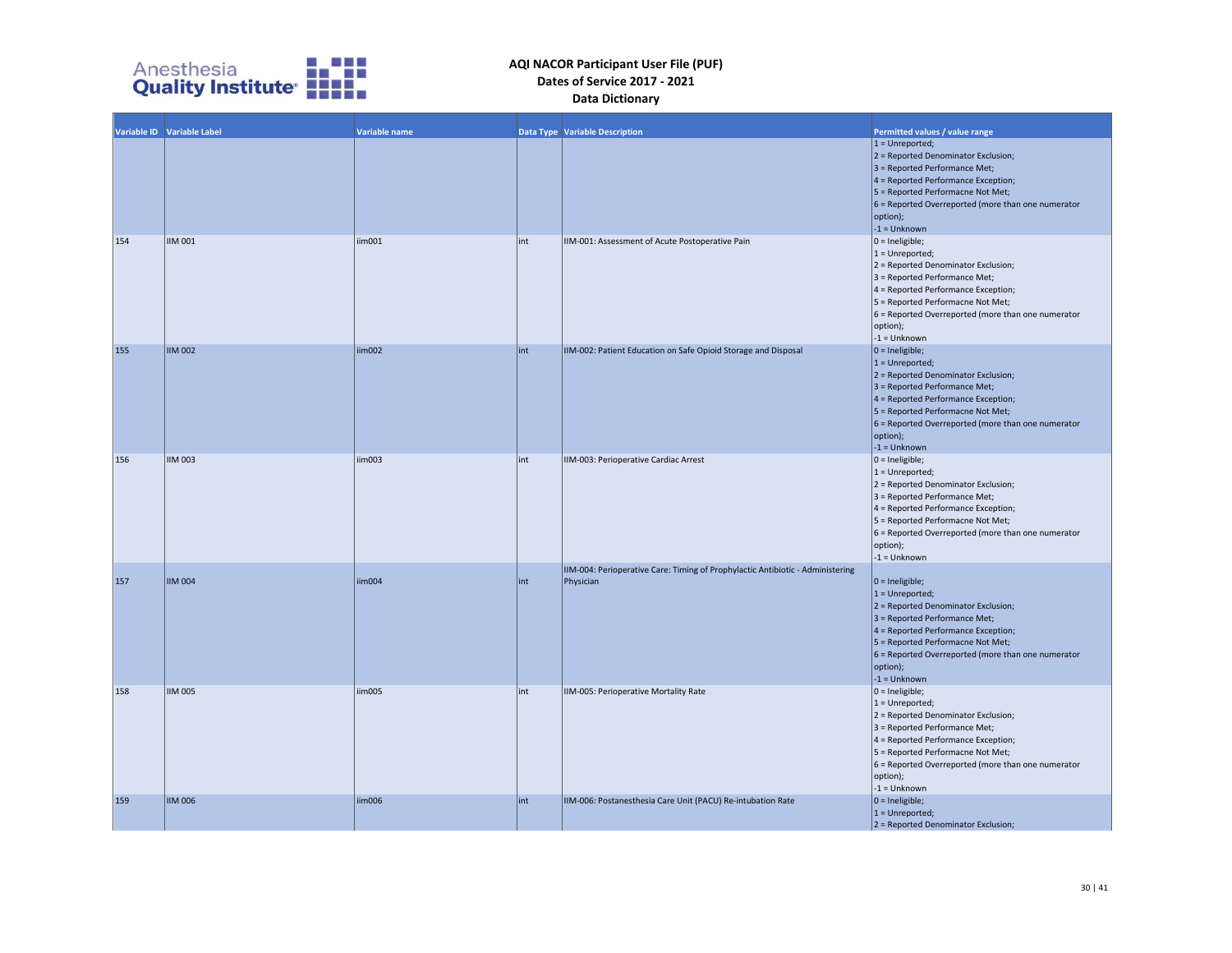

|     | Variable ID Variable Label |               |     |                                                                                                                  |                                                                                                                                                                                                                                                                                |
|-----|----------------------------|---------------|-----|------------------------------------------------------------------------------------------------------------------|--------------------------------------------------------------------------------------------------------------------------------------------------------------------------------------------------------------------------------------------------------------------------------|
|     |                            | Variable name |     | Data Type Variable Description                                                                                   | Permitted values / value range<br>3 = Reported Performance Met;<br>4 = Reported Performance Exception;<br>5 = Reported Performacne Not Met;<br>6 = Reported Overreported (more than one numerator<br>option);<br>$-1 =$ Unknown                                                |
| 160 | <b>IIM 007</b>             | liim007       | int | IIM-007: Postdural Puncture Headache after Epidural Anesthesia/Analgesia                                         | $0 =$ Ineligible;<br>$1 =$ Unreported;<br>2 = Reported Denominator Exclusion;<br>3 = Reported Performance Met;<br>4 = Reported Performance Exception;<br>5 = Reported Performacne Not Met;<br>6 = Reported Overreported (more than one numerator<br>option);<br>$-1 =$ Unknown |
| 161 | <b>IIM 008</b>             | iim008        | int | IIM-008: Pre-Procedural Timeout Checklist                                                                        | $0 =$ Ineligible;<br>$1 =$ Unreported;<br>2 = Reported Denominator Exclusion;<br>3 = Reported Performance Met;<br>4 = Reported Performance Exception;<br>5 = Reported Performacne Not Met;<br>6 = Reported Overreported (more than one numerator<br>option);<br>$-1 =$ Unknown |
| 162 | <b>IIM 009</b>             | iim009        | int | IIM-009: Procedural Safety for Central Line Placement                                                            | $0 =$ Ineligible;<br>$1 =$ Unreported;<br>2 = Reported Denominator Exclusion;<br>3 = Reported Performance Met;<br>4 = Reported Performance Exception;<br>5 = Reported Performacne Not Met;<br>6 = Reported Overreported (more than one numerator<br>option);<br>$-1 =$ Unknown |
| 163 | <b>IIM 010</b>             | iim010        | int | IIM-010: Surgical Safety Checklist - Applicable Safety Checks Completed before<br><b>Induction of Anesthesia</b> | $0 =$ Ineligible;<br>$1 =$ Unreported;<br>2 = Reported Denominator Exclusion;<br>3 = Reported Performance Met;<br>4 = Reported Performance Exception;<br>5 = Reported Performacne Not Met;<br>6 = Reported Overreported (more than one numerator<br>option);<br>$-1 =$ Unknown |
| 164 | <b>IIM 011</b>             | iim011        | int | IIM-011: Treatment of Hyperglycemia with Insulin                                                                 | $0 =$ Ineligible;<br>$1 =$ Unreported;<br>2 = Reported Denominator Exclusion;<br>3 = Reported Performance Met;<br>4 = Reported Performance Exception;<br>5 = Reported Performacne Not Met;<br>6 = Reported Overreported (more than one numerator<br>option);<br>$-1 =$ Unknown |
| 165 | <b>IIM 012</b>             | iim012        | int | IIM-012: Unplanned Transfer or Admission to Hospital                                                             | $0 =$ Ineligible;<br>$1 =$ Unreported;<br>2 = Reported Denominator Exclusion;<br>3 = Reported Performance Met;                                                                                                                                                                 |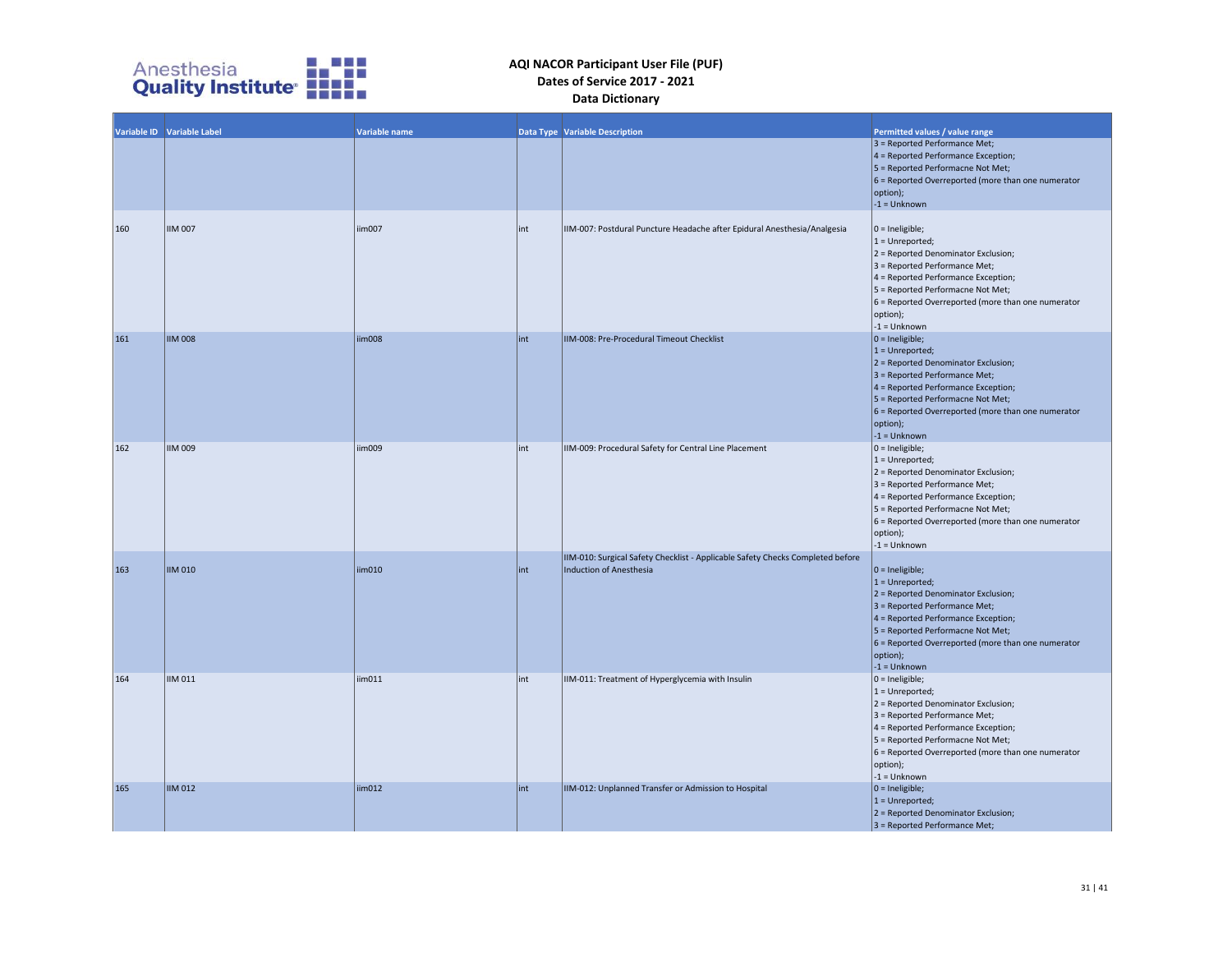

|     | Variable ID Variable Label | <b>Variable name</b> |      | <b>Data Type Variable Description</b>                                                                                                                   | Permitted values / value range                                                                                                                                                                                                                                                        |
|-----|----------------------------|----------------------|------|---------------------------------------------------------------------------------------------------------------------------------------------------------|---------------------------------------------------------------------------------------------------------------------------------------------------------------------------------------------------------------------------------------------------------------------------------------|
|     |                            |                      |      |                                                                                                                                                         | $4$ = Reported Performance Exception;<br>5 = Reported Performacne Not Met;<br>$6$ = Reported Overreported (more than one numerator<br>option);<br>$-1 =$ Unknown                                                                                                                      |
| 166 | <b>IIM 013</b>             | iim013               | int  | IIM-013: Post-Anesthetic Transfer of Care Measure: Procedure Room to a Post<br>Anesthesia Care Unit (PACU)                                              | $ 0 =$ Ineligible;<br>$1 =$ Unreported;<br>2 = Reported Denominator Exclusion;<br>3 = Reported Performance Met;<br>4 = Reported Performance Exception;<br>5 = Reported Performacne Not Met;<br>$6$ = Reported Overreported (more than one numerator<br>option);<br>$-1 =$ Unknown     |
| 167 | <b>IIM 014</b>             | iim014               | int  | IIM-014: Post-Anesthetic Transfer of Care: Use of Checklist or Protocol for Direct<br>Transfer of Care from Procedure Room to Intensive Care Unit (ICU) | $ 0 =$ Ineligible;<br>$1 =$ Unreported;<br>$2$ = Reported Denominator Exclusion;<br>3 = Reported Performance Met;<br>$4$ = Reported Performance Exception;<br>5 = Reported Performacne Not Met;<br>$6$ = Reported Overreported (more than one numerator<br>option);<br>$-1 =$ Unknown |
| 168 | <b>IIM 015</b>             | iim015               | int  | IIM-015: Coronary Artery Bypass Graft (CABG): Stroke                                                                                                    | $ 0 =$ Ineligible;<br>$1 =$ Unreported;<br>2 = Reported Denominator Exclusion;<br>3 = Reported Performance Met;<br>4 = Reported Performance Exception;<br>5 = Reported Performacne Not Met;<br>$6$ = Reported Overreported (more than one numerator<br>option);<br>$-1 =$ Unknown     |
| 169 | <b>IIM 016</b>             | iim016               | int  | IIM-016: Coronary Artery Bypass Graft (CABG): Post-Operative Renal Failure                                                                              | $0 =$ Ineligible;<br>$1 =$ Unreported;<br>$2$ = Reported Denominator Exclusion;<br>3 = Reported Performance Met;<br>4 = Reported Performance Exception;<br>5 = Reported Performacne Not Met;<br>$6$ = Reported Overreported (more than one numerator<br>option);<br>$-1 =$ Unknown    |
| 170 | <b>IIM 017</b>             | iim017               | int  | IIM-017: Lung-Protective Ventilation during General Anesthesia                                                                                          | $0 =$ Ineligible;<br>$1 =$ Unreported;<br>2 = Reported Denominator Exclusion;<br>3 = Reported Performance Met;<br>4 = Reported Performance Exception;<br>5 = Reported Performacne Not Met;<br>$6$ = Reported Overreported (more than one numerator<br>option);<br>$-1 =$ Unknown      |
| 171 | <b>IIM 018</b>             | iim018               | lint | IIM-018: New Corneal Injury Not Diagnosed Prior to Discharge                                                                                            | $ 0 =$ Ineligible;<br>$1 =$ Unreported;<br>$2$ = Reported Denominator Exclusion;                                                                                                                                                                                                      |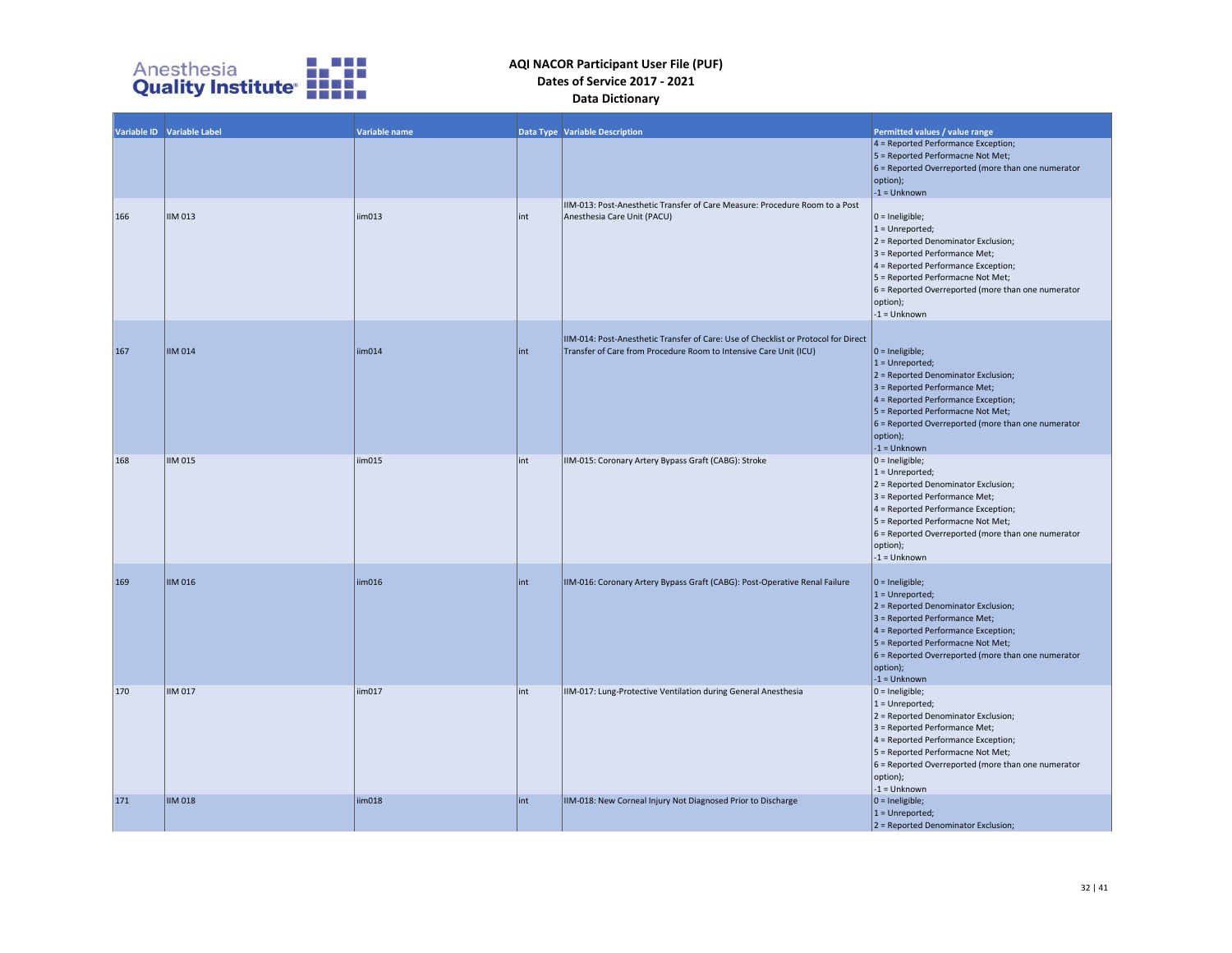

|     | Variable ID Variable Label | Variable name |      | <b>Data Type Variable Description</b>                                                                   | Permitted values / value range<br>3 = Reported Performance Met;<br>4 = Reported Performance Exception;<br>5 = Reported Performacne Not Met;<br>6 = Reported Overreported (more than one numerator<br>option);<br>$-1 =$ Unknown                                                |
|-----|----------------------------|---------------|------|---------------------------------------------------------------------------------------------------------|--------------------------------------------------------------------------------------------------------------------------------------------------------------------------------------------------------------------------------------------------------------------------------|
| 172 | <b>IIM 019</b>             | iim019        | int  | IIM-019: Geriatric Cognitive Assessment                                                                 | $0 =$ Ineligible;<br>$1 =$ Unreported;<br>2 = Reported Denominator Exclusion;<br>3 = Reported Performance Met;<br>4 = Reported Performance Exception;<br>5 = Reported Performacne Not Met;<br>6 = Reported Overreported (more than one numerator<br>option);<br>$-1 =$ Unknown |
| 173 | <b>IIM 020</b>             | iim020        | int  | IIM-020: Ambulatory Point-of-Care Glucose Testing                                                       | $0 =$ Ineligible;<br>$1 =$ Unreported;<br>2 = Reported Denominator Exclusion;<br>3 = Reported Performance Met;<br>4 = Reported Performance Exception;<br>5 = Reported Performacne Not Met;<br>6 = Reported Overreported (more than one numerator<br>option);<br>$-1 =$ Unknown |
| 174 | IIM 021                    | iim021        | int  | IIM-021: Ambulatory Hyperglycemia Control                                                               | $0 =$ Ineligible;<br>$1 =$ Unreported;<br>2 = Reported Denominator Exclusion;<br>3 = Reported Performance Met;<br>4 = Reported Performance Exception;<br>5 = Reported Performacne Not Met;<br>6 = Reported Overreported (more than one numerator<br>option);<br>$-1 =$ Unknown |
| 175 | <b>IIM 022</b>             | iim022        | lint | IIM-022: Discharge to a Responsible Patient Escort                                                      | $0 =$ Ineligible;<br>$1 =$ Unreported;<br>2 = Reported Denominator Exclusion;<br>3 = Reported Performance Met;<br>4 = Reported Performance Exception;<br>5 = Reported Performacne Not Met;<br>6 = Reported Overreported (more than one numerator<br>option);<br>$-1 =$ Unknown |
| 176 | <b>IIM 023</b>             | $\lim_{23}$   | lint | IIM-023: Neuromuscular Blockade: Documented Assessment of Neuromuscular<br>Function Prior to Extubation | $0 =$ Ineligible;<br>$1 =$ Unreported;<br>2 = Reported Denominator Exclusion;<br>3 = Reported Performance Met;<br>4 = Reported Performance Exception;<br>5 = Reported Performacne Not Met;<br>6 = Reported Overreported (more than one numerator<br>option);<br>$-1 =$ Unknown |
| 177 | <b>IIM 024</b>             | iim024        | lint | IIM-024: Neuromuscular Blockade: Reversal Administered                                                  | $0 =$ Ineligible;<br>$1 =$ Unreported;<br>2 = Reported Denominator Exclusion;<br>3 = Reported Performance Met;<br>4 = Reported Performance Exception;                                                                                                                          |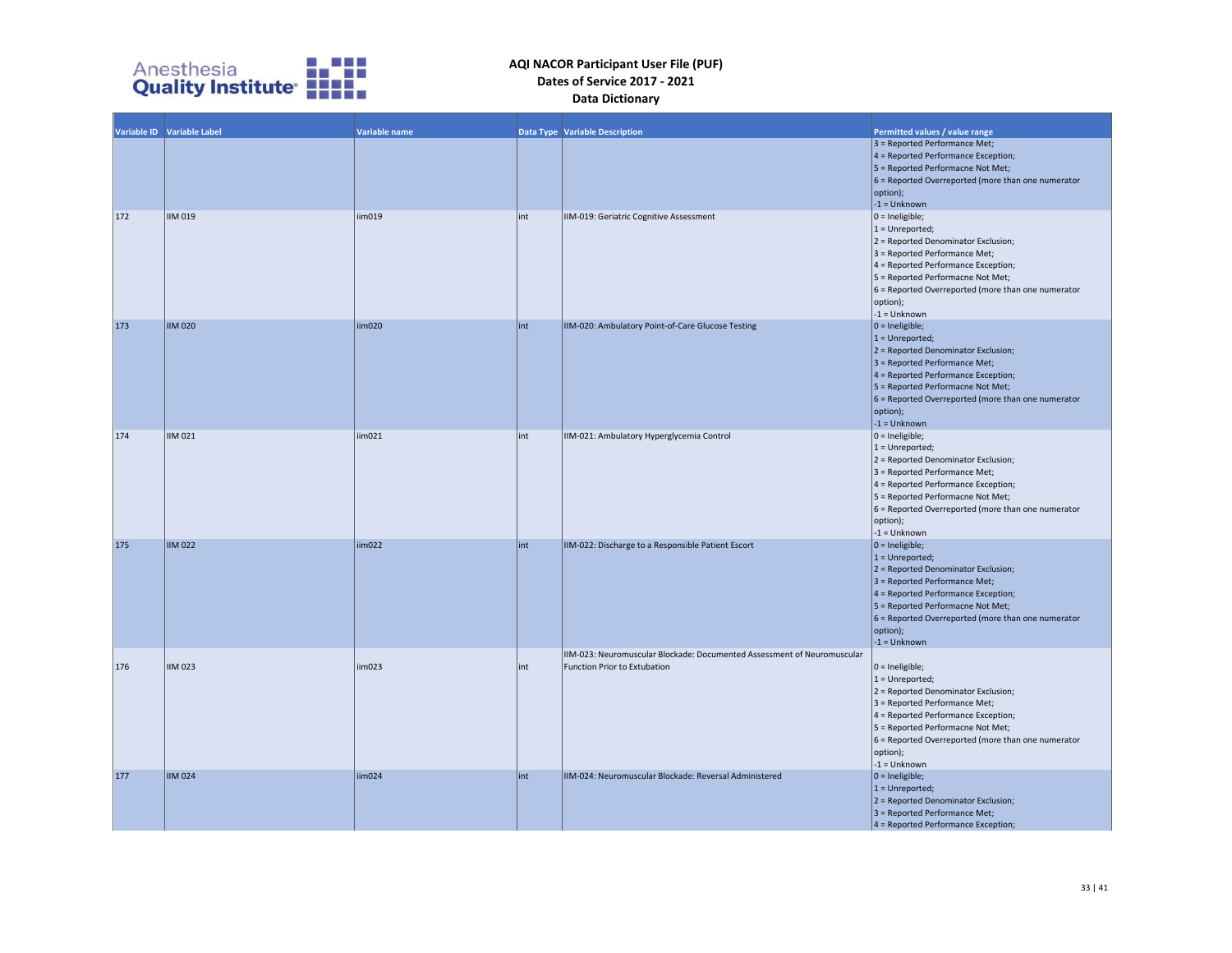

|     | Variable ID Variable Label                             | Variable name |      | <b>Data Type Variable Description</b>                                               | Permitted values / value range                                                                                                                                                                                                                                                        |
|-----|--------------------------------------------------------|---------------|------|-------------------------------------------------------------------------------------|---------------------------------------------------------------------------------------------------------------------------------------------------------------------------------------------------------------------------------------------------------------------------------------|
|     |                                                        |               |      |                                                                                     | 5 = Reported Performacne Not Met;<br>$6$ = Reported Overreported (more than one numerator<br>option);<br>$-1 =$ Unknown                                                                                                                                                               |
| 178 | <b>IIM 025</b>                                         | iim025        | lint | IIM-025: Intraoperative Hypotension among Non-Emergent Noncardiac Surgical<br>Cases | $ 0 =$ Ineligible;<br>$1 =$ Unreported;<br>$2$ = Reported Denominator Exclusion;<br>3 = Reported Performance Met;<br>4 = Reported Performance Exception;<br>5 = Reported Performacne Not Met;<br>$6$ = Reported Overreported (more than one numerator<br>option);<br>$-1 =$ Unknown   |
| 179 | <b>IIM 026</b>                                         | iim026        | lint | IIM026: Infection Control Practices for Open Interventional Pain Procedures         | $ 0 =$ Ineligible;<br>$1 =$ Unreported;<br>$2$ = Reported Denominator Exclusion;<br>$3$ = Reported Performance Met;<br>4 = Reported Performance Exception;<br>5 = Reported Performacne Not Met;<br>$6$ = Reported Overreported (more than one numerator<br>option);<br>$-1 =$ Unknown |
| 180 | <b>IIM 027</b>                                         | iim027        | lint | IIM027: Ambulatory Post-Discharge Patient Follow-Up                                 | $0 =$ Ineligible;<br>$1 =$ Unreported;<br>2 = Reported Denominator Exclusion;<br>3 = Reported Performance Met;<br>4 = Reported Performance Exception;<br>5 = Reported Performacne Not Met;<br>6 = Reported Overreported (more than one numerator<br>option);<br>$-1 =$ Unknown        |
| 181 | NACOR Quality Indicator: Acidemia                      | nqi_001       | lint | Acidemia                                                                            | $1 =$ had outcome;<br>$ 0 =$ didn't have outcome;<br>$-1$ = not eligible for outcome                                                                                                                                                                                                  |
|     | NACOR Quality Indicator: Acute Kidney Injury<br>(AKI)  | nqi_002       | lint | Acute Kidney Injury (AKI)                                                           | $1 =$ had outcome;<br>$ 0 =$ didn't have outcome;<br>-1 = not eligible for outcome                                                                                                                                                                                                    |
| 182 | NACOR Quality Indicator: Adverse Drug Reaction nqi_003 |               | lint | Adverse Drug Reaction                                                               | $1 =$ had outcome;<br>$ 0 =$ didn't have outcome;<br>$-1$ = not eligible for outcome                                                                                                                                                                                                  |
| 183 | NACOR Quality Indicator: Airway obstruction            | nqi_004       | lint | Airway obstruction                                                                  | $1 = had outcome;$<br>$ 0 =$ didn't have outcome;<br>$-1$ = not eligible for outcome                                                                                                                                                                                                  |
| 184 | NACOR Quality Indicator: Airway Trauma                 | nqi 005       | lint | Airway Trauma                                                                       | $1 =$ had outcome;<br>$ 0 =$ didn't have outcome;<br>$-1$ = not eligible for outcome                                                                                                                                                                                                  |
| 185 | NACOR Quality Indicator: Amniotic Fluid<br>Embolism    | ngi 006       | lint | Amniotic Fluid Embolism                                                             | $1 = had outcome;$<br>$ 0 =$ didn't have outcome;                                                                                                                                                                                                                                     |
| 186 | NACOR Quality Indicator: Anaphylaxis                   | nqi_007       | int  | Anaphylaxis                                                                         | $-1$ = not eligible for outcome<br>$1 =$ had outcome;<br>$ 0 =$ didn't have outcome;                                                                                                                                                                                                  |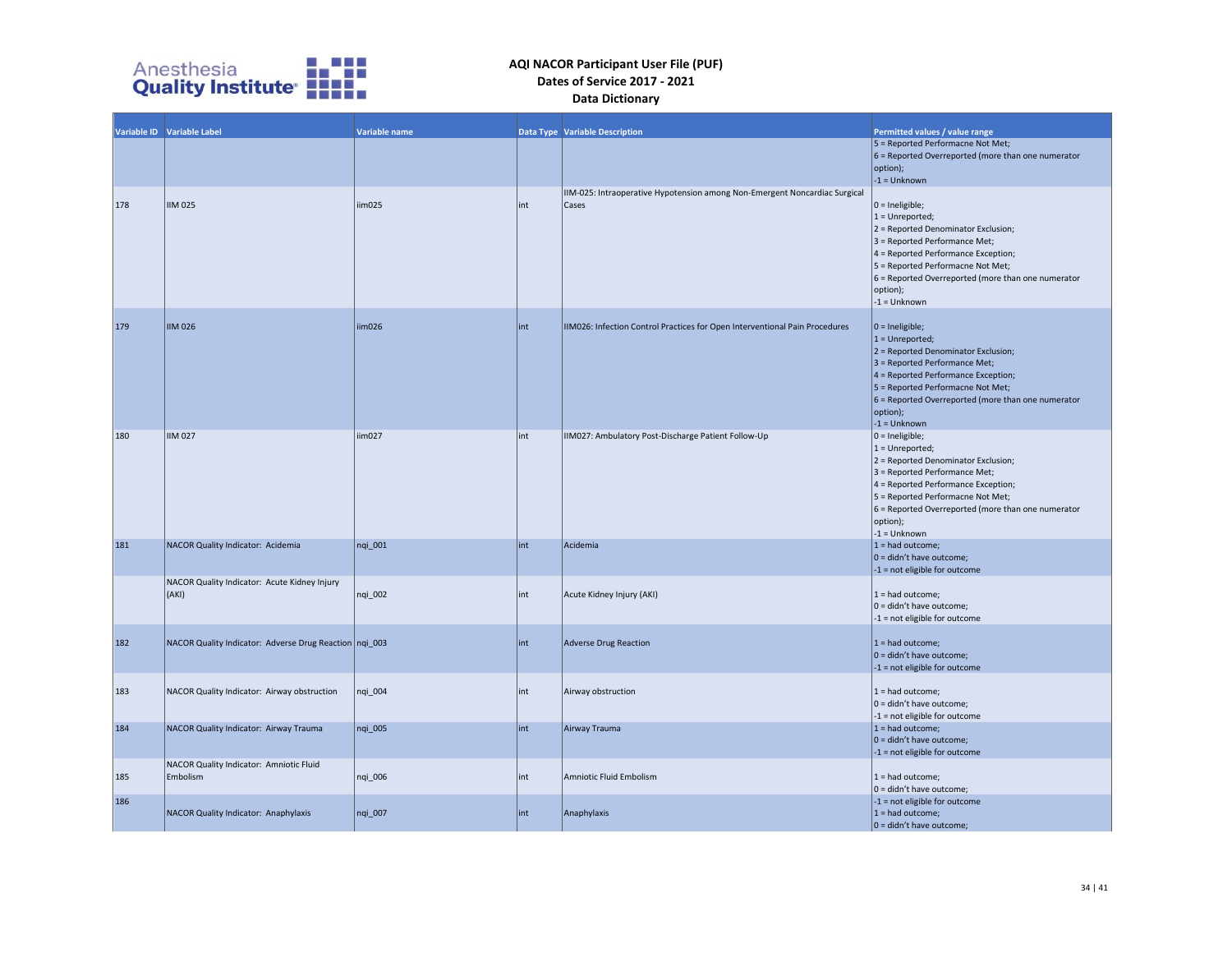

|     | Variable ID Variable Label                      | Variable name |      | <b>Data Type Variable Description</b>                  | Permitted values / value range<br>-1 = not eligible for outcome |
|-----|-------------------------------------------------|---------------|------|--------------------------------------------------------|-----------------------------------------------------------------|
| 187 | NACOR Quality Indicator: Arrhythmia             | nqi_008       | int  | Arrhythmia                                             | $1 =$ had outcome;                                              |
|     |                                                 |               |      |                                                        | $ 0 =$ didn't have outcome;                                     |
|     |                                                 |               |      |                                                        | $-1$ = not eligible for outcome                                 |
| 188 | NACOR Quality Indicator: Aspiration             | ngi 009       | lint | Aspiration                                             | $1 =$ had outcome;                                              |
|     |                                                 |               |      |                                                        | $ 0 =$ didn't have outcome;                                     |
|     |                                                 |               |      |                                                        | $-1$ = not eligible for outcome                                 |
| 189 | NACOR Quality Indicator: Awareness              | ngi 010       | int  | Awareness                                              | $1 =$ had outcome;                                              |
|     |                                                 |               |      |                                                        | $ 0 =$ didn't have outcome;                                     |
|     |                                                 |               |      |                                                        | $-1$ = not eligible for outcome                                 |
| 190 | NACOR Quality Indicator: Bradycardia            | ngi 011       | lint | Bradycardia                                            | $1 =$ had outcome;                                              |
|     |                                                 |               |      |                                                        | $ 0 =$ didn't have outcome;                                     |
|     |                                                 |               |      |                                                        | $-1$ = not eligible for outcome                                 |
| 191 | NACOR Quality Indicator: Burn injury            | nqi_012       | int  | Burn injury                                            | $1 =$ had outcome;                                              |
|     |                                                 |               |      |                                                        | $ 0 =$ didn't have outcome;                                     |
| 192 |                                                 |               | int  | Cannot ventilate                                       | $-1$ = not eligible for outcome                                 |
|     | NACOR Quality Indicator: Cannot ventilate       | nqi_013       |      |                                                        | $1 = had outcome;$<br>$ 0 =$ didn't have outcome;               |
|     |                                                 |               |      |                                                        | $-1$ = not eligible for outcome                                 |
| 193 | NACOR Quality Indicator: Cardiac arrest         | ngi 014       | int  | Cardiac arrest                                         | $1 =$ had outcome;                                              |
|     |                                                 |               |      |                                                        | $ 0 =$ didn't have outcome;                                     |
|     |                                                 |               |      |                                                        | -1 = not eligible for outcome                                   |
|     | NACOR Quality Indicator: Case Cancelled After   |               |      |                                                        |                                                                 |
| 194 | Anesthesia Induction Time                       | ngi 015       | lint | Case Cancelled After Anesthesia Induction Time         | $1 =$ had outcome;                                              |
|     |                                                 |               |      |                                                        | $ 0 =$ didn't have outcome;                                     |
|     |                                                 |               |      |                                                        | $-1$ = not eligible for outcome                                 |
|     | NACOR Quality Indicator: Case Cancelled Before  |               |      |                                                        |                                                                 |
| 195 | Anesthesia Induction Time                       | nqi_016       | lint | Case Cancelled Before Anesthesia Induction Time        | $1 =$ had outcome;                                              |
|     |                                                 |               |      |                                                        | $ 0 =$ didn't have outcome;                                     |
|     |                                                 |               |      |                                                        | -1 = not eligible for outcome                                   |
|     | NACOR Quality Indicator: Case Cancelled Before  |               |      |                                                        |                                                                 |
| 196 | Anesthesia Start Time                           | nqi_017       | lint | Case Cancelled Before Anesthesia Start Time            | $1 = had outcome;$                                              |
|     |                                                 |               |      |                                                        | $ 0 =$ didn't have outcome;                                     |
|     |                                                 |               |      |                                                        | $-1$ = not eligible for outcome                                 |
| 197 | NACOR Quality Indicator: Case Delay             | ngi 018       | int  | Case Delay                                             | $1 =$ had outcome;                                              |
|     |                                                 |               |      |                                                        | 0 = didn't have outcome;                                        |
|     | NACOR Quality Indicator: Central Line Placement |               |      |                                                        | -1 = not eligible for outcome                                   |
| 198 | Injury                                          | nqi_019       | lint | Central Line Placement Injury                          | $1 =$ had outcome;                                              |
|     |                                                 |               |      |                                                        | $ 0 =$ didn't have outcome;                                     |
|     |                                                 |               |      |                                                        | $-1$ = not eligible for outcome                                 |
|     | NACOR Quality Indicator: Central Line-          |               |      |                                                        |                                                                 |
| 199 | Associated Bloodstream Infection (CLABSI)       | nqi_020       | int  | Central Line-Associated Bloodstream Infection (CLABSI) | $1 =$ had outcome;                                              |
|     |                                                 |               |      |                                                        | $ 0 =$ didn't have outcome;                                     |
|     |                                                 |               |      |                                                        | $-1$ = not eligible for outcome                                 |
|     | NACOR Quality Indicator: Cerebrovascular        |               |      |                                                        |                                                                 |
| 200 | Accident                                        | nqi_021       | lint | Cerebrovascular Accident                               | $1 =$ had outcome;                                              |
|     |                                                 |               |      |                                                        | $ 0 =$ didn't have outcome;                                     |
|     |                                                 |               |      |                                                        | $-1$ = not eligible for outcome                                 |
| 201 | NACOR Quality Indicator: Coagulopathy           | nqi_022       | int  | Coagulopathy                                           | $1 =$ had outcome;                                              |
|     |                                                 |               |      |                                                        | 0 = didn't have outcome;                                        |
|     |                                                 |               |      |                                                        | -1 = not eligible for outcome                                   |
| 202 | NACOR Quality Indicator: Coma                   | ngi 023       | lint | Coma                                                   | $1 =$ had outcome;                                              |
|     |                                                 |               |      |                                                        | $ 0 =$ didn't have outcome;                                     |
| 203 |                                                 | nqi_024       | lint |                                                        | $-1$ = not eligible for outcome<br>$1 =$ had outcome;           |
|     | NACOR Quality Indicator: Corneal Injury         |               |      | Corneal Injury                                         | $ 0 =$ didn't have outcome;                                     |
|     |                                                 |               |      |                                                        |                                                                 |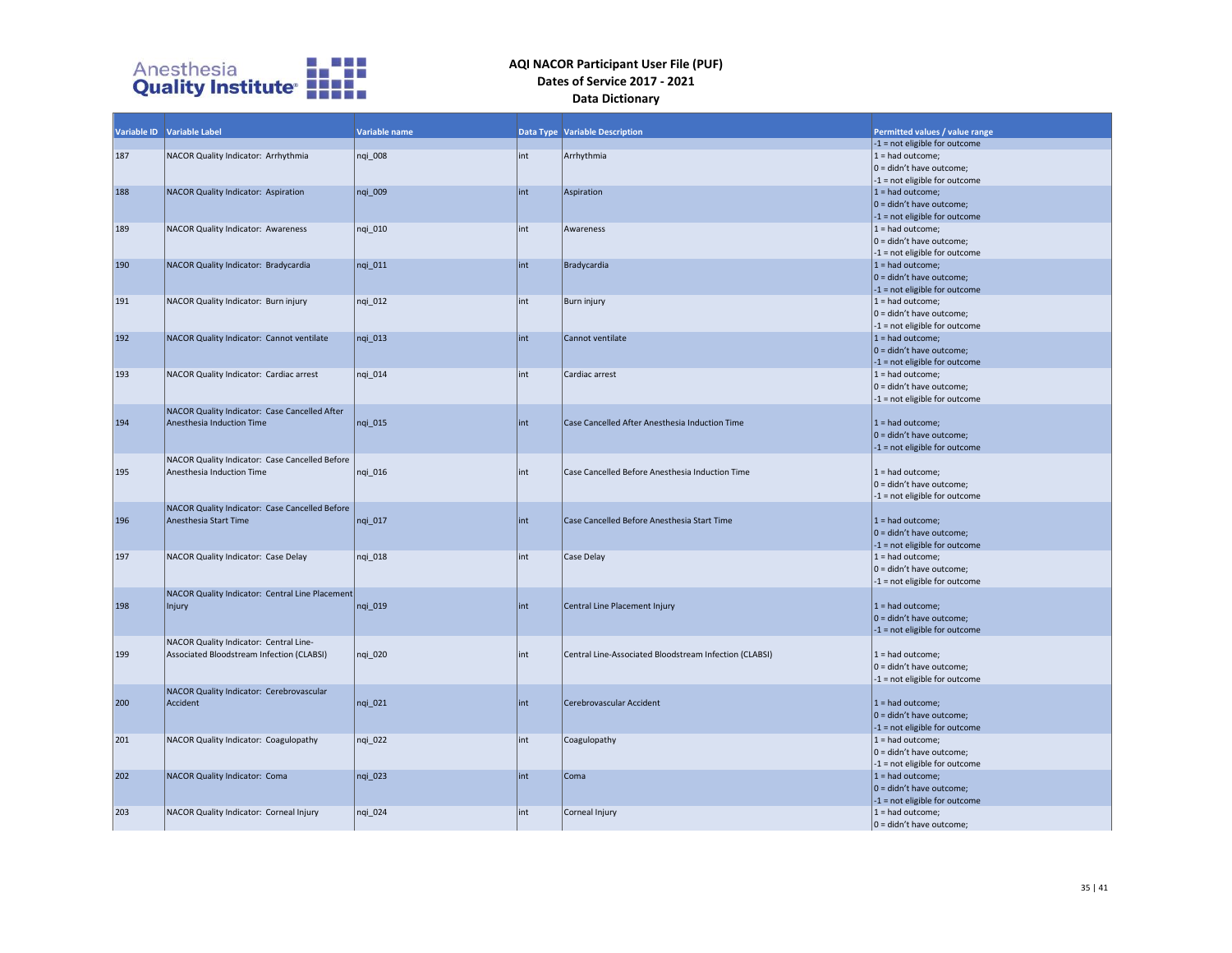

|           | Variable ID Variable Label                                 | Variable name |     | <b>Data Type Variable Description</b>   | Permitted values / value range                                 |
|-----------|------------------------------------------------------------|---------------|-----|-----------------------------------------|----------------------------------------------------------------|
|           |                                                            |               |     |                                         | -1 = not eligible for outcome                                  |
| 204       | NACOR Quality Indicator: Death                             | nqi_025       | int | Death                                   | $1 =$ had outcome;                                             |
|           |                                                            |               |     |                                         | $0 =$ didn't have outcome;                                     |
|           |                                                            |               |     |                                         | -1 = not eligible for outcome                                  |
|           |                                                            |               |     |                                         |                                                                |
| 205       | NACOR Quality Indicator: Deep Vein Thrombosis   nqi_026    |               | int | Deep Vein Thrombosis                    | $1 =$ had outcome;<br>0 = didn't have outcome;                 |
|           |                                                            |               |     |                                         | -1 = not eligible for outcome                                  |
|           |                                                            |               |     |                                         |                                                                |
| 206       | NACOR Quality Indicator: Delayed Emergence                 | nqi 027       | int | <b>Delayed Emergence</b>                | $1 =$ had outcome;                                             |
|           |                                                            |               |     |                                         | $0 =$ didn't have outcome;                                     |
|           |                                                            |               |     |                                         | -1 = not eligible for outcome                                  |
| 207       | NACOR Quality Indicator: Delirium                          | nqi_028       | int | Delirium                                | $1 =$ had outcome;                                             |
|           |                                                            |               |     |                                         | 0 = didn't have outcome;                                       |
|           |                                                            |               |     |                                         | -1 = not eligible for outcome                                  |
|           |                                                            |               |     |                                         |                                                                |
| 208       | NACOR Quality Indicator: Difficult Intubation              | nqi_029       | int | Difficult Intubation                    | $1 =$ had outcome;                                             |
|           |                                                            |               |     |                                         | $ 0 =$ didn't have outcome;<br>$-1$ = not eligible for outcome |
|           | NACOR Quality Indicator: Difficult Mask                    |               |     |                                         |                                                                |
| 209       | Ventilation                                                | nqi_030       | int | Difficult Mask Ventilation              | $1 =$ had outcome;                                             |
|           |                                                            |               |     |                                         | 0 = didn't have outcome;                                       |
|           |                                                            |               |     |                                         | $-1$ = not eligible for outcome                                |
|           | NACOR Quality Indicator: Electrolyte                       |               |     |                                         |                                                                |
| 210       | Abnormality                                                | nqi_031       | int | <b>Electrolyte Abnormality</b>          | $1 =$ had outcome;                                             |
|           |                                                            |               |     |                                         | $ 0 =$ didn't have outcome;                                    |
|           |                                                            |               |     |                                         | -1 = not eligible for outcome                                  |
|           |                                                            |               |     |                                         |                                                                |
| 211       | NACOR Quality Indicator: Emergence Delirium                | nqi_032       | int | <b>Emergence Delirium</b>               | $1 =$ had outcome;<br>$ 0 =$ didn't have outcome;              |
|           |                                                            |               |     |                                         | -1 = not eligible for outcome                                  |
|           | NACOR Quality Indicator: Equipment/Device                  |               |     |                                         |                                                                |
| 212       | <b>Failure or Malfunction</b>                              | nqi 033       | int | Equipment/Device Failure or Malfunction | $1 =$ had outcome;                                             |
|           |                                                            |               |     |                                         | $0 =$ didn't have outcome;                                     |
|           |                                                            |               |     |                                         | -1 = not eligible for outcome                                  |
| 213       | NACOR Quality Indicator: Failed Intubation                 | nqi_034       | int | <b>Failed Intubation</b>                | $1 =$ had outcome;                                             |
|           |                                                            |               |     |                                         | $0 =$ didn't have outcome;                                     |
|           |                                                            |               |     |                                         | -1 = not eligible for outcome                                  |
| 214       | NACOR Quality Indicator: Fall                              | nqi_035       | int | Fall                                    | $1 =$ had outcome;<br>$0 =$ didn't have outcome;               |
|           |                                                            |               |     |                                         | -1 = not eligible for outcome                                  |
| 215       | NACOR Quality Indicator: Fat Embolism                      | ngi 036       | int | Fat Embolism                            | $1 =$ had outcome;                                             |
|           |                                                            |               |     |                                         | $0 =$ didn't have outcome;                                     |
|           |                                                            |               |     |                                         | -1 = not eligible for outcome                                  |
|           | NACOR Quality Indicator: Hemodynamic                       |               |     |                                         |                                                                |
| 126       | Instability                                                | nqi 037       | int | Hemodynamic Instability                 | $1 =$ had outcome;                                             |
|           |                                                            |               |     |                                         | $ 0 =$ didn't have outcome;                                    |
|           |                                                            |               |     |                                         | -1 = not eligible for outcome                                  |
|           |                                                            |               |     |                                         |                                                                |
| $\vert$ 1 | NACOR Quality Indicator: High Spinal or Epidural   nqi_038 |               | int | High Spinal or Epidural                 | $1 =$ had outcome;<br>$0 =$ didn't have outcome;               |
| 217       |                                                            |               |     |                                         | -1 = not eligible for outcome                                  |
| 218       | NACOR Quality Indicator: Hypercapnia                       | nqi_039       | int | Hypercapnia                             | $1 =$ had outcome;                                             |
|           |                                                            |               |     |                                         | $0 =$ didn't have outcome;                                     |
|           |                                                            |               |     |                                         | -1 = not eligible for outcome                                  |
| 219       | NACOR Quality Indicator: Hyperglycemia                     | nqi_040       | int | Hyperglycemia                           | $1 =$ had outcome;                                             |
|           |                                                            |               |     |                                         | $ 0 =$ didn't have outcome;                                    |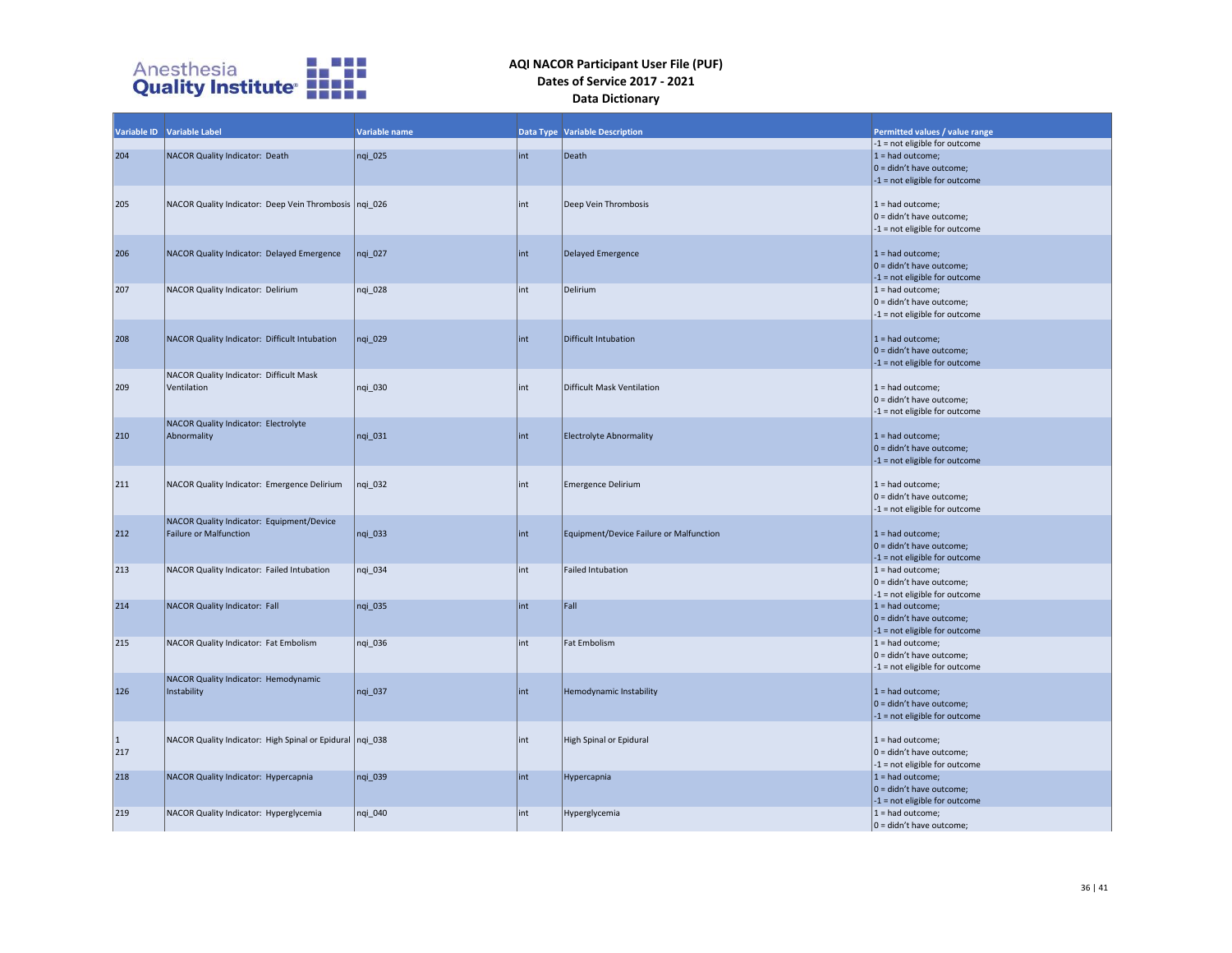

|     | Variable ID Variable Label                                | Variable name |     | <b>Data Type Variable Description</b>             | Permitted values / value range  |
|-----|-----------------------------------------------------------|---------------|-----|---------------------------------------------------|---------------------------------|
|     |                                                           |               |     |                                                   | -1 = not eligible for outcome   |
|     |                                                           |               |     |                                                   |                                 |
| 220 | NACOR Quality Indicator: Hypertensive Episode             | $nqi_041$     | int | <b>Hypertensive Episode</b>                       | $1 =$ had outcome;              |
|     |                                                           |               |     |                                                   | $ 0 =$ didn't have outcome;     |
|     |                                                           |               |     |                                                   | -1 = not eligible for outcome   |
| 221 | NACOR Quality Indicator: Hyperthermia                     | nqi_042       | int | Hyperthermia                                      | $1 =$ had outcome;              |
|     |                                                           |               |     |                                                   | 0 = didn't have outcome;        |
|     |                                                           |               |     |                                                   | $-1$ = not eligible for outcome |
| 222 | NACOR Quality Indicator: Hypoglycemia                     | $nqi$ 043     | int | Hypoglycemia                                      | $1 =$ had outcome;              |
|     |                                                           |               |     |                                                   | $0 =$ didn't have outcome;      |
|     |                                                           |               |     |                                                   | -1 = not eligible for outcome   |
|     |                                                           |               |     |                                                   |                                 |
| 223 | NACOR Quality Indicator: Hypotensive Episode              | nqi 044       | int | <b>Hypotensive Episode</b>                        | $1 =$ had outcome;              |
|     |                                                           |               |     |                                                   | 0 = didn't have outcome;        |
|     |                                                           |               |     |                                                   | -1 = not eligible for outcome   |
| 224 | NACOR Quality Indicator: Hypoxemia                        | nqi 045       | int | Hypoxemia                                         | $1 =$ had outcome;              |
|     |                                                           |               |     |                                                   | $ 0 =$ didn't have outcome;     |
|     |                                                           |               |     |                                                   | -1 = not eligible for outcome   |
|     | NACOR Quality Indicator: Inadequate pain                  |               |     |                                                   |                                 |
| 225 | control                                                   | nqi 046       | int | Inadequate pain control                           | $1 =$ had outcome;              |
|     |                                                           |               |     |                                                   | $0 =$ didn't have outcome;      |
|     |                                                           |               |     |                                                   | -1 = not eligible for outcome   |
|     | NACOR Quality Indicator: Inadequate Reversal of           |               |     |                                                   |                                 |
| 226 | Neuromuscular Block                                       | nqi_047       | int | Inadequate Reversal of Neuromuscular Block        | $1 =$ had outcome;              |
|     |                                                           |               |     |                                                   | $0 =$ didn't have outcome;      |
|     |                                                           |               |     |                                                   | $-1$ = not eligible for outcome |
|     | NACOR Quality Indicator: Infection following              |               |     |                                                   |                                 |
| 227 | Epidural or Spinal Anesthesia                             | nqi_048       | int | Infection following Epidural or Spinal Anesthesia | $1 =$ had outcome;              |
|     |                                                           |               |     |                                                   | 0 = didn't have outcome;        |
|     |                                                           |               |     |                                                   | -1 = not eligible for outcome   |
|     | NACOR Quality Indicator: Infection following              |               |     |                                                   |                                 |
| 228 | Peripheral Nerve Block                                    | ngi 049       | int | Infection following Peripheral Nerve Block        | $1 =$ had outcome;              |
|     |                                                           |               |     |                                                   | $ 0 =$ didn't have outcome;     |
|     |                                                           |               |     |                                                   | -1 = not eligible for outcome   |
| 229 | NACOR Quality Indicator: Itching                          | nqi_050       | int | Itching                                           | $1 =$ had outcome;              |
|     |                                                           |               |     |                                                   | $0 =$ didn't have outcome;      |
|     |                                                           |               |     |                                                   | -1 = not eligible for outcome   |
| 230 | NACOR Quality Indicator: IV Infiltration                  | nqi 051       | int | IV Infiltration                                   | $1 =$ had outcome;              |
|     |                                                           |               |     |                                                   | $0 =$ didn't have outcome;      |
|     |                                                           |               |     |                                                   | -1 = not eligible for outcome   |
| 231 | NACOR Quality Indicator: Kidney Failure                   | ngi 052       | int | Kidney Failure                                    | $1 =$ had outcome;              |
|     |                                                           |               |     |                                                   | $0 =$ didn't have outcome;      |
|     |                                                           |               |     |                                                   | -1 = not eligible for outcome   |
|     | NACOR Quality Indicator: Local Anesthetic                 |               |     |                                                   |                                 |
| 232 | <b>Systemic Toxicity</b>                                  | ngi 053       | int | Local Anesthetic Systemic Toxicity                | $1 =$ had outcome;              |
|     |                                                           |               |     |                                                   | $ 0 =$ didn't have outcome;     |
|     |                                                           |               |     |                                                   | -1 = not eligible for outcome   |
|     | NACOR Quality Indicator: Malignant                        |               |     |                                                   |                                 |
| 233 | Hyperthermia                                              | nqi_054       | int | Malignant Hyperthermia                            | $1 =$ had outcome;              |
|     |                                                           |               |     |                                                   | $0 =$ didn't have outcome;      |
|     |                                                           |               |     |                                                   | -1 = not eligible for outcome   |
| 234 | NACOR Quality Indicator: Medication Error                 | nqi_055       | int | <b>Medication Error</b>                           | $1 =$ had outcome;              |
|     |                                                           |               |     |                                                   | $ 0 =$ didn't have outcome;     |
|     |                                                           |               |     |                                                   | -1 = not eligible for outcome   |
|     |                                                           |               |     |                                                   |                                 |
| 235 | NACOR Quality Indicator: Multiple Organ Failure   ngi 056 |               | int | Multiple Organ Failure                            | $1 = had outcome;$              |
|     |                                                           |               |     |                                                   | $ 0 =$ didn't have outcome;     |
|     |                                                           |               |     |                                                   |                                 |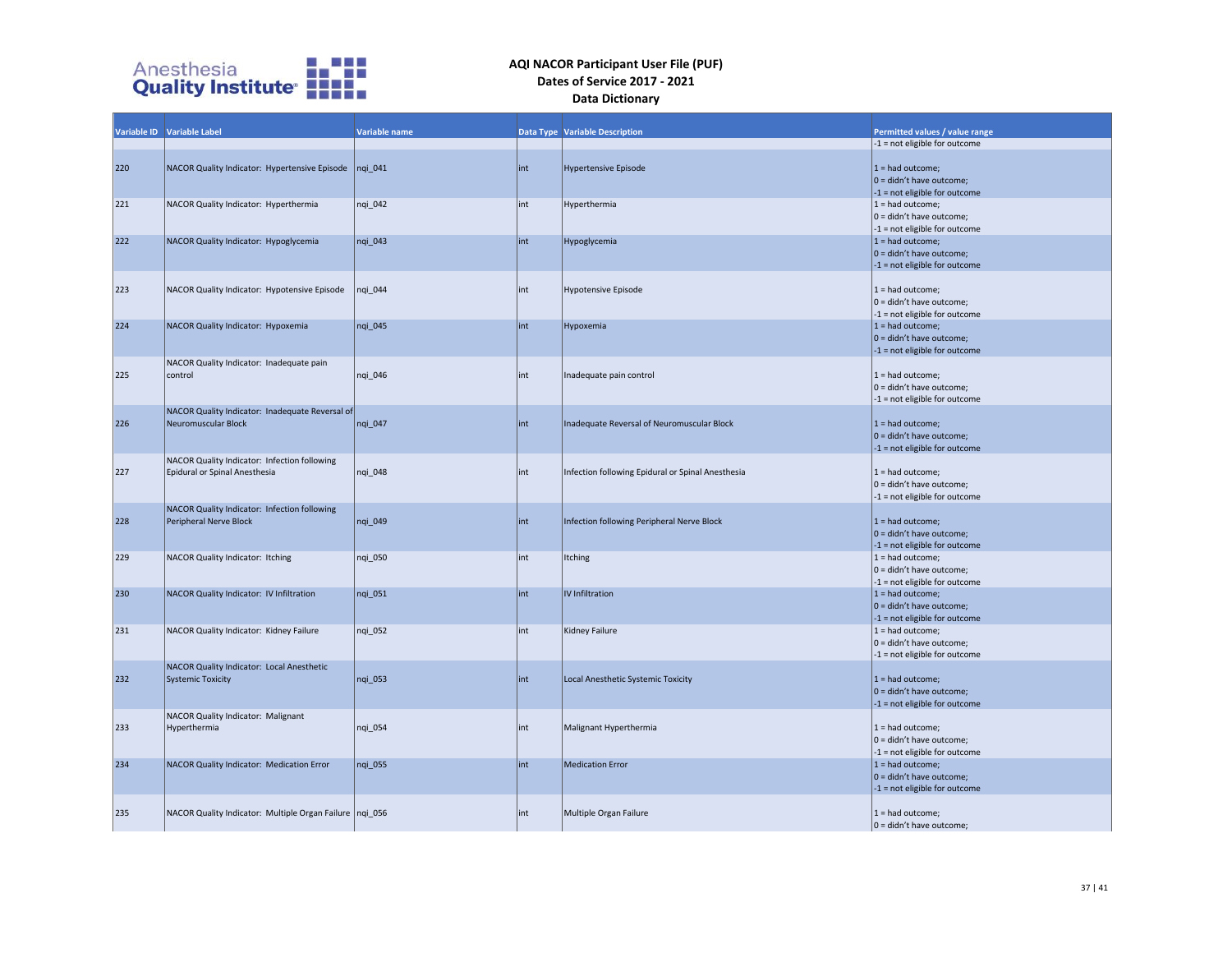

|     | Variable ID Variable Label                                                          | Variable name |      | <b>Data Type Variable Description</b>                   | Permitted values / value range                                                      |
|-----|-------------------------------------------------------------------------------------|---------------|------|---------------------------------------------------------|-------------------------------------------------------------------------------------|
|     |                                                                                     |               |      |                                                         | -1 = not eligible for outcome                                                       |
| 236 | NACOR Quality Indicator: Myocardia Ischemia                                         | nqi 057       | int  | Myocardia Ischemia                                      | $1 =$ had outcome;<br>$0 =$ didn't have outcome;<br>-1 = not eligible for outcome   |
| 237 | NACOR Quality Indicator: Myocardial Infarction                                      | nqi 058       | lint | Myocardial Infarction                                   | $1 =$ had outcome;<br>0 = didn't have outcome;<br>-1 = not eligible for outcome     |
| 238 | NACOR Quality Indicator: OR Fire                                                    | nqi_059       | int  | OR Fire                                                 | $1 =$ had outcome;<br>$ 0 =$ didn't have outcome;<br>-1 = not eligible for outcome  |
| 239 | NACOR Quality Indicator: Perioperative Visual<br>Loss                               | ngi 060       | int  | Perioperative Visual Loss                               | $1 =$ had outcome;<br>$ 0 =$ didn't have outcome;<br>-1 = not eligible for outcome  |
| 240 | NACOR Quality Indicator: Peripheral Neurologic<br>Deficit after Regional Anesthesia | nqi_061       | int  | Peripheral Neurologic Deficit after Regional Anesthesia | $1 =$ had outcome;<br>$0 =$ didn't have outcome;<br>-1 = not eligible for outcome   |
| 241 | NACOR Quality Indicator: Pneumonia                                                  | nqi_062       | int  | Pneumonia                                               | $1 =$ had outcome;<br>0 = didn't have outcome;<br>-1 = not eligible for outcome     |
| 242 | NACOR Quality Indicator: Pneumothorax                                               | nqi_063       | int  | Pneumothorax                                            | $1 =$ had outcome;<br>$ 0 =$ didn't have outcome;<br>-1 = not eligible for outcome  |
| 243 | NACOR Quality Indicator: Positioning Injury                                         | nqi 064       | int  | Positioning Injury                                      | $1 =$ had outcome;<br>0 = didn't have outcome;<br>-1 = not eligible for outcome     |
| 244 | NACOR Quality Indicator: Post-Discharge Nausea<br>and Vomiting                      | nqi_065       | int  | Post-Discharge Nausea and Vomiting                      | $1 =$ had outcome;<br>$ 0 =$ didn't have outcome;<br>-1 = not eligible for outcome  |
| 245 | NACOR Quality Indicator: Postdural Puncture<br>Headache                             | nqi 066       | int  | Postdural Puncture Headache                             | $1 =$ had outcome;<br>0 = didn't have outcome;<br>-1 = not eligible for outcome     |
| 246 | NACOR Quality Indicator: Postoperative<br>Cognitive Dysfunction                     | nqi_067       | int  | Postoperative Cognitive Dysfunction                     | $1 = had outcome;$<br>$0 =$ didn't have outcome;<br>-1 = not eligible for outcome   |
| 247 | NACOR Quality Indicator: Post-Operative Nausea<br>and Vomiting                      | ngi 068       | int  | Post-Operative Nausea and Vomiting                      | $1 =$ had outcome;<br>$0 =$ didn't have outcome;<br>$-1$ = not eligible for outcome |
| 248 | NACOR Quality Indicator: Prolonged<br>Neuromuscular Block                           | nqi 069       | int  | Prolonged Neuromuscular Block                           | $1 = had outcome$ :<br>$0 =$ didn't have outcome;<br>-1 = not eligible for outcome  |
| 249 | NACOR Quality Indicator: Pulmonary Edema                                            | nqi_070       | int  | Pulmonary Edema                                         | $1 =$ had outcome;<br>$0 =$ didn't have outcome;<br>-1 = not eligible for outcome   |
| 250 | NACOR Quality Indicator: Pulmonary Embolus                                          | nqi 071       | int  | Pulmonary Embolus                                       | $1 =$ had outcome;                                                                  |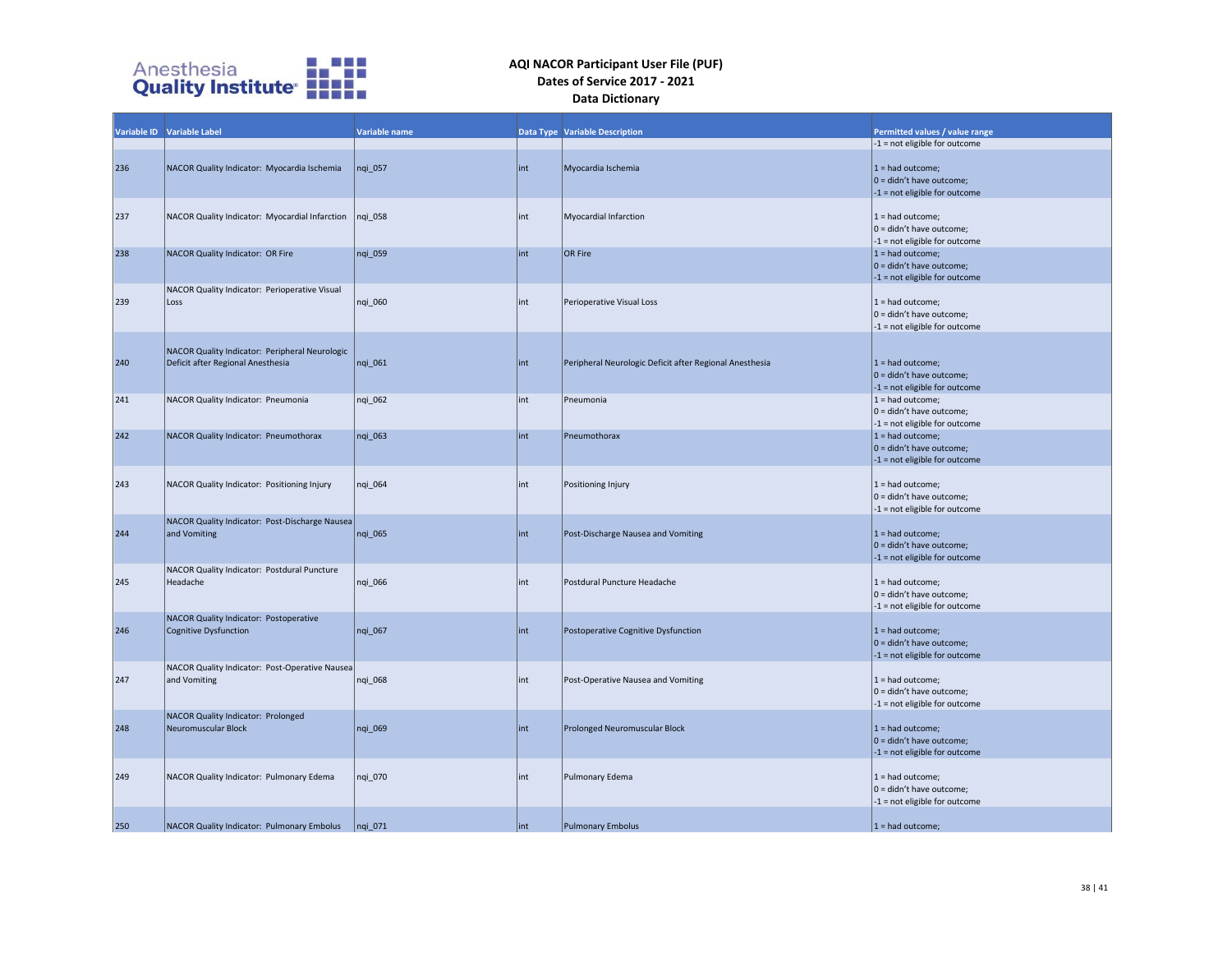

|     | Variable ID Variable Label                                                          | Variable name |      | <b>Data Type Variable Description</b>                   | Permitted values / value range                                                      |
|-----|-------------------------------------------------------------------------------------|---------------|------|---------------------------------------------------------|-------------------------------------------------------------------------------------|
|     |                                                                                     |               |      |                                                         | $0 =$ didn't have outcome;                                                          |
|     |                                                                                     |               |      |                                                         | -1 = not eligible for outcome                                                       |
| 251 | NACOR Quality Indicator: Respiratory Arrest                                         | nqi 072       | lint | <b>Respiratory Arrest</b>                               | $1 =$ had outcome;<br>0 = didn't have outcome;<br>-1 = not eligible for outcome     |
| 252 | NACOR Quality Indicator: Respiratory Failure                                        | nqi 073       | int  | <b>Respiratory Failure</b>                              | $1 =$ had outcome;<br>$0 =$ didn't have outcome;<br>-1 = not eligible for outcome   |
| 253 | NACOR Quality Indicator: Seizure                                                    | nqi_074       | int  | Seizure                                                 | $1 =$ had outcome;<br>$0 =$ didn't have outcome;<br>-1 = not eligible for outcome   |
| 254 | <b>NACOR Quality Indicator: Sepsis</b>                                              | nqi 075       | int  | Sepsis                                                  | $1 =$ had outcome;<br>$ 0 =$ didn't have outcome;<br>-1 = not eligible for outcome  |
| 255 | NACOR Quality Indicator: Shivering                                                  | nqi_076       | int  | Shivering                                               | $1 =$ had outcome;<br>0 = didn't have outcome;<br>-1 = not eligible for outcome     |
| 256 | NACOR Quality Indicator: Skin or Mucous<br>Membrane Injury                          | nqi_077       | int  | Skin or Mucous Membrane Injury                          | $1 =$ had outcome;<br>$ 0 =$ didn't have outcome;<br>-1 = not eligible for outcome  |
| 257 | NACOR Quality Indicator: Spinal Cord Injury                                         | nqi_078       | int  | Spinal Cord Injury                                      | $1 =$ had outcome;<br>$ 0 =$ didn't have outcome;<br>-1 = not eligible for outcome  |
| 258 | NACOR Quality Indicator: Spinal Hematoma<br>Following Spinal or Epidural Anesthesia | nqi_079       | int  | Spinal Hematoma Following Spinal or Epidural Anesthesia | $1 =$ had outcome;<br>$ 0 =$ didn't have outcome;<br>-1 = not eligible for outcome  |
| 259 | NACOR Quality Indicator: Surgical Site Infection<br>(SSI)                           | nqi_080       | int  | Surgical Site Infection (SSI)                           | $1 =$ had outcome;<br>0 = didn't have outcome;<br>-1 = not eligible for outcome     |
| 260 | NACOR Quality Indicator: Transfusion Reaction                                       | $nqi_081$     | int  | <b>Transfusion Reaction</b>                             | $1 = had outcome;$<br>$0 =$ didn't have outcome;<br>-1 = not eligible for outcome   |
| 261 | NACOR Quality Indicator: Ulcer                                                      | ngi 082       | int  | Ulcer                                                   | $1 =$ had outcome;<br>$0 =$ didn't have outcome;<br>-1 = not eligible for outcome   |
| 262 | NACOR Quality Indicator: Unanticipated<br>Transfusion                               | nqi_083       | int  | <b>Unanticipated Transfusion</b>                        | $1 =$ had outcome;<br>$0 =$ didn't have outcome;<br>-1 = not eligible for outcome   |
| 263 | NACOR Quality Indicator: Unplanned Conversion<br>to General Anesthesia              | ngi 084       | int  | Unplanned Conversion to General Anesthesia              | $1 =$ had outcome;<br>$0 =$ didn't have outcome;<br>-1 = not eligible for outcome   |
| 264 | NACOR Quality Indicator: Unplanned Dural<br>Puncture                                | nqi_085       | int  | <b>Unplanned Dural Puncture</b>                         | $1 =$ had outcome;<br>$0 =$ didn't have outcome;<br>$-1$ = not eligible for outcome |
| 265 | NACOR Quality Indicator: Unplanned<br><b>Endobronchial Intubation</b>               | ngi 086       | int  | Unplanned Endobronchial Intubation                      | $1 =$ had outcome;<br>$ 0 =$ didn't have outcome:                                   |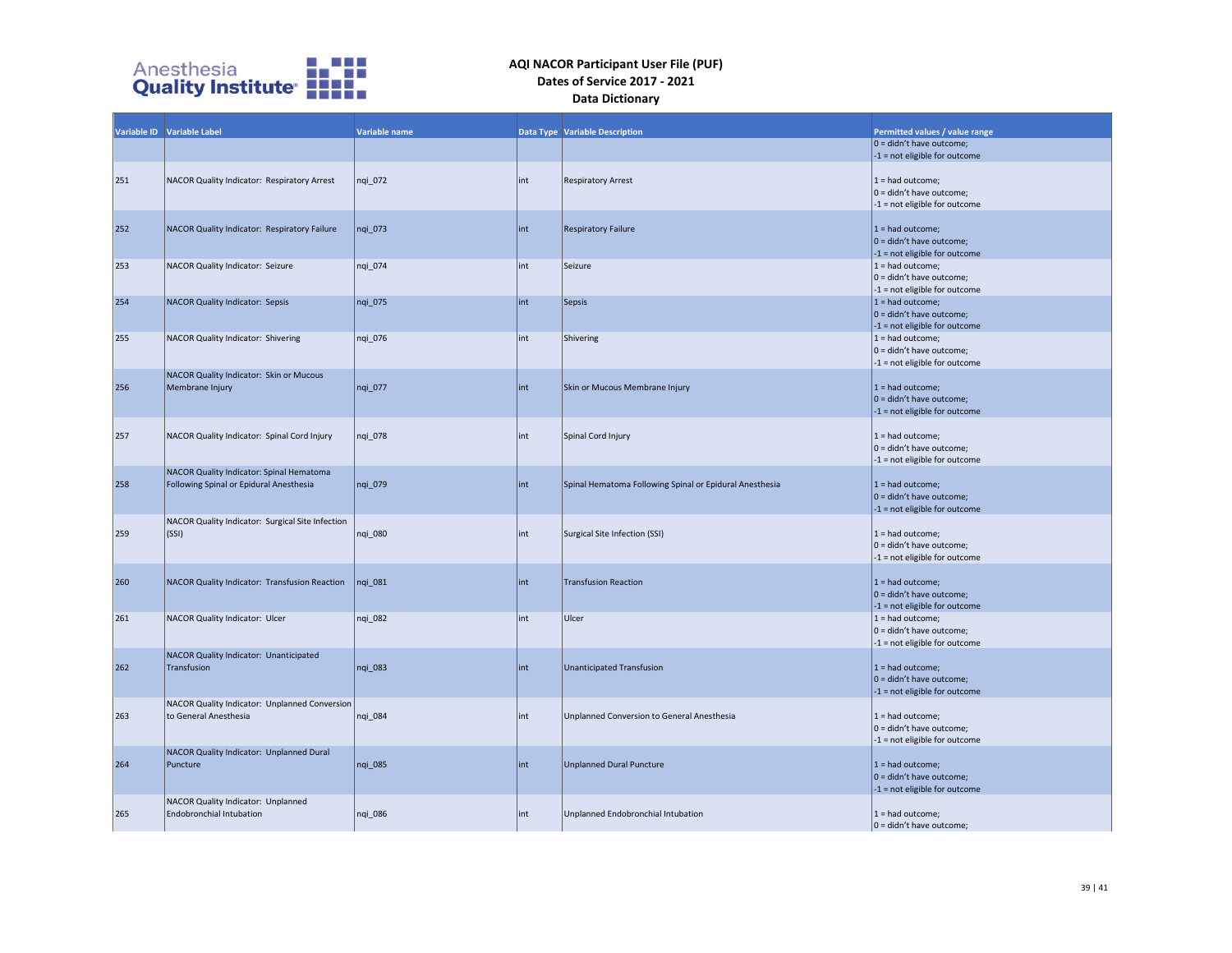

|     | Variable ID Variable Label                                                    | Variable name |      | <b>Data Type Variable Description</b>             | Permitted values / value range                                                                                     |
|-----|-------------------------------------------------------------------------------|---------------|------|---------------------------------------------------|--------------------------------------------------------------------------------------------------------------------|
| 266 | NACOR Quality Indicator: Unplanned Esophageal<br>Intubation                   | nqi_087       | lint | Unplanned Esophageal Intubation                   | -1 = not eligible for outcome<br>$1 =$ had outcome;<br>$0 =$ didn't have outcome;<br>-1 = not eligible for outcome |
| 267 | NACOR Quality Indicator: Unplanned Hospital<br>Admission                      | nqi_088       | lint | Unplanned Hospital Admission                      | $1 =$ had outcome;<br>$0 =$ didn't have outcome;<br>$-1$ = not eligible for outcome                                |
| 268 | NACOR Quality Indicator: Unplanned<br>Hypothermia                             | nqi_089       | int  | Unplanned Hypothermia                             | $1 = had outcome;$<br>$0 =$ didn't have outcome;<br>$-1$ = not eligible for outcome                                |
| 269 | NACOR Quality Indicator: Unplanned ICU<br>Admission                           | nqi 090       | lint | Unplanned ICU Admission                           | $1 =$ had outcome;<br>$0 =$ didn't have outcome;<br>$-1$ = not eligible for outcome                                |
| 270 | NACOR Quality Indicator: Unplanned<br>Postoperative Ventilation               | nqi_091       | lint | Unplanned Postoperative Ventilation               | $1 =$ had outcome;<br>$ 0 =$ didn't have outcome;<br>-1 = not eligible for outcome                                 |
| 271 | NACOR Quality Indicator: Unplanned<br>Reintubation                            | nqi 092       | int  | <b>Unplanned Reintubation</b>                     | $1 =$ had outcome;<br>0 = didn't have outcome;<br>-1 = not eligible for outcome                                    |
| 272 | NACOR Quality Indicator: Unplanned<br>Reoperation                             | nqi_093       | int  | <b>Unplanned Reoperation</b>                      | $1 =$ had outcome;<br>$ 0 =$ didn't have outcome;<br>-1 = not eligible for outcome                                 |
| 273 | NACOR Quality Indicator: Unplanned Tracheal<br>Extubation                     | nqi_094       | int  | <b>Unplanned Tracheal Extubation</b>              | $1 =$ had outcome;<br>$0 =$ didn't have outcome;<br>$-1$ = not eligible for outcome                                |
| 274 | NACOR Quality Indicator: Vascular injury                                      | nqi 095       | int  | Vascular injury                                   | $1 =$ had outcome;<br>$0 =$ didn't have outcome;<br>-1 = not eligible for outcome                                  |
| 275 | NACOR Quality Indicator: Venous Air Embolism                                  | nqi 096       | lint | <b>Venous Air Embolism</b>                        | $1 =$ had outcome;<br>$0 =$ didn't have outcome;<br>-1 = not eligible for outcome                                  |
| 276 | NACOR Quality Indicator: Ventilation for more<br>than 24 hours Post Procedure | nqi_097       | int  | Ventilation for more than 24 hours Post Procedure | $1 =$ had outcome;<br>$0 =$ didn't have outcome;<br>$-1$ = not eligible for outcome                                |
| 277 | NACOR Quality Indicator: Wrong Patient                                        | nqi_098       | int  | <b>Wrong Patient</b>                              | $1 =$ had outcome;<br>$0 =$ didn't have outcome;<br>-1 = not eligible for outcome                                  |
| 278 | NACOR Quality Indicator: Wrong Procedure                                      | nqi 099       | lint | <b>Wrong Procedure</b>                            | $1 =$ had outcome;<br>$0 =$ didn't have outcome;<br>-1 = not eligible for outcome                                  |
| 279 | NACOR Quality Indicator: Wrong Site Regional<br>Anesthesia                    | nqi_100       | int  | Wrong Site Regional Anesthesia                    | $1 =$ had outcome;<br>$0 =$ didn't have outcome;<br>-1 = not eligible for outcome                                  |
| 280 | NACOR Quality Indicator: Wrong Site Surgery                                   | $nqi$ 101     | int  | <b>Wrong Site Surgery</b>                         | $1 =$ had outcome;                                                                                                 |